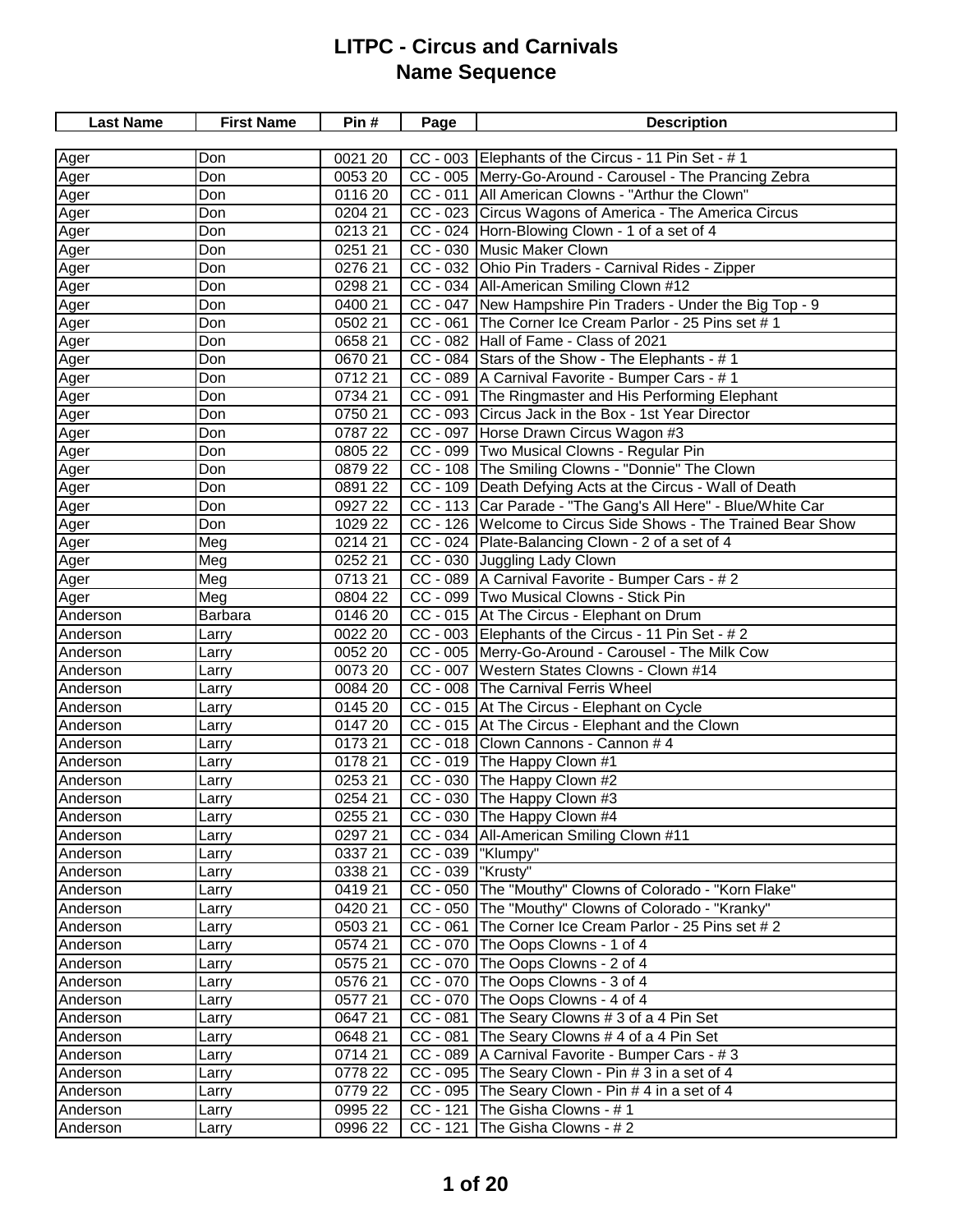| <b>Last Name</b> | <b>First Name</b>        | Pin#    | Page                  | <b>Description</b>                                                 |
|------------------|--------------------------|---------|-----------------------|--------------------------------------------------------------------|
|                  |                          |         |                       |                                                                    |
| Anderson         | Larry                    | 0997 22 | $CC - 121$            | The Gisha Clowns - #3                                              |
| Antikainen       | $\overline{T}$ om        | 021921  |                       | CC - 025 Vintage Carnival Rides - Kiddie Cars                      |
| Antikainen       | Tom                      | 0454 21 |                       | CC - 055 State/County Fairs - Midwest - Minnesota State Fair       |
| Australia        | Pin Traders              | 0450 21 |                       | CC - 054 Easter States Pin Meet 2021                               |
| Balding          | Lance                    | 0023 20 |                       | CC - 003 Elephants of the Circus - 11 Pin Set - #3                 |
| Balding          | Lance                    | 0051 20 |                       | CC - 005 Merry-Go-Around - Carousel - The Leaping Deer             |
| Balding          | Lance                    | 0062 20 |                       | CC - 007 Western States Clowns - Clown #3                          |
| Balding          | Lance                    | 0148 20 |                       | CC - 015 At The Circus - Standing Elephant With Hat                |
| Balding          | Lance                    | 0429 21 | $\overline{CC}$ - 051 | Clown Car                                                          |
| Balding          | Lance                    | 0440 21 |                       | CC - 052 Daring Circus Act - Head in Lions Mouth                   |
| Balding          | Lance                    | 0550 21 |                       | CC - 067   "Clown Little Cars" - #3                                |
| Balding          | Lance                    | 069221  |                       | CC - 086 Santa and His Favorite Clown at the Circus - Puzzle - #13 |
| Balding          | Lance                    | 0715 21 |                       | CC - 089 A Carnival Favorite - Bumper Cars - # 4                   |
| Balding          | Lynette                  | 0149 20 |                       | CC - 015 At The Circus - Elephant Dancing with a Gril              |
| Balding          | Lynette                  | 0693 21 |                       | CC - 086 Santa and His Favorite Clown at the Circus - Puzzle - #14 |
| <b>Barnhill</b>  | Curt                     | 0125 20 |                       | CC - 012 Greatest Show on Earth - Red Hat                          |
| <b>Barnhill</b>  | Curt                     | 0157 20 |                       | CC - 016 Happy Pin Trading Clowns - "Alfonzo"                      |
| Barnhill         | Curt                     | 0256 21 |                       | CC - 031 Circus Wagons - The Lion Wagon                            |
| <b>Barnhill</b>  | Curt                     | 0299 21 |                       | CC - 035 Clown on Motor Cycle - White Hat - 2 in a set of 3        |
| <b>Barnhill</b>  | Curt                     | 031321  |                       | CC - 036 Santa Clown Southern RR - Ringmaster No 2 - Green Car     |
| <b>Barnhill</b>  | $\overline{\text{Curt}}$ | 0334 21 |                       | CC - 039 The Swinging Lion                                         |
| <b>Barnhill</b>  | Curt                     | 0335 21 |                       | CC - 039 Clown in Blue Hat on Motorcycle                           |
| <b>Barnhill</b>  | Curt                     | 0362 21 |                       | CC - 042 Knights of the Blind - Clown on the Shield                |
| <b>Barnhill</b>  | Curt                     | 0444 21 |                       | CC - 054 B F L & S Carnival - Penny Arcade # 1                     |
| <b>Barnhill</b>  | Curt                     | 0694 21 |                       | CC - 087 CAB's American Circus - Coins #1                          |
| <b>Barnhill</b>  | $\overline{\text{Curt}}$ | 0695 21 | $CC - 087$            | CAB's American Circus - Coins #2                                   |
| <b>Barnhill</b>  | Curt                     | 0708 21 |                       | CC - 088 Nickle Arcade - 2020 P American Nickle                    |
| <b>Barnhill</b>  | Curt                     | 0985 22 | CC - 120              | CAB's American Circus - Coins # 7                                  |
| <b>Barnhill</b>  | Curt                     | 0986 22 |                       | CC - 120 CAB's American Circus - Coins # 8                         |
| <b>Barnhill</b>  | Curtis                   | 0839 22 |                       | CC - 103 CAB's American Circus Coins # 3                           |
| <b>Barnhill</b>  | Curtis                   | 0840 22 |                       | CC - 103 CAB's American Circus Coins # 4                           |
| <b>Barnhill</b>  | Curtis                   | 091222  |                       | CC - 111 CAB's American Circus - Coin # 5                          |
| <b>Barnhill</b>  | Curtis                   | 0913 22 | $\overline{CC}$ - 111 | CAB's American Circus - Coin # 6                                   |
| <b>Barnhill</b>  | Curtis                   | 0920 22 |                       | CC - 112  "Matilda" The Clown                                      |
| <b>Barry</b>     | Ed                       | 0184 21 | $CC - 021$            | Circus Posters - Carson & Barnes 2nd Largest Circus                |
| Barry            | Ed                       | 0249 21 |                       | CC - 030 Elephant Ride at Luna Park in Coney Island - Booklyn      |
| Barry            | Ed                       | 0250 21 |                       | CC - 030 Mobile Kiddie Ride                                        |
| Barry            | Ed                       | 0382 21 |                       | CC - 045 Coney Island Brooklyn - Steeplechase Park                 |
| <b>Barry</b>     | Ed                       | 0383 21 |                       | CC - 045 Mobile Carny "Kiddie" Ride 'The Whip-it'                  |
| Barry            | Marlene                  | 018521  |                       | CC - 021 Circus Posters - Cole Brothers Circus                     |
| Baumann          | Phil                     | 0764 22 |                       | CC - 094 The Traveling Clowns Via a Volkswagen Bug - Right         |
| <b>Botzow</b>    | Bill                     | 0455 21 |                       | CC - 055 State/County Fairs - Midwest - Comel County Fair          |
| <b>Brockett</b>  | Ron                      | 0115 20 |                       | CC - 011   All American Clowns - "Smiley the Clown"                |
| <b>Brockett</b>  | Ron                      | 0121 20 |                       | CC - 012 Ringling Bros and Barnum Bailey Circus Poster             |
| <b>Brockett</b>  | Ron                      | 0205 21 |                       | CC - 023 Circus Wagons of America - The Cole Brothers Circus       |
| <b>Brockett</b>  | Ron                      | 0393 21 |                       | CC - 047   New Hampshire Pin Traders - Under the Big Top - 2       |
| <b>Brockett</b>  | Ron                      | 067121  |                       | CC - 084 Stars of the Show - The Elephants - #2                    |
| <b>Brockett</b>  | Ron                      | 0791 22 |                       | CC - 097 Horse Drawn Circus Wagon #7                               |
| <b>Brockett</b>  | Ron                      | 0896 22 |                       | CC - 110   Bumper Car Rides - The Seal                             |
| <b>Brockett</b>  | Ron                      | 0928 22 |                       | CC - 113 Car Parade - "Five Happy Clowns" - Green/Purple Car       |
| <b>Bunch</b>     | Fred                     | 0069 20 |                       | CC - 007 Western States Clowns - Clown #10                         |
| <b>Bunch</b>     | Fred                     | 0557 21 |                       | $CC - 068$  "Clown Little Cars" - #10                              |
| <b>Bunch</b>     | Marie                    | 0070 20 |                       | CC - 007   Western States Clowns - Clown #11                       |
| California       | <b>Willon LC</b>         | 016621  |                       | CC - 017 The Lions Pride - Stars of the Big Top                    |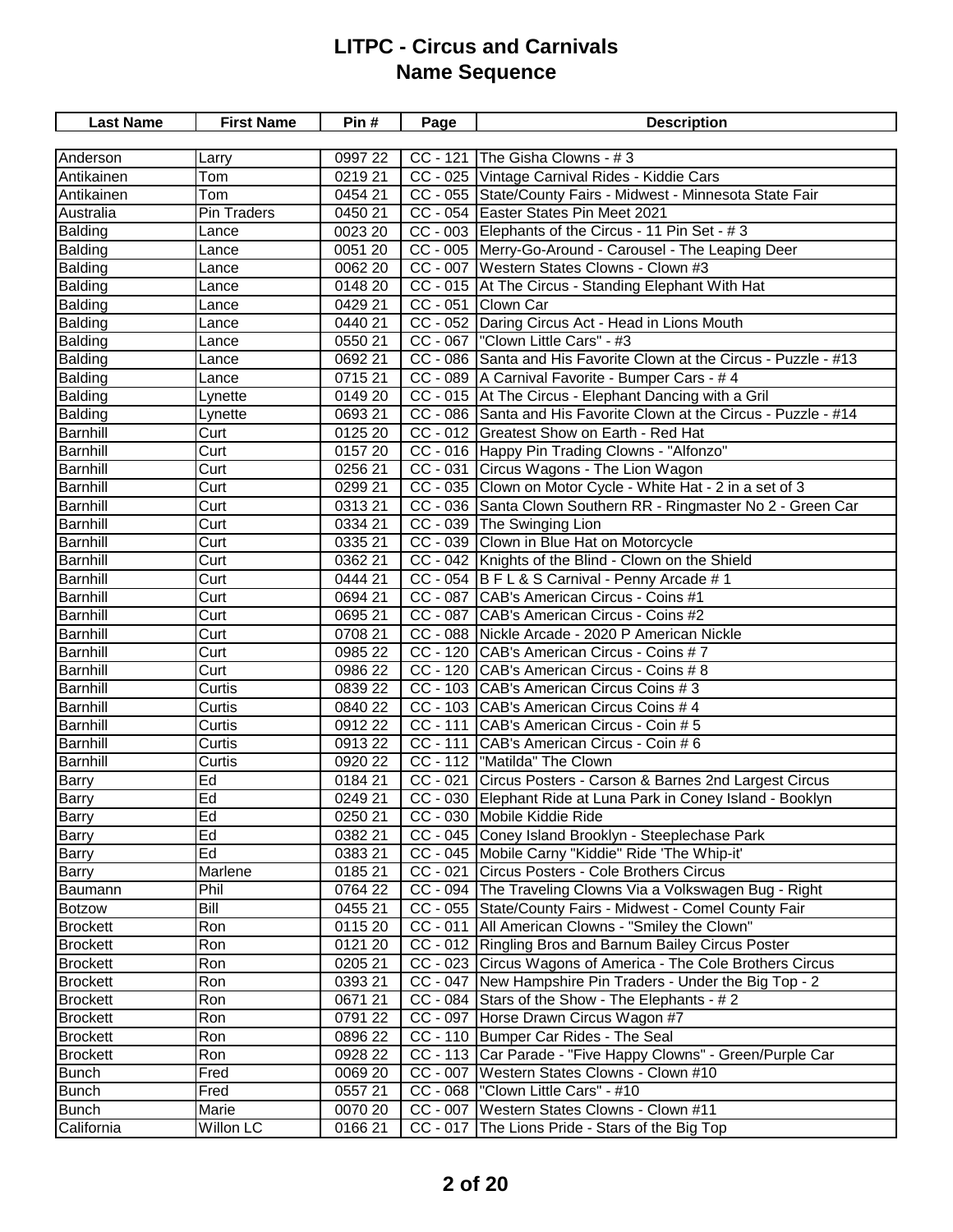| CC - 040 Charlie the Clown Gets a COVID-19 Lift - Black Cover<br>Canadian<br><b>Pin Traders</b><br>0342 21<br>0343 21<br>Canadian<br>Pin Traders<br>CC - 040 Charlie the Clown Gets a COVID-19 Lift - Gray Cover<br>0344 21<br>CC - 040 Charlie the Clown Gets a COVID-19 Lift - Lavender Cover<br>Canadian<br>Pin Traders<br>034521<br>CC - 040 Charlie the Clown Gets a COVID-19 Lift - Purple Cover<br>Pin Traders<br>Canadian<br>CC - 040 Charlie the Clown Gets a COVID-19 Lift - Orange Cover<br>Pin Traders<br>0346 21<br>Canadian<br>CC - 040 Charlie the Clown Gets a COVID-19 Lift - Green Cover<br>0347 21<br>Canadian<br><b>Pin Traders</b><br>CC - 040 Charlie the Clown Gets a COVID-19 Lift - Navy Blue Cover<br>0348 21<br>Canadian<br><b>Pin Traders</b><br>CC - 040 Charlie the Clown Gets a COVID-19 Lift - Royal Blue Cover<br>0349 21<br>Canadian<br>Pin Traders<br>CC - 041 Charlie the Clown Gets a COVID-19 Lift - Light Blue Cover<br>0350 21<br><b>Pin Traders</b><br>Canadian<br>CC - 041 Charlie the Clown Gets a COVID-19 Lift - Red Cover<br>0351 21<br>Canadian<br><b>Pin Traders</b><br>CC - 041 Charlie the Clown Gets a COVID-19 Lift - Brown Cover<br>Canadian<br>Pin Traders<br>0352 21<br>CC - 041 Charlie the Clown Gets a COVID-19 Lift - Pink Cover<br>Pin Traders<br>035321<br>Canadian<br>CC - 041 Charlie the Clown Gets a COVID-19 Lift - Yellow Cover<br>0354 21<br>Canadian<br><b>Pin Traders</b><br>CC - 041 Charlie the Clown Gets a COVID-19 Lift - White Cover<br>Canadian<br><b>Pin Traders</b><br>0355 21<br>0356 21<br>CC - 041 Charlie the Clown Gets a COVID-19 Lift - Tan Cover<br>Canadian<br><b>Pin Traders</b><br>CC - 055 State/County Fairs - Midwest - Colorado County Fair<br>Cantrell<br>0456 21<br>Kevin<br>Carnes<br>CC - 035  "Teddy the Dog Clown"<br>Emily<br>0302 21<br>CC - 033 World Famous Tom Mix Circus #1<br>Cech<br>0277 21<br>James<br>Cech<br>CC - 010 Jester of Virginia - 24 Pin Set - 13<br>Jim<br>0097 20<br>Jim<br>041821<br>CC - 049 Virginia Pin Traders - Carousel Extravaganza - 18<br>Cech<br>Cech<br>Jim<br>$CC - 061$<br>The Corner Ice Cream Parlor - 25 Pins set # 3<br>0504 21<br>Cech<br>Jim<br>0534 21<br>CC - 064<br>Circus Animals on Vacation - The Gorilla<br>Cech<br>Jim<br>CC - 072 Concession Stand Food Items - "Ice Delight"<br>0586 21<br>Cech<br>Jim<br>CC - 118 Hot Air Balloon Show at Carnival - Dancing Penquin<br>0969 22<br>CC - 082 Hall of Fame - Class of 2019<br>Chambers<br>Deryck<br>0661 21<br>CC - 021 Circus Posters - Culpepper & Merriweather Circus<br>Clovis<br>018621<br>Carolyn<br>Clovis<br>CC - 005   Merry-Go-Around - Carousel - The Roaring Lion<br>0050 20<br>Kent<br>Clovis<br>Kent<br>018721<br>CC - 021 Circus Posters - Culpepper & Merriweather Circus<br>Clovis<br>CC - 033 World Famous Tom Mix Circus #2<br>0278 21<br>Kent<br>Clovis<br>CC - 034 All-American Smiling Clown #10<br>Kent<br>0296 21<br>Clovis<br>CC - 037 Clown of All Stars - "Ko Ko" the clown<br>031921<br>Kent<br>CC - 061 The Corner Ice Cream Parlor - 25 Pins set # 4<br><b>Clovis</b><br>0505 21<br>Kent<br>CC - 063 The Circus Elephant<br>Clovis<br>Kent<br>0527 21<br>$CC - 063$<br>The Carousel Lion<br>Clovis<br>Kent<br>0529 21<br>CC - 085 Santa and His Favorite Clown at the Circus - Puzzle - #4<br>Clovis<br>Kent<br>068321<br>Clovis<br>071621<br>CC - 089   A Carnival Favorite - Bumper Cars - # 5<br>Kent<br>0742 21<br>CC - 092 Circus Jack in the Box - Immediate Past President<br>Clovis<br>Kent<br>Clovis<br>Kent<br>CC - 106 Clow All Star - "KoKo" The Clown<br>0863 22<br><b>Clovis</b><br>CC - 108 The Smiling Clowns - "Okie" The Clown<br>0880 22<br>Kent<br>CC - 124 Good Old Horse & Buggy Days - Clowns of Circus - # 9<br>Clovis<br>1010 22<br>Kent<br>CC - 048 Virginia Pin Traders - Carousel Extravaganza - 7<br>Colley<br>0407 21<br>Don<br>Colley<br>0598 21<br>CC - 074 Concession Stand Food Items - "Mr. Corn Dog"<br>Don<br>CC - 104   Virginia Pin Traders - Bumper Car # 3<br>Colley<br>Don<br>0844 22<br>0967 22<br>CC - 118   Hot Air Balloon Show at Carnival - Performing Poodle<br>Colley<br>Don<br>Pin Traders<br>0151 20<br>CC - 015 At The Circus - Fall Pin Swap #1 - Lady Acrobats<br>Colorado<br>CC - 015 At The Circus - Fall Pin Swap #1 - Clown Acrobats<br>0152 20<br>Colorado<br>Pin Traders<br>Pin Traders<br>0175 21<br>CC - 019 The Lion in the Spotlight Under the Big Top<br>Connecticut<br>CC - 019   The Ringmaster and the Lion<br>Connecticut<br>Pin Traders<br>0176 21<br>CC - 087 2021 Northeast Pin Swap Hospitality - "Be A Clown"<br>Pin Traders<br>0699 21<br>Conneticut<br>CC - 003 Elephants of the Circus - 11 Pin Set - $# 4$<br>Corson<br>Scott<br>0024 20<br>Corson<br>Scott<br>CC - 005   Merry-Go-Around - Carousel - The Billy Goat<br>0049 20<br>CC - 021 Circus Posters - Cole Brothers Circus<br>018921<br>Corson<br>Scott<br>CC - 033 World Famous Tom Mix Circus #3<br>Corson<br>Scott<br>0279 21 | <b>Last Name</b> | <b>First Name</b> | Pin#    | Page       | <b>Description</b>                            |
|---------------------------------------------------------------------------------------------------------------------------------------------------------------------------------------------------------------------------------------------------------------------------------------------------------------------------------------------------------------------------------------------------------------------------------------------------------------------------------------------------------------------------------------------------------------------------------------------------------------------------------------------------------------------------------------------------------------------------------------------------------------------------------------------------------------------------------------------------------------------------------------------------------------------------------------------------------------------------------------------------------------------------------------------------------------------------------------------------------------------------------------------------------------------------------------------------------------------------------------------------------------------------------------------------------------------------------------------------------------------------------------------------------------------------------------------------------------------------------------------------------------------------------------------------------------------------------------------------------------------------------------------------------------------------------------------------------------------------------------------------------------------------------------------------------------------------------------------------------------------------------------------------------------------------------------------------------------------------------------------------------------------------------------------------------------------------------------------------------------------------------------------------------------------------------------------------------------------------------------------------------------------------------------------------------------------------------------------------------------------------------------------------------------------------------------------------------------------------------------------------------------------------------------------------------------------------------------------------------------------------------------------------------------------------------------------------------------------------------------------------------------------------------------------------------------------------------------------------------------------------------------------------------------------------------------------------------------------------------------------------------------------------------------------------------------------------------------------------------------------------------------------------------------------------------------------------------------------------------------------------------------------------------------------------------------------------------------------------------------------------------------------------------------------------------------------------------------------------------------------------------------------------------------------------------------------------------------------------------------------------------------------------------------------------------------------------------------------------------------------------------------------------------------------------------------------------------------------------------------------------------------------------------------------------------------------------------------------------------------------------------------------------------------------------------------------------------------------------------------------------------------------------------------------------------------------------------------------------------------------------------------------------------------------------------------------------------------------------------------------------------------------------------------------------------------------------------------------------------------------------------------------------------------------------------------------------------------------------------------------------------------------------------------------------------------------------------------------------------------------------------------------------------------------------------------------------------------------------------------------------------------------------------------------------------------------------------------------------------------------------------------|------------------|-------------------|---------|------------|-----------------------------------------------|
|                                                                                                                                                                                                                                                                                                                                                                                                                                                                                                                                                                                                                                                                                                                                                                                                                                                                                                                                                                                                                                                                                                                                                                                                                                                                                                                                                                                                                                                                                                                                                                                                                                                                                                                                                                                                                                                                                                                                                                                                                                                                                                                                                                                                                                                                                                                                                                                                                                                                                                                                                                                                                                                                                                                                                                                                                                                                                                                                                                                                                                                                                                                                                                                                                                                                                                                                                                                                                                                                                                                                                                                                                                                                                                                                                                                                                                                                                                                                                                                                                                                                                                                                                                                                                                                                                                                                                                                                                                                                                                                                                                                                                                                                                                                                                                                                                                                                                                                                                                                                               |                  |                   |         |            |                                               |
|                                                                                                                                                                                                                                                                                                                                                                                                                                                                                                                                                                                                                                                                                                                                                                                                                                                                                                                                                                                                                                                                                                                                                                                                                                                                                                                                                                                                                                                                                                                                                                                                                                                                                                                                                                                                                                                                                                                                                                                                                                                                                                                                                                                                                                                                                                                                                                                                                                                                                                                                                                                                                                                                                                                                                                                                                                                                                                                                                                                                                                                                                                                                                                                                                                                                                                                                                                                                                                                                                                                                                                                                                                                                                                                                                                                                                                                                                                                                                                                                                                                                                                                                                                                                                                                                                                                                                                                                                                                                                                                                                                                                                                                                                                                                                                                                                                                                                                                                                                                                               |                  |                   |         |            |                                               |
|                                                                                                                                                                                                                                                                                                                                                                                                                                                                                                                                                                                                                                                                                                                                                                                                                                                                                                                                                                                                                                                                                                                                                                                                                                                                                                                                                                                                                                                                                                                                                                                                                                                                                                                                                                                                                                                                                                                                                                                                                                                                                                                                                                                                                                                                                                                                                                                                                                                                                                                                                                                                                                                                                                                                                                                                                                                                                                                                                                                                                                                                                                                                                                                                                                                                                                                                                                                                                                                                                                                                                                                                                                                                                                                                                                                                                                                                                                                                                                                                                                                                                                                                                                                                                                                                                                                                                                                                                                                                                                                                                                                                                                                                                                                                                                                                                                                                                                                                                                                                               |                  |                   |         |            |                                               |
|                                                                                                                                                                                                                                                                                                                                                                                                                                                                                                                                                                                                                                                                                                                                                                                                                                                                                                                                                                                                                                                                                                                                                                                                                                                                                                                                                                                                                                                                                                                                                                                                                                                                                                                                                                                                                                                                                                                                                                                                                                                                                                                                                                                                                                                                                                                                                                                                                                                                                                                                                                                                                                                                                                                                                                                                                                                                                                                                                                                                                                                                                                                                                                                                                                                                                                                                                                                                                                                                                                                                                                                                                                                                                                                                                                                                                                                                                                                                                                                                                                                                                                                                                                                                                                                                                                                                                                                                                                                                                                                                                                                                                                                                                                                                                                                                                                                                                                                                                                                                               |                  |                   |         |            |                                               |
|                                                                                                                                                                                                                                                                                                                                                                                                                                                                                                                                                                                                                                                                                                                                                                                                                                                                                                                                                                                                                                                                                                                                                                                                                                                                                                                                                                                                                                                                                                                                                                                                                                                                                                                                                                                                                                                                                                                                                                                                                                                                                                                                                                                                                                                                                                                                                                                                                                                                                                                                                                                                                                                                                                                                                                                                                                                                                                                                                                                                                                                                                                                                                                                                                                                                                                                                                                                                                                                                                                                                                                                                                                                                                                                                                                                                                                                                                                                                                                                                                                                                                                                                                                                                                                                                                                                                                                                                                                                                                                                                                                                                                                                                                                                                                                                                                                                                                                                                                                                                               |                  |                   |         |            |                                               |
|                                                                                                                                                                                                                                                                                                                                                                                                                                                                                                                                                                                                                                                                                                                                                                                                                                                                                                                                                                                                                                                                                                                                                                                                                                                                                                                                                                                                                                                                                                                                                                                                                                                                                                                                                                                                                                                                                                                                                                                                                                                                                                                                                                                                                                                                                                                                                                                                                                                                                                                                                                                                                                                                                                                                                                                                                                                                                                                                                                                                                                                                                                                                                                                                                                                                                                                                                                                                                                                                                                                                                                                                                                                                                                                                                                                                                                                                                                                                                                                                                                                                                                                                                                                                                                                                                                                                                                                                                                                                                                                                                                                                                                                                                                                                                                                                                                                                                                                                                                                                               |                  |                   |         |            |                                               |
|                                                                                                                                                                                                                                                                                                                                                                                                                                                                                                                                                                                                                                                                                                                                                                                                                                                                                                                                                                                                                                                                                                                                                                                                                                                                                                                                                                                                                                                                                                                                                                                                                                                                                                                                                                                                                                                                                                                                                                                                                                                                                                                                                                                                                                                                                                                                                                                                                                                                                                                                                                                                                                                                                                                                                                                                                                                                                                                                                                                                                                                                                                                                                                                                                                                                                                                                                                                                                                                                                                                                                                                                                                                                                                                                                                                                                                                                                                                                                                                                                                                                                                                                                                                                                                                                                                                                                                                                                                                                                                                                                                                                                                                                                                                                                                                                                                                                                                                                                                                                               |                  |                   |         |            |                                               |
|                                                                                                                                                                                                                                                                                                                                                                                                                                                                                                                                                                                                                                                                                                                                                                                                                                                                                                                                                                                                                                                                                                                                                                                                                                                                                                                                                                                                                                                                                                                                                                                                                                                                                                                                                                                                                                                                                                                                                                                                                                                                                                                                                                                                                                                                                                                                                                                                                                                                                                                                                                                                                                                                                                                                                                                                                                                                                                                                                                                                                                                                                                                                                                                                                                                                                                                                                                                                                                                                                                                                                                                                                                                                                                                                                                                                                                                                                                                                                                                                                                                                                                                                                                                                                                                                                                                                                                                                                                                                                                                                                                                                                                                                                                                                                                                                                                                                                                                                                                                                               |                  |                   |         |            |                                               |
|                                                                                                                                                                                                                                                                                                                                                                                                                                                                                                                                                                                                                                                                                                                                                                                                                                                                                                                                                                                                                                                                                                                                                                                                                                                                                                                                                                                                                                                                                                                                                                                                                                                                                                                                                                                                                                                                                                                                                                                                                                                                                                                                                                                                                                                                                                                                                                                                                                                                                                                                                                                                                                                                                                                                                                                                                                                                                                                                                                                                                                                                                                                                                                                                                                                                                                                                                                                                                                                                                                                                                                                                                                                                                                                                                                                                                                                                                                                                                                                                                                                                                                                                                                                                                                                                                                                                                                                                                                                                                                                                                                                                                                                                                                                                                                                                                                                                                                                                                                                                               |                  |                   |         |            |                                               |
|                                                                                                                                                                                                                                                                                                                                                                                                                                                                                                                                                                                                                                                                                                                                                                                                                                                                                                                                                                                                                                                                                                                                                                                                                                                                                                                                                                                                                                                                                                                                                                                                                                                                                                                                                                                                                                                                                                                                                                                                                                                                                                                                                                                                                                                                                                                                                                                                                                                                                                                                                                                                                                                                                                                                                                                                                                                                                                                                                                                                                                                                                                                                                                                                                                                                                                                                                                                                                                                                                                                                                                                                                                                                                                                                                                                                                                                                                                                                                                                                                                                                                                                                                                                                                                                                                                                                                                                                                                                                                                                                                                                                                                                                                                                                                                                                                                                                                                                                                                                                               |                  |                   |         |            |                                               |
|                                                                                                                                                                                                                                                                                                                                                                                                                                                                                                                                                                                                                                                                                                                                                                                                                                                                                                                                                                                                                                                                                                                                                                                                                                                                                                                                                                                                                                                                                                                                                                                                                                                                                                                                                                                                                                                                                                                                                                                                                                                                                                                                                                                                                                                                                                                                                                                                                                                                                                                                                                                                                                                                                                                                                                                                                                                                                                                                                                                                                                                                                                                                                                                                                                                                                                                                                                                                                                                                                                                                                                                                                                                                                                                                                                                                                                                                                                                                                                                                                                                                                                                                                                                                                                                                                                                                                                                                                                                                                                                                                                                                                                                                                                                                                                                                                                                                                                                                                                                                               |                  |                   |         |            |                                               |
|                                                                                                                                                                                                                                                                                                                                                                                                                                                                                                                                                                                                                                                                                                                                                                                                                                                                                                                                                                                                                                                                                                                                                                                                                                                                                                                                                                                                                                                                                                                                                                                                                                                                                                                                                                                                                                                                                                                                                                                                                                                                                                                                                                                                                                                                                                                                                                                                                                                                                                                                                                                                                                                                                                                                                                                                                                                                                                                                                                                                                                                                                                                                                                                                                                                                                                                                                                                                                                                                                                                                                                                                                                                                                                                                                                                                                                                                                                                                                                                                                                                                                                                                                                                                                                                                                                                                                                                                                                                                                                                                                                                                                                                                                                                                                                                                                                                                                                                                                                                                               |                  |                   |         |            |                                               |
|                                                                                                                                                                                                                                                                                                                                                                                                                                                                                                                                                                                                                                                                                                                                                                                                                                                                                                                                                                                                                                                                                                                                                                                                                                                                                                                                                                                                                                                                                                                                                                                                                                                                                                                                                                                                                                                                                                                                                                                                                                                                                                                                                                                                                                                                                                                                                                                                                                                                                                                                                                                                                                                                                                                                                                                                                                                                                                                                                                                                                                                                                                                                                                                                                                                                                                                                                                                                                                                                                                                                                                                                                                                                                                                                                                                                                                                                                                                                                                                                                                                                                                                                                                                                                                                                                                                                                                                                                                                                                                                                                                                                                                                                                                                                                                                                                                                                                                                                                                                                               |                  |                   |         |            |                                               |
|                                                                                                                                                                                                                                                                                                                                                                                                                                                                                                                                                                                                                                                                                                                                                                                                                                                                                                                                                                                                                                                                                                                                                                                                                                                                                                                                                                                                                                                                                                                                                                                                                                                                                                                                                                                                                                                                                                                                                                                                                                                                                                                                                                                                                                                                                                                                                                                                                                                                                                                                                                                                                                                                                                                                                                                                                                                                                                                                                                                                                                                                                                                                                                                                                                                                                                                                                                                                                                                                                                                                                                                                                                                                                                                                                                                                                                                                                                                                                                                                                                                                                                                                                                                                                                                                                                                                                                                                                                                                                                                                                                                                                                                                                                                                                                                                                                                                                                                                                                                                               |                  |                   |         |            |                                               |
|                                                                                                                                                                                                                                                                                                                                                                                                                                                                                                                                                                                                                                                                                                                                                                                                                                                                                                                                                                                                                                                                                                                                                                                                                                                                                                                                                                                                                                                                                                                                                                                                                                                                                                                                                                                                                                                                                                                                                                                                                                                                                                                                                                                                                                                                                                                                                                                                                                                                                                                                                                                                                                                                                                                                                                                                                                                                                                                                                                                                                                                                                                                                                                                                                                                                                                                                                                                                                                                                                                                                                                                                                                                                                                                                                                                                                                                                                                                                                                                                                                                                                                                                                                                                                                                                                                                                                                                                                                                                                                                                                                                                                                                                                                                                                                                                                                                                                                                                                                                                               |                  |                   |         |            |                                               |
|                                                                                                                                                                                                                                                                                                                                                                                                                                                                                                                                                                                                                                                                                                                                                                                                                                                                                                                                                                                                                                                                                                                                                                                                                                                                                                                                                                                                                                                                                                                                                                                                                                                                                                                                                                                                                                                                                                                                                                                                                                                                                                                                                                                                                                                                                                                                                                                                                                                                                                                                                                                                                                                                                                                                                                                                                                                                                                                                                                                                                                                                                                                                                                                                                                                                                                                                                                                                                                                                                                                                                                                                                                                                                                                                                                                                                                                                                                                                                                                                                                                                                                                                                                                                                                                                                                                                                                                                                                                                                                                                                                                                                                                                                                                                                                                                                                                                                                                                                                                                               |                  |                   |         |            |                                               |
|                                                                                                                                                                                                                                                                                                                                                                                                                                                                                                                                                                                                                                                                                                                                                                                                                                                                                                                                                                                                                                                                                                                                                                                                                                                                                                                                                                                                                                                                                                                                                                                                                                                                                                                                                                                                                                                                                                                                                                                                                                                                                                                                                                                                                                                                                                                                                                                                                                                                                                                                                                                                                                                                                                                                                                                                                                                                                                                                                                                                                                                                                                                                                                                                                                                                                                                                                                                                                                                                                                                                                                                                                                                                                                                                                                                                                                                                                                                                                                                                                                                                                                                                                                                                                                                                                                                                                                                                                                                                                                                                                                                                                                                                                                                                                                                                                                                                                                                                                                                                               |                  |                   |         |            |                                               |
|                                                                                                                                                                                                                                                                                                                                                                                                                                                                                                                                                                                                                                                                                                                                                                                                                                                                                                                                                                                                                                                                                                                                                                                                                                                                                                                                                                                                                                                                                                                                                                                                                                                                                                                                                                                                                                                                                                                                                                                                                                                                                                                                                                                                                                                                                                                                                                                                                                                                                                                                                                                                                                                                                                                                                                                                                                                                                                                                                                                                                                                                                                                                                                                                                                                                                                                                                                                                                                                                                                                                                                                                                                                                                                                                                                                                                                                                                                                                                                                                                                                                                                                                                                                                                                                                                                                                                                                                                                                                                                                                                                                                                                                                                                                                                                                                                                                                                                                                                                                                               |                  |                   |         |            |                                               |
|                                                                                                                                                                                                                                                                                                                                                                                                                                                                                                                                                                                                                                                                                                                                                                                                                                                                                                                                                                                                                                                                                                                                                                                                                                                                                                                                                                                                                                                                                                                                                                                                                                                                                                                                                                                                                                                                                                                                                                                                                                                                                                                                                                                                                                                                                                                                                                                                                                                                                                                                                                                                                                                                                                                                                                                                                                                                                                                                                                                                                                                                                                                                                                                                                                                                                                                                                                                                                                                                                                                                                                                                                                                                                                                                                                                                                                                                                                                                                                                                                                                                                                                                                                                                                                                                                                                                                                                                                                                                                                                                                                                                                                                                                                                                                                                                                                                                                                                                                                                                               |                  |                   |         |            |                                               |
|                                                                                                                                                                                                                                                                                                                                                                                                                                                                                                                                                                                                                                                                                                                                                                                                                                                                                                                                                                                                                                                                                                                                                                                                                                                                                                                                                                                                                                                                                                                                                                                                                                                                                                                                                                                                                                                                                                                                                                                                                                                                                                                                                                                                                                                                                                                                                                                                                                                                                                                                                                                                                                                                                                                                                                                                                                                                                                                                                                                                                                                                                                                                                                                                                                                                                                                                                                                                                                                                                                                                                                                                                                                                                                                                                                                                                                                                                                                                                                                                                                                                                                                                                                                                                                                                                                                                                                                                                                                                                                                                                                                                                                                                                                                                                                                                                                                                                                                                                                                                               |                  |                   |         |            |                                               |
|                                                                                                                                                                                                                                                                                                                                                                                                                                                                                                                                                                                                                                                                                                                                                                                                                                                                                                                                                                                                                                                                                                                                                                                                                                                                                                                                                                                                                                                                                                                                                                                                                                                                                                                                                                                                                                                                                                                                                                                                                                                                                                                                                                                                                                                                                                                                                                                                                                                                                                                                                                                                                                                                                                                                                                                                                                                                                                                                                                                                                                                                                                                                                                                                                                                                                                                                                                                                                                                                                                                                                                                                                                                                                                                                                                                                                                                                                                                                                                                                                                                                                                                                                                                                                                                                                                                                                                                                                                                                                                                                                                                                                                                                                                                                                                                                                                                                                                                                                                                                               |                  |                   |         |            |                                               |
|                                                                                                                                                                                                                                                                                                                                                                                                                                                                                                                                                                                                                                                                                                                                                                                                                                                                                                                                                                                                                                                                                                                                                                                                                                                                                                                                                                                                                                                                                                                                                                                                                                                                                                                                                                                                                                                                                                                                                                                                                                                                                                                                                                                                                                                                                                                                                                                                                                                                                                                                                                                                                                                                                                                                                                                                                                                                                                                                                                                                                                                                                                                                                                                                                                                                                                                                                                                                                                                                                                                                                                                                                                                                                                                                                                                                                                                                                                                                                                                                                                                                                                                                                                                                                                                                                                                                                                                                                                                                                                                                                                                                                                                                                                                                                                                                                                                                                                                                                                                                               |                  |                   |         |            |                                               |
|                                                                                                                                                                                                                                                                                                                                                                                                                                                                                                                                                                                                                                                                                                                                                                                                                                                                                                                                                                                                                                                                                                                                                                                                                                                                                                                                                                                                                                                                                                                                                                                                                                                                                                                                                                                                                                                                                                                                                                                                                                                                                                                                                                                                                                                                                                                                                                                                                                                                                                                                                                                                                                                                                                                                                                                                                                                                                                                                                                                                                                                                                                                                                                                                                                                                                                                                                                                                                                                                                                                                                                                                                                                                                                                                                                                                                                                                                                                                                                                                                                                                                                                                                                                                                                                                                                                                                                                                                                                                                                                                                                                                                                                                                                                                                                                                                                                                                                                                                                                                               |                  |                   |         |            |                                               |
|                                                                                                                                                                                                                                                                                                                                                                                                                                                                                                                                                                                                                                                                                                                                                                                                                                                                                                                                                                                                                                                                                                                                                                                                                                                                                                                                                                                                                                                                                                                                                                                                                                                                                                                                                                                                                                                                                                                                                                                                                                                                                                                                                                                                                                                                                                                                                                                                                                                                                                                                                                                                                                                                                                                                                                                                                                                                                                                                                                                                                                                                                                                                                                                                                                                                                                                                                                                                                                                                                                                                                                                                                                                                                                                                                                                                                                                                                                                                                                                                                                                                                                                                                                                                                                                                                                                                                                                                                                                                                                                                                                                                                                                                                                                                                                                                                                                                                                                                                                                                               |                  |                   |         |            |                                               |
|                                                                                                                                                                                                                                                                                                                                                                                                                                                                                                                                                                                                                                                                                                                                                                                                                                                                                                                                                                                                                                                                                                                                                                                                                                                                                                                                                                                                                                                                                                                                                                                                                                                                                                                                                                                                                                                                                                                                                                                                                                                                                                                                                                                                                                                                                                                                                                                                                                                                                                                                                                                                                                                                                                                                                                                                                                                                                                                                                                                                                                                                                                                                                                                                                                                                                                                                                                                                                                                                                                                                                                                                                                                                                                                                                                                                                                                                                                                                                                                                                                                                                                                                                                                                                                                                                                                                                                                                                                                                                                                                                                                                                                                                                                                                                                                                                                                                                                                                                                                                               |                  |                   |         |            |                                               |
|                                                                                                                                                                                                                                                                                                                                                                                                                                                                                                                                                                                                                                                                                                                                                                                                                                                                                                                                                                                                                                                                                                                                                                                                                                                                                                                                                                                                                                                                                                                                                                                                                                                                                                                                                                                                                                                                                                                                                                                                                                                                                                                                                                                                                                                                                                                                                                                                                                                                                                                                                                                                                                                                                                                                                                                                                                                                                                                                                                                                                                                                                                                                                                                                                                                                                                                                                                                                                                                                                                                                                                                                                                                                                                                                                                                                                                                                                                                                                                                                                                                                                                                                                                                                                                                                                                                                                                                                                                                                                                                                                                                                                                                                                                                                                                                                                                                                                                                                                                                                               |                  |                   |         |            |                                               |
|                                                                                                                                                                                                                                                                                                                                                                                                                                                                                                                                                                                                                                                                                                                                                                                                                                                                                                                                                                                                                                                                                                                                                                                                                                                                                                                                                                                                                                                                                                                                                                                                                                                                                                                                                                                                                                                                                                                                                                                                                                                                                                                                                                                                                                                                                                                                                                                                                                                                                                                                                                                                                                                                                                                                                                                                                                                                                                                                                                                                                                                                                                                                                                                                                                                                                                                                                                                                                                                                                                                                                                                                                                                                                                                                                                                                                                                                                                                                                                                                                                                                                                                                                                                                                                                                                                                                                                                                                                                                                                                                                                                                                                                                                                                                                                                                                                                                                                                                                                                                               |                  |                   |         |            |                                               |
|                                                                                                                                                                                                                                                                                                                                                                                                                                                                                                                                                                                                                                                                                                                                                                                                                                                                                                                                                                                                                                                                                                                                                                                                                                                                                                                                                                                                                                                                                                                                                                                                                                                                                                                                                                                                                                                                                                                                                                                                                                                                                                                                                                                                                                                                                                                                                                                                                                                                                                                                                                                                                                                                                                                                                                                                                                                                                                                                                                                                                                                                                                                                                                                                                                                                                                                                                                                                                                                                                                                                                                                                                                                                                                                                                                                                                                                                                                                                                                                                                                                                                                                                                                                                                                                                                                                                                                                                                                                                                                                                                                                                                                                                                                                                                                                                                                                                                                                                                                                                               |                  |                   |         |            |                                               |
|                                                                                                                                                                                                                                                                                                                                                                                                                                                                                                                                                                                                                                                                                                                                                                                                                                                                                                                                                                                                                                                                                                                                                                                                                                                                                                                                                                                                                                                                                                                                                                                                                                                                                                                                                                                                                                                                                                                                                                                                                                                                                                                                                                                                                                                                                                                                                                                                                                                                                                                                                                                                                                                                                                                                                                                                                                                                                                                                                                                                                                                                                                                                                                                                                                                                                                                                                                                                                                                                                                                                                                                                                                                                                                                                                                                                                                                                                                                                                                                                                                                                                                                                                                                                                                                                                                                                                                                                                                                                                                                                                                                                                                                                                                                                                                                                                                                                                                                                                                                                               |                  |                   |         |            |                                               |
|                                                                                                                                                                                                                                                                                                                                                                                                                                                                                                                                                                                                                                                                                                                                                                                                                                                                                                                                                                                                                                                                                                                                                                                                                                                                                                                                                                                                                                                                                                                                                                                                                                                                                                                                                                                                                                                                                                                                                                                                                                                                                                                                                                                                                                                                                                                                                                                                                                                                                                                                                                                                                                                                                                                                                                                                                                                                                                                                                                                                                                                                                                                                                                                                                                                                                                                                                                                                                                                                                                                                                                                                                                                                                                                                                                                                                                                                                                                                                                                                                                                                                                                                                                                                                                                                                                                                                                                                                                                                                                                                                                                                                                                                                                                                                                                                                                                                                                                                                                                                               |                  |                   |         |            |                                               |
|                                                                                                                                                                                                                                                                                                                                                                                                                                                                                                                                                                                                                                                                                                                                                                                                                                                                                                                                                                                                                                                                                                                                                                                                                                                                                                                                                                                                                                                                                                                                                                                                                                                                                                                                                                                                                                                                                                                                                                                                                                                                                                                                                                                                                                                                                                                                                                                                                                                                                                                                                                                                                                                                                                                                                                                                                                                                                                                                                                                                                                                                                                                                                                                                                                                                                                                                                                                                                                                                                                                                                                                                                                                                                                                                                                                                                                                                                                                                                                                                                                                                                                                                                                                                                                                                                                                                                                                                                                                                                                                                                                                                                                                                                                                                                                                                                                                                                                                                                                                                               |                  |                   |         |            |                                               |
|                                                                                                                                                                                                                                                                                                                                                                                                                                                                                                                                                                                                                                                                                                                                                                                                                                                                                                                                                                                                                                                                                                                                                                                                                                                                                                                                                                                                                                                                                                                                                                                                                                                                                                                                                                                                                                                                                                                                                                                                                                                                                                                                                                                                                                                                                                                                                                                                                                                                                                                                                                                                                                                                                                                                                                                                                                                                                                                                                                                                                                                                                                                                                                                                                                                                                                                                                                                                                                                                                                                                                                                                                                                                                                                                                                                                                                                                                                                                                                                                                                                                                                                                                                                                                                                                                                                                                                                                                                                                                                                                                                                                                                                                                                                                                                                                                                                                                                                                                                                                               |                  |                   |         |            |                                               |
|                                                                                                                                                                                                                                                                                                                                                                                                                                                                                                                                                                                                                                                                                                                                                                                                                                                                                                                                                                                                                                                                                                                                                                                                                                                                                                                                                                                                                                                                                                                                                                                                                                                                                                                                                                                                                                                                                                                                                                                                                                                                                                                                                                                                                                                                                                                                                                                                                                                                                                                                                                                                                                                                                                                                                                                                                                                                                                                                                                                                                                                                                                                                                                                                                                                                                                                                                                                                                                                                                                                                                                                                                                                                                                                                                                                                                                                                                                                                                                                                                                                                                                                                                                                                                                                                                                                                                                                                                                                                                                                                                                                                                                                                                                                                                                                                                                                                                                                                                                                                               |                  |                   |         |            |                                               |
|                                                                                                                                                                                                                                                                                                                                                                                                                                                                                                                                                                                                                                                                                                                                                                                                                                                                                                                                                                                                                                                                                                                                                                                                                                                                                                                                                                                                                                                                                                                                                                                                                                                                                                                                                                                                                                                                                                                                                                                                                                                                                                                                                                                                                                                                                                                                                                                                                                                                                                                                                                                                                                                                                                                                                                                                                                                                                                                                                                                                                                                                                                                                                                                                                                                                                                                                                                                                                                                                                                                                                                                                                                                                                                                                                                                                                                                                                                                                                                                                                                                                                                                                                                                                                                                                                                                                                                                                                                                                                                                                                                                                                                                                                                                                                                                                                                                                                                                                                                                                               |                  |                   |         |            |                                               |
|                                                                                                                                                                                                                                                                                                                                                                                                                                                                                                                                                                                                                                                                                                                                                                                                                                                                                                                                                                                                                                                                                                                                                                                                                                                                                                                                                                                                                                                                                                                                                                                                                                                                                                                                                                                                                                                                                                                                                                                                                                                                                                                                                                                                                                                                                                                                                                                                                                                                                                                                                                                                                                                                                                                                                                                                                                                                                                                                                                                                                                                                                                                                                                                                                                                                                                                                                                                                                                                                                                                                                                                                                                                                                                                                                                                                                                                                                                                                                                                                                                                                                                                                                                                                                                                                                                                                                                                                                                                                                                                                                                                                                                                                                                                                                                                                                                                                                                                                                                                                               |                  |                   |         |            |                                               |
|                                                                                                                                                                                                                                                                                                                                                                                                                                                                                                                                                                                                                                                                                                                                                                                                                                                                                                                                                                                                                                                                                                                                                                                                                                                                                                                                                                                                                                                                                                                                                                                                                                                                                                                                                                                                                                                                                                                                                                                                                                                                                                                                                                                                                                                                                                                                                                                                                                                                                                                                                                                                                                                                                                                                                                                                                                                                                                                                                                                                                                                                                                                                                                                                                                                                                                                                                                                                                                                                                                                                                                                                                                                                                                                                                                                                                                                                                                                                                                                                                                                                                                                                                                                                                                                                                                                                                                                                                                                                                                                                                                                                                                                                                                                                                                                                                                                                                                                                                                                                               |                  |                   |         |            |                                               |
|                                                                                                                                                                                                                                                                                                                                                                                                                                                                                                                                                                                                                                                                                                                                                                                                                                                                                                                                                                                                                                                                                                                                                                                                                                                                                                                                                                                                                                                                                                                                                                                                                                                                                                                                                                                                                                                                                                                                                                                                                                                                                                                                                                                                                                                                                                                                                                                                                                                                                                                                                                                                                                                                                                                                                                                                                                                                                                                                                                                                                                                                                                                                                                                                                                                                                                                                                                                                                                                                                                                                                                                                                                                                                                                                                                                                                                                                                                                                                                                                                                                                                                                                                                                                                                                                                                                                                                                                                                                                                                                                                                                                                                                                                                                                                                                                                                                                                                                                                                                                               |                  |                   |         |            |                                               |
|                                                                                                                                                                                                                                                                                                                                                                                                                                                                                                                                                                                                                                                                                                                                                                                                                                                                                                                                                                                                                                                                                                                                                                                                                                                                                                                                                                                                                                                                                                                                                                                                                                                                                                                                                                                                                                                                                                                                                                                                                                                                                                                                                                                                                                                                                                                                                                                                                                                                                                                                                                                                                                                                                                                                                                                                                                                                                                                                                                                                                                                                                                                                                                                                                                                                                                                                                                                                                                                                                                                                                                                                                                                                                                                                                                                                                                                                                                                                                                                                                                                                                                                                                                                                                                                                                                                                                                                                                                                                                                                                                                                                                                                                                                                                                                                                                                                                                                                                                                                                               |                  |                   |         |            |                                               |
|                                                                                                                                                                                                                                                                                                                                                                                                                                                                                                                                                                                                                                                                                                                                                                                                                                                                                                                                                                                                                                                                                                                                                                                                                                                                                                                                                                                                                                                                                                                                                                                                                                                                                                                                                                                                                                                                                                                                                                                                                                                                                                                                                                                                                                                                                                                                                                                                                                                                                                                                                                                                                                                                                                                                                                                                                                                                                                                                                                                                                                                                                                                                                                                                                                                                                                                                                                                                                                                                                                                                                                                                                                                                                                                                                                                                                                                                                                                                                                                                                                                                                                                                                                                                                                                                                                                                                                                                                                                                                                                                                                                                                                                                                                                                                                                                                                                                                                                                                                                                               |                  |                   |         |            |                                               |
|                                                                                                                                                                                                                                                                                                                                                                                                                                                                                                                                                                                                                                                                                                                                                                                                                                                                                                                                                                                                                                                                                                                                                                                                                                                                                                                                                                                                                                                                                                                                                                                                                                                                                                                                                                                                                                                                                                                                                                                                                                                                                                                                                                                                                                                                                                                                                                                                                                                                                                                                                                                                                                                                                                                                                                                                                                                                                                                                                                                                                                                                                                                                                                                                                                                                                                                                                                                                                                                                                                                                                                                                                                                                                                                                                                                                                                                                                                                                                                                                                                                                                                                                                                                                                                                                                                                                                                                                                                                                                                                                                                                                                                                                                                                                                                                                                                                                                                                                                                                                               |                  |                   |         |            |                                               |
|                                                                                                                                                                                                                                                                                                                                                                                                                                                                                                                                                                                                                                                                                                                                                                                                                                                                                                                                                                                                                                                                                                                                                                                                                                                                                                                                                                                                                                                                                                                                                                                                                                                                                                                                                                                                                                                                                                                                                                                                                                                                                                                                                                                                                                                                                                                                                                                                                                                                                                                                                                                                                                                                                                                                                                                                                                                                                                                                                                                                                                                                                                                                                                                                                                                                                                                                                                                                                                                                                                                                                                                                                                                                                                                                                                                                                                                                                                                                                                                                                                                                                                                                                                                                                                                                                                                                                                                                                                                                                                                                                                                                                                                                                                                                                                                                                                                                                                                                                                                                               |                  |                   |         |            |                                               |
|                                                                                                                                                                                                                                                                                                                                                                                                                                                                                                                                                                                                                                                                                                                                                                                                                                                                                                                                                                                                                                                                                                                                                                                                                                                                                                                                                                                                                                                                                                                                                                                                                                                                                                                                                                                                                                                                                                                                                                                                                                                                                                                                                                                                                                                                                                                                                                                                                                                                                                                                                                                                                                                                                                                                                                                                                                                                                                                                                                                                                                                                                                                                                                                                                                                                                                                                                                                                                                                                                                                                                                                                                                                                                                                                                                                                                                                                                                                                                                                                                                                                                                                                                                                                                                                                                                                                                                                                                                                                                                                                                                                                                                                                                                                                                                                                                                                                                                                                                                                                               |                  |                   |         |            |                                               |
|                                                                                                                                                                                                                                                                                                                                                                                                                                                                                                                                                                                                                                                                                                                                                                                                                                                                                                                                                                                                                                                                                                                                                                                                                                                                                                                                                                                                                                                                                                                                                                                                                                                                                                                                                                                                                                                                                                                                                                                                                                                                                                                                                                                                                                                                                                                                                                                                                                                                                                                                                                                                                                                                                                                                                                                                                                                                                                                                                                                                                                                                                                                                                                                                                                                                                                                                                                                                                                                                                                                                                                                                                                                                                                                                                                                                                                                                                                                                                                                                                                                                                                                                                                                                                                                                                                                                                                                                                                                                                                                                                                                                                                                                                                                                                                                                                                                                                                                                                                                                               |                  |                   |         |            |                                               |
|                                                                                                                                                                                                                                                                                                                                                                                                                                                                                                                                                                                                                                                                                                                                                                                                                                                                                                                                                                                                                                                                                                                                                                                                                                                                                                                                                                                                                                                                                                                                                                                                                                                                                                                                                                                                                                                                                                                                                                                                                                                                                                                                                                                                                                                                                                                                                                                                                                                                                                                                                                                                                                                                                                                                                                                                                                                                                                                                                                                                                                                                                                                                                                                                                                                                                                                                                                                                                                                                                                                                                                                                                                                                                                                                                                                                                                                                                                                                                                                                                                                                                                                                                                                                                                                                                                                                                                                                                                                                                                                                                                                                                                                                                                                                                                                                                                                                                                                                                                                                               |                  |                   |         |            |                                               |
|                                                                                                                                                                                                                                                                                                                                                                                                                                                                                                                                                                                                                                                                                                                                                                                                                                                                                                                                                                                                                                                                                                                                                                                                                                                                                                                                                                                                                                                                                                                                                                                                                                                                                                                                                                                                                                                                                                                                                                                                                                                                                                                                                                                                                                                                                                                                                                                                                                                                                                                                                                                                                                                                                                                                                                                                                                                                                                                                                                                                                                                                                                                                                                                                                                                                                                                                                                                                                                                                                                                                                                                                                                                                                                                                                                                                                                                                                                                                                                                                                                                                                                                                                                                                                                                                                                                                                                                                                                                                                                                                                                                                                                                                                                                                                                                                                                                                                                                                                                                                               |                  |                   |         |            |                                               |
|                                                                                                                                                                                                                                                                                                                                                                                                                                                                                                                                                                                                                                                                                                                                                                                                                                                                                                                                                                                                                                                                                                                                                                                                                                                                                                                                                                                                                                                                                                                                                                                                                                                                                                                                                                                                                                                                                                                                                                                                                                                                                                                                                                                                                                                                                                                                                                                                                                                                                                                                                                                                                                                                                                                                                                                                                                                                                                                                                                                                                                                                                                                                                                                                                                                                                                                                                                                                                                                                                                                                                                                                                                                                                                                                                                                                                                                                                                                                                                                                                                                                                                                                                                                                                                                                                                                                                                                                                                                                                                                                                                                                                                                                                                                                                                                                                                                                                                                                                                                                               |                  |                   |         |            |                                               |
|                                                                                                                                                                                                                                                                                                                                                                                                                                                                                                                                                                                                                                                                                                                                                                                                                                                                                                                                                                                                                                                                                                                                                                                                                                                                                                                                                                                                                                                                                                                                                                                                                                                                                                                                                                                                                                                                                                                                                                                                                                                                                                                                                                                                                                                                                                                                                                                                                                                                                                                                                                                                                                                                                                                                                                                                                                                                                                                                                                                                                                                                                                                                                                                                                                                                                                                                                                                                                                                                                                                                                                                                                                                                                                                                                                                                                                                                                                                                                                                                                                                                                                                                                                                                                                                                                                                                                                                                                                                                                                                                                                                                                                                                                                                                                                                                                                                                                                                                                                                                               |                  |                   |         |            |                                               |
|                                                                                                                                                                                                                                                                                                                                                                                                                                                                                                                                                                                                                                                                                                                                                                                                                                                                                                                                                                                                                                                                                                                                                                                                                                                                                                                                                                                                                                                                                                                                                                                                                                                                                                                                                                                                                                                                                                                                                                                                                                                                                                                                                                                                                                                                                                                                                                                                                                                                                                                                                                                                                                                                                                                                                                                                                                                                                                                                                                                                                                                                                                                                                                                                                                                                                                                                                                                                                                                                                                                                                                                                                                                                                                                                                                                                                                                                                                                                                                                                                                                                                                                                                                                                                                                                                                                                                                                                                                                                                                                                                                                                                                                                                                                                                                                                                                                                                                                                                                                                               |                  |                   |         |            |                                               |
|                                                                                                                                                                                                                                                                                                                                                                                                                                                                                                                                                                                                                                                                                                                                                                                                                                                                                                                                                                                                                                                                                                                                                                                                                                                                                                                                                                                                                                                                                                                                                                                                                                                                                                                                                                                                                                                                                                                                                                                                                                                                                                                                                                                                                                                                                                                                                                                                                                                                                                                                                                                                                                                                                                                                                                                                                                                                                                                                                                                                                                                                                                                                                                                                                                                                                                                                                                                                                                                                                                                                                                                                                                                                                                                                                                                                                                                                                                                                                                                                                                                                                                                                                                                                                                                                                                                                                                                                                                                                                                                                                                                                                                                                                                                                                                                                                                                                                                                                                                                                               |                  |                   |         |            |                                               |
|                                                                                                                                                                                                                                                                                                                                                                                                                                                                                                                                                                                                                                                                                                                                                                                                                                                                                                                                                                                                                                                                                                                                                                                                                                                                                                                                                                                                                                                                                                                                                                                                                                                                                                                                                                                                                                                                                                                                                                                                                                                                                                                                                                                                                                                                                                                                                                                                                                                                                                                                                                                                                                                                                                                                                                                                                                                                                                                                                                                                                                                                                                                                                                                                                                                                                                                                                                                                                                                                                                                                                                                                                                                                                                                                                                                                                                                                                                                                                                                                                                                                                                                                                                                                                                                                                                                                                                                                                                                                                                                                                                                                                                                                                                                                                                                                                                                                                                                                                                                                               |                  |                   |         |            |                                               |
|                                                                                                                                                                                                                                                                                                                                                                                                                                                                                                                                                                                                                                                                                                                                                                                                                                                                                                                                                                                                                                                                                                                                                                                                                                                                                                                                                                                                                                                                                                                                                                                                                                                                                                                                                                                                                                                                                                                                                                                                                                                                                                                                                                                                                                                                                                                                                                                                                                                                                                                                                                                                                                                                                                                                                                                                                                                                                                                                                                                                                                                                                                                                                                                                                                                                                                                                                                                                                                                                                                                                                                                                                                                                                                                                                                                                                                                                                                                                                                                                                                                                                                                                                                                                                                                                                                                                                                                                                                                                                                                                                                                                                                                                                                                                                                                                                                                                                                                                                                                                               |                  |                   |         |            |                                               |
|                                                                                                                                                                                                                                                                                                                                                                                                                                                                                                                                                                                                                                                                                                                                                                                                                                                                                                                                                                                                                                                                                                                                                                                                                                                                                                                                                                                                                                                                                                                                                                                                                                                                                                                                                                                                                                                                                                                                                                                                                                                                                                                                                                                                                                                                                                                                                                                                                                                                                                                                                                                                                                                                                                                                                                                                                                                                                                                                                                                                                                                                                                                                                                                                                                                                                                                                                                                                                                                                                                                                                                                                                                                                                                                                                                                                                                                                                                                                                                                                                                                                                                                                                                                                                                                                                                                                                                                                                                                                                                                                                                                                                                                                                                                                                                                                                                                                                                                                                                                                               |                  |                   |         |            |                                               |
|                                                                                                                                                                                                                                                                                                                                                                                                                                                                                                                                                                                                                                                                                                                                                                                                                                                                                                                                                                                                                                                                                                                                                                                                                                                                                                                                                                                                                                                                                                                                                                                                                                                                                                                                                                                                                                                                                                                                                                                                                                                                                                                                                                                                                                                                                                                                                                                                                                                                                                                                                                                                                                                                                                                                                                                                                                                                                                                                                                                                                                                                                                                                                                                                                                                                                                                                                                                                                                                                                                                                                                                                                                                                                                                                                                                                                                                                                                                                                                                                                                                                                                                                                                                                                                                                                                                                                                                                                                                                                                                                                                                                                                                                                                                                                                                                                                                                                                                                                                                                               |                  |                   |         |            |                                               |
|                                                                                                                                                                                                                                                                                                                                                                                                                                                                                                                                                                                                                                                                                                                                                                                                                                                                                                                                                                                                                                                                                                                                                                                                                                                                                                                                                                                                                                                                                                                                                                                                                                                                                                                                                                                                                                                                                                                                                                                                                                                                                                                                                                                                                                                                                                                                                                                                                                                                                                                                                                                                                                                                                                                                                                                                                                                                                                                                                                                                                                                                                                                                                                                                                                                                                                                                                                                                                                                                                                                                                                                                                                                                                                                                                                                                                                                                                                                                                                                                                                                                                                                                                                                                                                                                                                                                                                                                                                                                                                                                                                                                                                                                                                                                                                                                                                                                                                                                                                                                               |                  |                   |         |            |                                               |
|                                                                                                                                                                                                                                                                                                                                                                                                                                                                                                                                                                                                                                                                                                                                                                                                                                                                                                                                                                                                                                                                                                                                                                                                                                                                                                                                                                                                                                                                                                                                                                                                                                                                                                                                                                                                                                                                                                                                                                                                                                                                                                                                                                                                                                                                                                                                                                                                                                                                                                                                                                                                                                                                                                                                                                                                                                                                                                                                                                                                                                                                                                                                                                                                                                                                                                                                                                                                                                                                                                                                                                                                                                                                                                                                                                                                                                                                                                                                                                                                                                                                                                                                                                                                                                                                                                                                                                                                                                                                                                                                                                                                                                                                                                                                                                                                                                                                                                                                                                                                               | Corson           | Scott             | 0506 21 | $CC - 061$ | The Corner Ice Cream Parlor - 25 Pins set # 5 |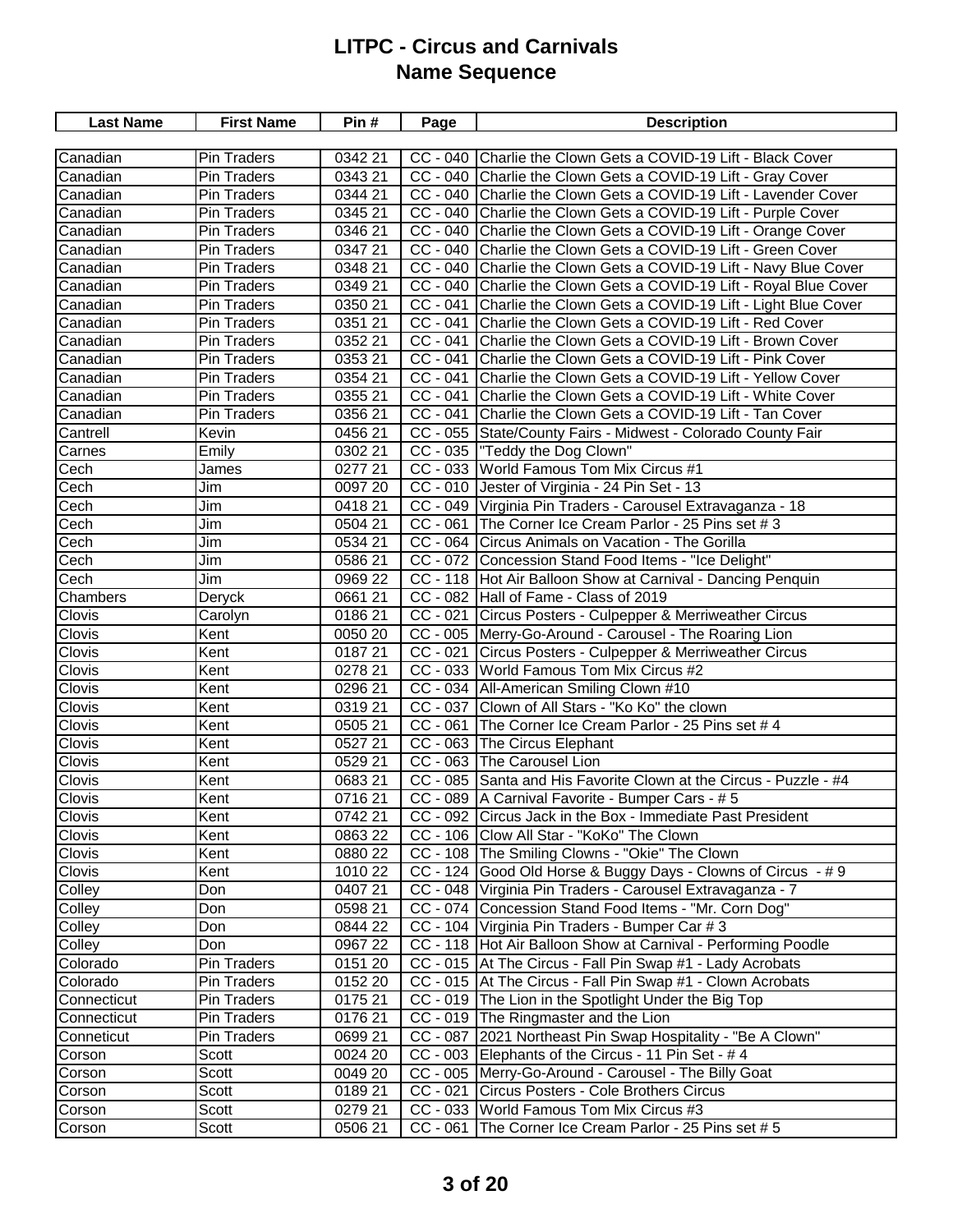| <b>Last Name</b> | <b>First Name</b> | Pin#      | Page       | <b>Description</b>                                                 |
|------------------|-------------------|-----------|------------|--------------------------------------------------------------------|
|                  |                   |           |            |                                                                    |
| Corson           | Scott             | 071721    |            | CC - 089   A Carnival Favorite - Bumper Cars - #6                  |
| Corson           | Scott             | 0959 22   |            | CC - 117 Hot Air Balloon Show at Carnival - Happy Giraffe          |
| Corson           | Scott             | 1033 22   |            | CC - 127 The Trombone Player - Part 2 of a 4 Piece Puzzle Set      |
| Craiglow         | Jerry             | 0034 20   |            | CC - 004 Clown Transportation - Skate Borading                     |
| Craiglow         | Jerry             | 0144 20   |            | CC - 014 Ohio Pin Traders - Jolly Clown Crew - 9 Pin Set - 09      |
| Craiglow         | Jerry             | 0264 21   |            | CC - 031 North Carolina Pin Traders - Circus Dogs #5               |
| Craiglow         | Jerry             | 027121    |            | CC - 032 Ohio Pin Traders - Carnival Rides - Round Up              |
| Craiglow         | Jerry             | 0316 21   |            | CC - 036 Santa Clown Southern RR - Ringmaster No 5 - Blue Car      |
| Craiglow         | Jerry             | 061621    |            | CC - 076 Tickets to the Greatest Show on Earth - #7                |
| Craiglow         | Jerry             | 0628 21   |            | CC - 078 Circus in the Movies & TV - 1939 Marx Brothers            |
| Craiglow         | Jerry             | 0894 22   |            | CC - 109   Death Defying Acts at the Circus - Flame Thrower        |
| Craiglow         | Jerry             | 0897 22   |            | CC - 110 Bumper Car Rides - The Gorilla                            |
| Craiglow         | Jerry             | 0923 22   |            | CC - 112  "Gertrude" The Clown                                     |
| Craiglow         | Jerry             | 1027 22   |            | CC - 126 Welcome to Circus Side Shows - The Strongman Show         |
| Cross            | Doug              | 0010 20   |            | CC - 002 Clowns of the World - "Scarecrow"                         |
| Cross            | Doug              | 0085 20   |            | CC - 009 Jester of Virginia - 24 Pin Set - 01                      |
| Cross            | Doug              | 0403 21   |            | CC - 048 Virginia Pin Traders - Carousel Extravaganza - 3          |
| Cross            | Doug              | 0587 21   |            | CC - 072 Concession Stand Food Items - "Happy Cone"                |
| Cross            | Doug              | 0690 21   |            | CC - 086 Santa and His Favorite Clown at the Circus - Puzzle - #11 |
| Cross            | Doug              | 0859 22   |            | CC - 105 Virginia Pin Traders - Bumper Car # 14                    |
| Cross            | Doug              | 0976 22   |            | CC - 118 Hot Air Balloon Show at Carnival - "Charlie" The Clown    |
| Cross            | Doug              | 1012 22   |            | CC - 124 Good Old Horse & Buggy Days - Clowns of Circus - #11      |
| Davies           | Vicki             | 0849 22   |            | CC - 104 Virginia Pin Traders - Bumper Car # 15                    |
| Davies           | Vickie            | 0599 21   |            | CC - 074 Concession Stand Food Items - "Sweetie"                   |
| Davies           | Vickie            | 0701 21   |            | CC - 087 Circus Dancing Dog                                        |
| <b>Dlirham</b>   | Richard           | 0898-x 22 |            | CC - 110 Bumper Car Rides - The Tiger Last Name Mispelled          |
| Dupree           | Dale              | 0315 21   |            | CC - 036 Santa Clown Southern RR - Ringmaster No 4 - Red Car       |
| Dupree           | Dale              | 0922 22   |            | CC - 112  "Digger" The Clown                                       |
| Durham           | Richard           | 0265 21   |            | CC - 031 North Carolina Pin Traders - Circus Dogs #6               |
| Durham           | Richard           | 0295 21   |            | CC - 034   All-American Smiling Clown #9                           |
| Durham           | Richard           | 0301 21   |            | CC - 035 A carload of Clowns - Headed for the Circus               |
| Durham           | Richard           | 0314 21   |            | CC - 036 Santa Clown Southern RR - Ringmaster No 3 - Lavendar      |
| Durham           | Richard           | 0491 21   |            | CC - 059 The Happly Clown                                          |
| Durham           | Richard           | 0507 21   | $CC - 061$ | The Corner Ice Cream Parlor - 25 Pins set # 6                      |
| Durham           | Richard           | 0614 21   |            | CC - 076 Tickets to the Greatest Show on Earth - #5                |
| Durham           | Richard           | 071821    |            | CC - 089   A Carnival Favorite - Bumper Cars - #7                  |
| Durham           | Richard           | 0746 21   |            | CC - 092 Circus Jack in the Box - Treasurer                        |
| Durham           | Richard           | 0898 22   |            | CC - 110 Bumper Car Rides - The Tiger                              |
| Durham           | Richard           | 0921 22   |            | CC - 112  "Ralphie" The Clown                                      |
| Durham           | Richard           | 0035 20   |            | CC - 004 Clown Transportation - Windup Car                         |
| Durham           | Richard & Susan   | 0003 20   |            | CC - 001 Circus Clowns in Their Jalopy - "Rusty" is the Cat        |
| Durr             | Merle             | 0275 21   |            | CC - 032 Ohio Pin Traders - Carnival Rides - Fun Slide             |
| Dutt             | Merle             | 0001 20   |            | CC - 001   Two Clowns on a Circus Zebra                            |
| Dutt             | Merle             | 0126 20   |            | CC - 012   A Clown With His Balloon on a Circus Zebra              |
| Dutt             | Merle             | 0141 20   |            | CC - 014 Ohio Pin Traders - Jolly Clown Crew - 9 Pin Set - 06      |
| Dutt             | Merle             | 0206 21   |            | CC - 023 Circus Wagons of America - The Central Ohio circus        |
| Dutt             | Merle             | 0399 21   |            | CC - 047 New Hampshire Pin Traders - Under the Big Top - 8         |
| Dutt             | Merle             | 0629 21   |            | CC - 078 Circus in the Movies & TV - 1941 Walt Disney              |
| Dutt             | Merle             | 0789 22   | CC - 097   | Horse Drawn Circus Wagon #5                                        |
| Dutt             | Merle             | 0893 22   |            | CC - 109   Death Defying Acts at the Circus - Human Cannonball     |
| Dutt             | Merle             | 0929 22   |            | CC - 113 Car Parade - "Three Clowns" - Red/Green Car               |
| Dutt             | Merle             | 1025 22   |            | CC - 126   Welcome to Circus Side Shows - The Human Cannonball     |
| Dzurnak          | Elaine & Phil     | 016721    |            | CC - 017 Baby Circus Elephant on Scooter                           |
| Eidson           | Arlen             | 0011 20   |            | CC - 002 Clowns of the World - "Hands"                             |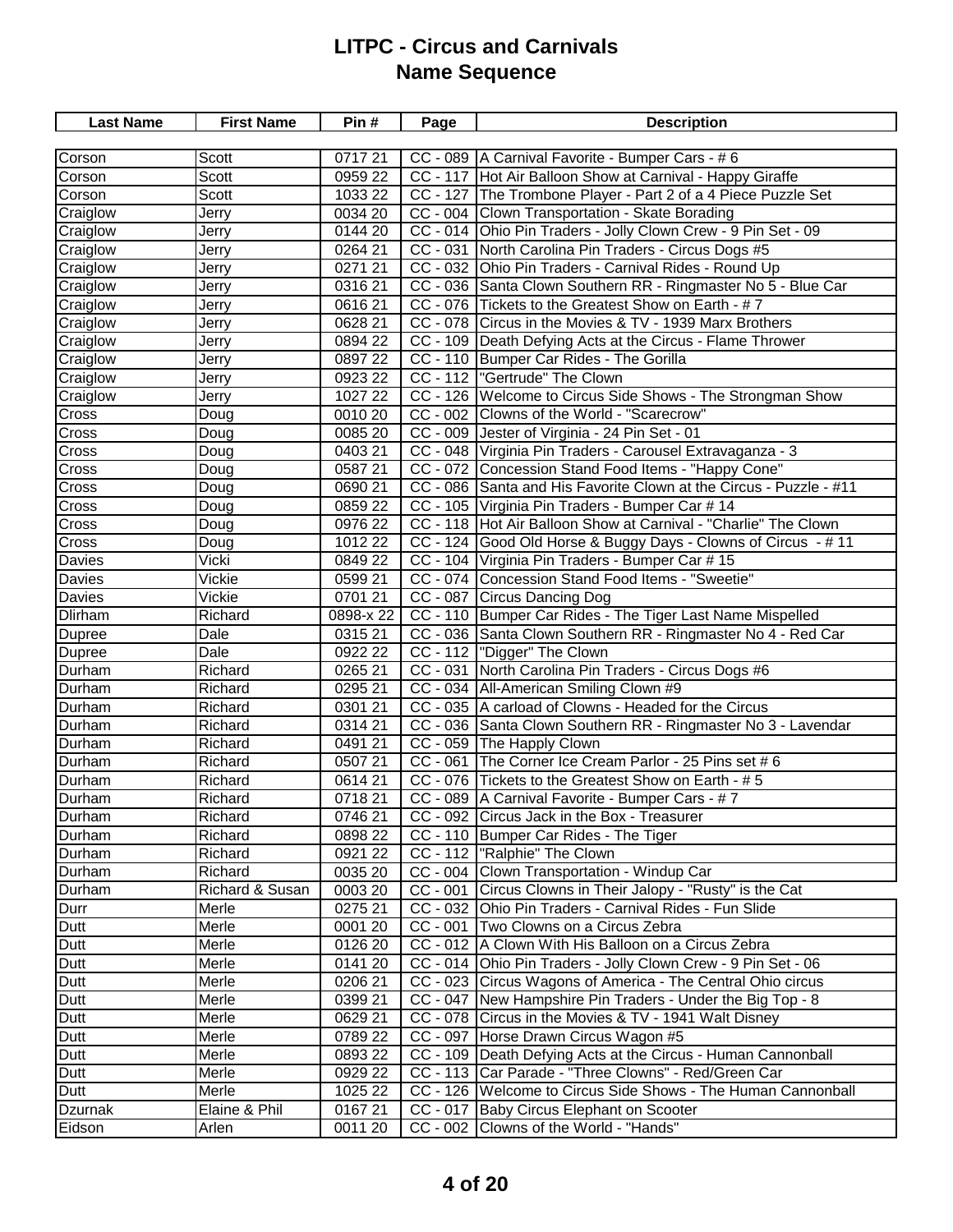| Eidson<br>CC - 005 Merry-Go-Around - Carousel - The Teddy Bear<br>Arlen<br>0048 20<br>0098 20<br>Eidson<br>Arlen<br>CC - 010 Jester of Virginia - 24 Pin Set - 14<br>Eidson<br>CC - 018 Clown Cannons - Cannon # 3<br>Arlen<br>0172 21<br>CC - 022 The Fire Eater<br>Eidson<br>Arlen<br>0201 21<br>CC - 024 Baby Dumbo the Elephant<br>Eidson<br>0216 21<br>Arlen<br>Eidson<br>CC - 033 World Famous Tom Mix Circus #4<br>Arlen<br>0280 21<br>Eidson<br>CC - 034 All-American Smiling Clown #8<br>Arlen<br>0294 21<br>CC - 037 Clown of All Stars - "Alfie" the clown<br>Eidson<br>0320 21<br>Arlen<br>CC - 042  "Boom Boom" the Circus Clown<br>Eidson<br>Arlen<br>0363 21<br>CC - 044 The Pig<br>Eidson<br>Arlen<br>0377 21<br>CC - 049 Virginia Pin Traders - Carousel Extravaganza - 15<br>Eidson<br>Arlen<br>0415 21<br>CC - 058 Santa Riding the Royal Indian Circus Elephant Wagon<br>Eidson<br>Arlen<br>048121<br>CC - 058 The Lead Elephant II in Royal Indian Circus<br>Eidson<br>Arlen<br>$\frac{1}{0482}$ 21<br>CC - 058 The Lead Elephant I in Royal Indian Circus<br>Eidson<br>Arlen<br>048321<br>CC - 061 The Corner Ice Cream Parlor - 25 Pins set #7<br>Eidson<br>0508 21<br>Arlen<br>CC - 064 Circus Animals on Vacation - The Alligator<br>Eidson<br>0530 21<br>Arlen<br>CC - 074 Concession Stand Food Items - "Mr. Wine Nut"<br>Eidson<br>Arlen<br>0600 21<br>Eidson<br>0703 21<br>CC - 087   Toby the Circus Bear on His Scooter<br>Arlen<br>CC - 099 COVID 19 Clown<br>Eidson<br>Arlen<br>0803 22<br>Eidson<br>0836 22<br>CC - 103 Clown on a Horse<br>Arlen<br>CC - 104 Virginia Pin Traders - Bumper Car # 17<br>Eidson<br>Arlen<br>0851 22<br>CC - 106 Clow All Star - "Alfie" The Clown<br>Eidson<br>0864 22<br>Arlen<br>CC - 114 Virginia Flying Circus - "The Pig"<br>Eidson<br>Arlen<br>0936 22<br>CC - 117 Hot Air Balloon Show at Carnival - "Pork Chop" The Pig<br>Eidson<br>Arlen<br>0962 22<br>Arlen<br>CC - 120 The Scarecrow Clown<br>Eidson<br>0984 22<br>CC - 123 Good Old Horse & Buggy Days - Clowns of Circus - #4<br>Eidson<br>Arlen<br>1005 22<br>CC - 127 The Trumpet Player - Part 1 of a 4 Piece Puzzle Set<br>Eidson<br>Arlen<br>1032 22<br>English<br>CC - 004 Clown Transportation - Motorcycle & Side Car<br>Gene<br>0033 20<br>CC - 031 North Carolina Pin Traders - Circus Dogs #1<br>English<br>0260 21<br>Gene<br>English<br>CC - 035 The Ring Master & the Lion Under the Big Top<br>0300 21<br>Gene<br>CC - 036 Santa Clown Southern RR - Ringmaster No 1 - Yellow Car<br>English<br>0312 21<br>Gene<br>CC - 058 The Flea Circus Puzzle Set - Left Side of Puzzle<br>English<br>$\overline{0}47921$<br>Gene<br>CC - 076 Tickets to the Greatest Show on Earth - #2<br>English<br>0611 21<br>Gene<br>CC - 079 VP Gene's Carousel Horse<br>0635 21<br>English<br>Gene<br>CC - 083 Hall of Fame - Class of 2009<br>English<br>0666 21<br>Gene<br>CC - 092 Circus Jack in the Box - 1st Vice-President<br>English<br>0743 21<br>Gene<br>CC - 110 Bumper Car Rides - The Monkey<br>0899 22<br>English<br>Gene<br>CC - 112  "Eugenie" The Clown<br>English<br>091922<br>Gene<br>English<br>CC - 120 The Circus Lion Facing Right<br>Gene<br>0988 22<br>CC - 123 Good Old Horse & Buggy Days - Clowns of Circus - # 1<br>English<br>Gene<br>1002 22<br>CC - 079 Gloria's Carousel Horse<br>Gloria<br>0636 21<br>English<br>CC - 120 The Circus Lion Facing Left - White<br>English<br>Gloria<br>0989 22<br>CC - 003 Elephants of the Circus - 11 Pin Set - # 5<br>Evans<br>Rich<br>0025 20<br>0047 20<br>CC - 005  Merry-Go-Around - Carousel - The Ferocious Tiger<br>Evans<br>Rich<br>Rich<br>CC - 009 Jester of Virginia - 24 Pin Set - 02<br>0086 20<br>Evans<br>Rich<br>0293 21<br>CC - 034   All-American Smiling Clown #7<br>Evans<br>CC - 049 Virginia Pin Traders - Carousel Extravaganza - 12<br>Rich<br>0412 21<br>Evans<br>Rich<br>CC - 072 Concession Stand Food Items - "Popper"<br>0588 21<br>Evans<br>Rich<br>CC - 089   A Carnival Favorite - Bumper Cars - # 8<br>071921<br>Evans<br>Rich<br>CC - 093 Circus Jack in the Box - Newsletter Editor<br>0753 21<br>Evans<br>Rich<br>0862 22<br>CC - 105   Virginia Pin Traders - Bumper Car # 20<br>Evans<br>Rich<br>0881 22<br>CC - 108 The Smiling Clowns - "Richie" The Clown<br>Evans<br>CC - 118 Hot Air Balloon Show at Carnival - Bell Hop Monkey | <b>Last Name</b> | <b>First Name</b> | Pin#    | Page | <b>Description</b> |
|--------------------------------------------------------------------------------------------------------------------------------------------------------------------------------------------------------------------------------------------------------------------------------------------------------------------------------------------------------------------------------------------------------------------------------------------------------------------------------------------------------------------------------------------------------------------------------------------------------------------------------------------------------------------------------------------------------------------------------------------------------------------------------------------------------------------------------------------------------------------------------------------------------------------------------------------------------------------------------------------------------------------------------------------------------------------------------------------------------------------------------------------------------------------------------------------------------------------------------------------------------------------------------------------------------------------------------------------------------------------------------------------------------------------------------------------------------------------------------------------------------------------------------------------------------------------------------------------------------------------------------------------------------------------------------------------------------------------------------------------------------------------------------------------------------------------------------------------------------------------------------------------------------------------------------------------------------------------------------------------------------------------------------------------------------------------------------------------------------------------------------------------------------------------------------------------------------------------------------------------------------------------------------------------------------------------------------------------------------------------------------------------------------------------------------------------------------------------------------------------------------------------------------------------------------------------------------------------------------------------------------------------------------------------------------------------------------------------------------------------------------------------------------------------------------------------------------------------------------------------------------------------------------------------------------------------------------------------------------------------------------------------------------------------------------------------------------------------------------------------------------------------------------------------------------------------------------------------------------------------------------------------------------------------------------------------------------------------------------------------------------------------------------------------------------------------------------------------------------------------------------------------------------------------------------------------------------------------------------------------------------------------------------------------------------------------------------------------------------------------------------------------------------------------------------------------------------------------------------------------------------------------------------------------------------------------------------------------------------------------------------------------------------------------------------------------------------------------------------------------------------------------------------------------------------------------------------------------------------------------------------------------------------------------------------------------------------------------------------------------------|------------------|-------------------|---------|------|--------------------|
|                                                                                                                                                                                                                                                                                                                                                                                                                                                                                                                                                                                                                                                                                                                                                                                                                                                                                                                                                                                                                                                                                                                                                                                                                                                                                                                                                                                                                                                                                                                                                                                                                                                                                                                                                                                                                                                                                                                                                                                                                                                                                                                                                                                                                                                                                                                                                                                                                                                                                                                                                                                                                                                                                                                                                                                                                                                                                                                                                                                                                                                                                                                                                                                                                                                                                                                                                                                                                                                                                                                                                                                                                                                                                                                                                                                                                                                                                                                                                                                                                                                                                                                                                                                                                                                                                                                                                                          |                  |                   |         |      |                    |
|                                                                                                                                                                                                                                                                                                                                                                                                                                                                                                                                                                                                                                                                                                                                                                                                                                                                                                                                                                                                                                                                                                                                                                                                                                                                                                                                                                                                                                                                                                                                                                                                                                                                                                                                                                                                                                                                                                                                                                                                                                                                                                                                                                                                                                                                                                                                                                                                                                                                                                                                                                                                                                                                                                                                                                                                                                                                                                                                                                                                                                                                                                                                                                                                                                                                                                                                                                                                                                                                                                                                                                                                                                                                                                                                                                                                                                                                                                                                                                                                                                                                                                                                                                                                                                                                                                                                                                          |                  |                   |         |      |                    |
|                                                                                                                                                                                                                                                                                                                                                                                                                                                                                                                                                                                                                                                                                                                                                                                                                                                                                                                                                                                                                                                                                                                                                                                                                                                                                                                                                                                                                                                                                                                                                                                                                                                                                                                                                                                                                                                                                                                                                                                                                                                                                                                                                                                                                                                                                                                                                                                                                                                                                                                                                                                                                                                                                                                                                                                                                                                                                                                                                                                                                                                                                                                                                                                                                                                                                                                                                                                                                                                                                                                                                                                                                                                                                                                                                                                                                                                                                                                                                                                                                                                                                                                                                                                                                                                                                                                                                                          |                  |                   |         |      |                    |
|                                                                                                                                                                                                                                                                                                                                                                                                                                                                                                                                                                                                                                                                                                                                                                                                                                                                                                                                                                                                                                                                                                                                                                                                                                                                                                                                                                                                                                                                                                                                                                                                                                                                                                                                                                                                                                                                                                                                                                                                                                                                                                                                                                                                                                                                                                                                                                                                                                                                                                                                                                                                                                                                                                                                                                                                                                                                                                                                                                                                                                                                                                                                                                                                                                                                                                                                                                                                                                                                                                                                                                                                                                                                                                                                                                                                                                                                                                                                                                                                                                                                                                                                                                                                                                                                                                                                                                          |                  |                   |         |      |                    |
|                                                                                                                                                                                                                                                                                                                                                                                                                                                                                                                                                                                                                                                                                                                                                                                                                                                                                                                                                                                                                                                                                                                                                                                                                                                                                                                                                                                                                                                                                                                                                                                                                                                                                                                                                                                                                                                                                                                                                                                                                                                                                                                                                                                                                                                                                                                                                                                                                                                                                                                                                                                                                                                                                                                                                                                                                                                                                                                                                                                                                                                                                                                                                                                                                                                                                                                                                                                                                                                                                                                                                                                                                                                                                                                                                                                                                                                                                                                                                                                                                                                                                                                                                                                                                                                                                                                                                                          |                  |                   |         |      |                    |
|                                                                                                                                                                                                                                                                                                                                                                                                                                                                                                                                                                                                                                                                                                                                                                                                                                                                                                                                                                                                                                                                                                                                                                                                                                                                                                                                                                                                                                                                                                                                                                                                                                                                                                                                                                                                                                                                                                                                                                                                                                                                                                                                                                                                                                                                                                                                                                                                                                                                                                                                                                                                                                                                                                                                                                                                                                                                                                                                                                                                                                                                                                                                                                                                                                                                                                                                                                                                                                                                                                                                                                                                                                                                                                                                                                                                                                                                                                                                                                                                                                                                                                                                                                                                                                                                                                                                                                          |                  |                   |         |      |                    |
|                                                                                                                                                                                                                                                                                                                                                                                                                                                                                                                                                                                                                                                                                                                                                                                                                                                                                                                                                                                                                                                                                                                                                                                                                                                                                                                                                                                                                                                                                                                                                                                                                                                                                                                                                                                                                                                                                                                                                                                                                                                                                                                                                                                                                                                                                                                                                                                                                                                                                                                                                                                                                                                                                                                                                                                                                                                                                                                                                                                                                                                                                                                                                                                                                                                                                                                                                                                                                                                                                                                                                                                                                                                                                                                                                                                                                                                                                                                                                                                                                                                                                                                                                                                                                                                                                                                                                                          |                  |                   |         |      |                    |
|                                                                                                                                                                                                                                                                                                                                                                                                                                                                                                                                                                                                                                                                                                                                                                                                                                                                                                                                                                                                                                                                                                                                                                                                                                                                                                                                                                                                                                                                                                                                                                                                                                                                                                                                                                                                                                                                                                                                                                                                                                                                                                                                                                                                                                                                                                                                                                                                                                                                                                                                                                                                                                                                                                                                                                                                                                                                                                                                                                                                                                                                                                                                                                                                                                                                                                                                                                                                                                                                                                                                                                                                                                                                                                                                                                                                                                                                                                                                                                                                                                                                                                                                                                                                                                                                                                                                                                          |                  |                   |         |      |                    |
|                                                                                                                                                                                                                                                                                                                                                                                                                                                                                                                                                                                                                                                                                                                                                                                                                                                                                                                                                                                                                                                                                                                                                                                                                                                                                                                                                                                                                                                                                                                                                                                                                                                                                                                                                                                                                                                                                                                                                                                                                                                                                                                                                                                                                                                                                                                                                                                                                                                                                                                                                                                                                                                                                                                                                                                                                                                                                                                                                                                                                                                                                                                                                                                                                                                                                                                                                                                                                                                                                                                                                                                                                                                                                                                                                                                                                                                                                                                                                                                                                                                                                                                                                                                                                                                                                                                                                                          |                  |                   |         |      |                    |
|                                                                                                                                                                                                                                                                                                                                                                                                                                                                                                                                                                                                                                                                                                                                                                                                                                                                                                                                                                                                                                                                                                                                                                                                                                                                                                                                                                                                                                                                                                                                                                                                                                                                                                                                                                                                                                                                                                                                                                                                                                                                                                                                                                                                                                                                                                                                                                                                                                                                                                                                                                                                                                                                                                                                                                                                                                                                                                                                                                                                                                                                                                                                                                                                                                                                                                                                                                                                                                                                                                                                                                                                                                                                                                                                                                                                                                                                                                                                                                                                                                                                                                                                                                                                                                                                                                                                                                          |                  |                   |         |      |                    |
|                                                                                                                                                                                                                                                                                                                                                                                                                                                                                                                                                                                                                                                                                                                                                                                                                                                                                                                                                                                                                                                                                                                                                                                                                                                                                                                                                                                                                                                                                                                                                                                                                                                                                                                                                                                                                                                                                                                                                                                                                                                                                                                                                                                                                                                                                                                                                                                                                                                                                                                                                                                                                                                                                                                                                                                                                                                                                                                                                                                                                                                                                                                                                                                                                                                                                                                                                                                                                                                                                                                                                                                                                                                                                                                                                                                                                                                                                                                                                                                                                                                                                                                                                                                                                                                                                                                                                                          |                  |                   |         |      |                    |
|                                                                                                                                                                                                                                                                                                                                                                                                                                                                                                                                                                                                                                                                                                                                                                                                                                                                                                                                                                                                                                                                                                                                                                                                                                                                                                                                                                                                                                                                                                                                                                                                                                                                                                                                                                                                                                                                                                                                                                                                                                                                                                                                                                                                                                                                                                                                                                                                                                                                                                                                                                                                                                                                                                                                                                                                                                                                                                                                                                                                                                                                                                                                                                                                                                                                                                                                                                                                                                                                                                                                                                                                                                                                                                                                                                                                                                                                                                                                                                                                                                                                                                                                                                                                                                                                                                                                                                          |                  |                   |         |      |                    |
|                                                                                                                                                                                                                                                                                                                                                                                                                                                                                                                                                                                                                                                                                                                                                                                                                                                                                                                                                                                                                                                                                                                                                                                                                                                                                                                                                                                                                                                                                                                                                                                                                                                                                                                                                                                                                                                                                                                                                                                                                                                                                                                                                                                                                                                                                                                                                                                                                                                                                                                                                                                                                                                                                                                                                                                                                                                                                                                                                                                                                                                                                                                                                                                                                                                                                                                                                                                                                                                                                                                                                                                                                                                                                                                                                                                                                                                                                                                                                                                                                                                                                                                                                                                                                                                                                                                                                                          |                  |                   |         |      |                    |
|                                                                                                                                                                                                                                                                                                                                                                                                                                                                                                                                                                                                                                                                                                                                                                                                                                                                                                                                                                                                                                                                                                                                                                                                                                                                                                                                                                                                                                                                                                                                                                                                                                                                                                                                                                                                                                                                                                                                                                                                                                                                                                                                                                                                                                                                                                                                                                                                                                                                                                                                                                                                                                                                                                                                                                                                                                                                                                                                                                                                                                                                                                                                                                                                                                                                                                                                                                                                                                                                                                                                                                                                                                                                                                                                                                                                                                                                                                                                                                                                                                                                                                                                                                                                                                                                                                                                                                          |                  |                   |         |      |                    |
|                                                                                                                                                                                                                                                                                                                                                                                                                                                                                                                                                                                                                                                                                                                                                                                                                                                                                                                                                                                                                                                                                                                                                                                                                                                                                                                                                                                                                                                                                                                                                                                                                                                                                                                                                                                                                                                                                                                                                                                                                                                                                                                                                                                                                                                                                                                                                                                                                                                                                                                                                                                                                                                                                                                                                                                                                                                                                                                                                                                                                                                                                                                                                                                                                                                                                                                                                                                                                                                                                                                                                                                                                                                                                                                                                                                                                                                                                                                                                                                                                                                                                                                                                                                                                                                                                                                                                                          |                  |                   |         |      |                    |
|                                                                                                                                                                                                                                                                                                                                                                                                                                                                                                                                                                                                                                                                                                                                                                                                                                                                                                                                                                                                                                                                                                                                                                                                                                                                                                                                                                                                                                                                                                                                                                                                                                                                                                                                                                                                                                                                                                                                                                                                                                                                                                                                                                                                                                                                                                                                                                                                                                                                                                                                                                                                                                                                                                                                                                                                                                                                                                                                                                                                                                                                                                                                                                                                                                                                                                                                                                                                                                                                                                                                                                                                                                                                                                                                                                                                                                                                                                                                                                                                                                                                                                                                                                                                                                                                                                                                                                          |                  |                   |         |      |                    |
|                                                                                                                                                                                                                                                                                                                                                                                                                                                                                                                                                                                                                                                                                                                                                                                                                                                                                                                                                                                                                                                                                                                                                                                                                                                                                                                                                                                                                                                                                                                                                                                                                                                                                                                                                                                                                                                                                                                                                                                                                                                                                                                                                                                                                                                                                                                                                                                                                                                                                                                                                                                                                                                                                                                                                                                                                                                                                                                                                                                                                                                                                                                                                                                                                                                                                                                                                                                                                                                                                                                                                                                                                                                                                                                                                                                                                                                                                                                                                                                                                                                                                                                                                                                                                                                                                                                                                                          |                  |                   |         |      |                    |
|                                                                                                                                                                                                                                                                                                                                                                                                                                                                                                                                                                                                                                                                                                                                                                                                                                                                                                                                                                                                                                                                                                                                                                                                                                                                                                                                                                                                                                                                                                                                                                                                                                                                                                                                                                                                                                                                                                                                                                                                                                                                                                                                                                                                                                                                                                                                                                                                                                                                                                                                                                                                                                                                                                                                                                                                                                                                                                                                                                                                                                                                                                                                                                                                                                                                                                                                                                                                                                                                                                                                                                                                                                                                                                                                                                                                                                                                                                                                                                                                                                                                                                                                                                                                                                                                                                                                                                          |                  |                   |         |      |                    |
|                                                                                                                                                                                                                                                                                                                                                                                                                                                                                                                                                                                                                                                                                                                                                                                                                                                                                                                                                                                                                                                                                                                                                                                                                                                                                                                                                                                                                                                                                                                                                                                                                                                                                                                                                                                                                                                                                                                                                                                                                                                                                                                                                                                                                                                                                                                                                                                                                                                                                                                                                                                                                                                                                                                                                                                                                                                                                                                                                                                                                                                                                                                                                                                                                                                                                                                                                                                                                                                                                                                                                                                                                                                                                                                                                                                                                                                                                                                                                                                                                                                                                                                                                                                                                                                                                                                                                                          |                  |                   |         |      |                    |
|                                                                                                                                                                                                                                                                                                                                                                                                                                                                                                                                                                                                                                                                                                                                                                                                                                                                                                                                                                                                                                                                                                                                                                                                                                                                                                                                                                                                                                                                                                                                                                                                                                                                                                                                                                                                                                                                                                                                                                                                                                                                                                                                                                                                                                                                                                                                                                                                                                                                                                                                                                                                                                                                                                                                                                                                                                                                                                                                                                                                                                                                                                                                                                                                                                                                                                                                                                                                                                                                                                                                                                                                                                                                                                                                                                                                                                                                                                                                                                                                                                                                                                                                                                                                                                                                                                                                                                          |                  |                   |         |      |                    |
|                                                                                                                                                                                                                                                                                                                                                                                                                                                                                                                                                                                                                                                                                                                                                                                                                                                                                                                                                                                                                                                                                                                                                                                                                                                                                                                                                                                                                                                                                                                                                                                                                                                                                                                                                                                                                                                                                                                                                                                                                                                                                                                                                                                                                                                                                                                                                                                                                                                                                                                                                                                                                                                                                                                                                                                                                                                                                                                                                                                                                                                                                                                                                                                                                                                                                                                                                                                                                                                                                                                                                                                                                                                                                                                                                                                                                                                                                                                                                                                                                                                                                                                                                                                                                                                                                                                                                                          |                  |                   |         |      |                    |
|                                                                                                                                                                                                                                                                                                                                                                                                                                                                                                                                                                                                                                                                                                                                                                                                                                                                                                                                                                                                                                                                                                                                                                                                                                                                                                                                                                                                                                                                                                                                                                                                                                                                                                                                                                                                                                                                                                                                                                                                                                                                                                                                                                                                                                                                                                                                                                                                                                                                                                                                                                                                                                                                                                                                                                                                                                                                                                                                                                                                                                                                                                                                                                                                                                                                                                                                                                                                                                                                                                                                                                                                                                                                                                                                                                                                                                                                                                                                                                                                                                                                                                                                                                                                                                                                                                                                                                          |                  |                   |         |      |                    |
|                                                                                                                                                                                                                                                                                                                                                                                                                                                                                                                                                                                                                                                                                                                                                                                                                                                                                                                                                                                                                                                                                                                                                                                                                                                                                                                                                                                                                                                                                                                                                                                                                                                                                                                                                                                                                                                                                                                                                                                                                                                                                                                                                                                                                                                                                                                                                                                                                                                                                                                                                                                                                                                                                                                                                                                                                                                                                                                                                                                                                                                                                                                                                                                                                                                                                                                                                                                                                                                                                                                                                                                                                                                                                                                                                                                                                                                                                                                                                                                                                                                                                                                                                                                                                                                                                                                                                                          |                  |                   |         |      |                    |
|                                                                                                                                                                                                                                                                                                                                                                                                                                                                                                                                                                                                                                                                                                                                                                                                                                                                                                                                                                                                                                                                                                                                                                                                                                                                                                                                                                                                                                                                                                                                                                                                                                                                                                                                                                                                                                                                                                                                                                                                                                                                                                                                                                                                                                                                                                                                                                                                                                                                                                                                                                                                                                                                                                                                                                                                                                                                                                                                                                                                                                                                                                                                                                                                                                                                                                                                                                                                                                                                                                                                                                                                                                                                                                                                                                                                                                                                                                                                                                                                                                                                                                                                                                                                                                                                                                                                                                          |                  |                   |         |      |                    |
|                                                                                                                                                                                                                                                                                                                                                                                                                                                                                                                                                                                                                                                                                                                                                                                                                                                                                                                                                                                                                                                                                                                                                                                                                                                                                                                                                                                                                                                                                                                                                                                                                                                                                                                                                                                                                                                                                                                                                                                                                                                                                                                                                                                                                                                                                                                                                                                                                                                                                                                                                                                                                                                                                                                                                                                                                                                                                                                                                                                                                                                                                                                                                                                                                                                                                                                                                                                                                                                                                                                                                                                                                                                                                                                                                                                                                                                                                                                                                                                                                                                                                                                                                                                                                                                                                                                                                                          |                  |                   |         |      |                    |
|                                                                                                                                                                                                                                                                                                                                                                                                                                                                                                                                                                                                                                                                                                                                                                                                                                                                                                                                                                                                                                                                                                                                                                                                                                                                                                                                                                                                                                                                                                                                                                                                                                                                                                                                                                                                                                                                                                                                                                                                                                                                                                                                                                                                                                                                                                                                                                                                                                                                                                                                                                                                                                                                                                                                                                                                                                                                                                                                                                                                                                                                                                                                                                                                                                                                                                                                                                                                                                                                                                                                                                                                                                                                                                                                                                                                                                                                                                                                                                                                                                                                                                                                                                                                                                                                                                                                                                          |                  |                   |         |      |                    |
|                                                                                                                                                                                                                                                                                                                                                                                                                                                                                                                                                                                                                                                                                                                                                                                                                                                                                                                                                                                                                                                                                                                                                                                                                                                                                                                                                                                                                                                                                                                                                                                                                                                                                                                                                                                                                                                                                                                                                                                                                                                                                                                                                                                                                                                                                                                                                                                                                                                                                                                                                                                                                                                                                                                                                                                                                                                                                                                                                                                                                                                                                                                                                                                                                                                                                                                                                                                                                                                                                                                                                                                                                                                                                                                                                                                                                                                                                                                                                                                                                                                                                                                                                                                                                                                                                                                                                                          |                  |                   |         |      |                    |
|                                                                                                                                                                                                                                                                                                                                                                                                                                                                                                                                                                                                                                                                                                                                                                                                                                                                                                                                                                                                                                                                                                                                                                                                                                                                                                                                                                                                                                                                                                                                                                                                                                                                                                                                                                                                                                                                                                                                                                                                                                                                                                                                                                                                                                                                                                                                                                                                                                                                                                                                                                                                                                                                                                                                                                                                                                                                                                                                                                                                                                                                                                                                                                                                                                                                                                                                                                                                                                                                                                                                                                                                                                                                                                                                                                                                                                                                                                                                                                                                                                                                                                                                                                                                                                                                                                                                                                          |                  |                   |         |      |                    |
|                                                                                                                                                                                                                                                                                                                                                                                                                                                                                                                                                                                                                                                                                                                                                                                                                                                                                                                                                                                                                                                                                                                                                                                                                                                                                                                                                                                                                                                                                                                                                                                                                                                                                                                                                                                                                                                                                                                                                                                                                                                                                                                                                                                                                                                                                                                                                                                                                                                                                                                                                                                                                                                                                                                                                                                                                                                                                                                                                                                                                                                                                                                                                                                                                                                                                                                                                                                                                                                                                                                                                                                                                                                                                                                                                                                                                                                                                                                                                                                                                                                                                                                                                                                                                                                                                                                                                                          |                  |                   |         |      |                    |
|                                                                                                                                                                                                                                                                                                                                                                                                                                                                                                                                                                                                                                                                                                                                                                                                                                                                                                                                                                                                                                                                                                                                                                                                                                                                                                                                                                                                                                                                                                                                                                                                                                                                                                                                                                                                                                                                                                                                                                                                                                                                                                                                                                                                                                                                                                                                                                                                                                                                                                                                                                                                                                                                                                                                                                                                                                                                                                                                                                                                                                                                                                                                                                                                                                                                                                                                                                                                                                                                                                                                                                                                                                                                                                                                                                                                                                                                                                                                                                                                                                                                                                                                                                                                                                                                                                                                                                          |                  |                   |         |      |                    |
|                                                                                                                                                                                                                                                                                                                                                                                                                                                                                                                                                                                                                                                                                                                                                                                                                                                                                                                                                                                                                                                                                                                                                                                                                                                                                                                                                                                                                                                                                                                                                                                                                                                                                                                                                                                                                                                                                                                                                                                                                                                                                                                                                                                                                                                                                                                                                                                                                                                                                                                                                                                                                                                                                                                                                                                                                                                                                                                                                                                                                                                                                                                                                                                                                                                                                                                                                                                                                                                                                                                                                                                                                                                                                                                                                                                                                                                                                                                                                                                                                                                                                                                                                                                                                                                                                                                                                                          |                  |                   |         |      |                    |
|                                                                                                                                                                                                                                                                                                                                                                                                                                                                                                                                                                                                                                                                                                                                                                                                                                                                                                                                                                                                                                                                                                                                                                                                                                                                                                                                                                                                                                                                                                                                                                                                                                                                                                                                                                                                                                                                                                                                                                                                                                                                                                                                                                                                                                                                                                                                                                                                                                                                                                                                                                                                                                                                                                                                                                                                                                                                                                                                                                                                                                                                                                                                                                                                                                                                                                                                                                                                                                                                                                                                                                                                                                                                                                                                                                                                                                                                                                                                                                                                                                                                                                                                                                                                                                                                                                                                                                          |                  |                   |         |      |                    |
|                                                                                                                                                                                                                                                                                                                                                                                                                                                                                                                                                                                                                                                                                                                                                                                                                                                                                                                                                                                                                                                                                                                                                                                                                                                                                                                                                                                                                                                                                                                                                                                                                                                                                                                                                                                                                                                                                                                                                                                                                                                                                                                                                                                                                                                                                                                                                                                                                                                                                                                                                                                                                                                                                                                                                                                                                                                                                                                                                                                                                                                                                                                                                                                                                                                                                                                                                                                                                                                                                                                                                                                                                                                                                                                                                                                                                                                                                                                                                                                                                                                                                                                                                                                                                                                                                                                                                                          |                  |                   |         |      |                    |
|                                                                                                                                                                                                                                                                                                                                                                                                                                                                                                                                                                                                                                                                                                                                                                                                                                                                                                                                                                                                                                                                                                                                                                                                                                                                                                                                                                                                                                                                                                                                                                                                                                                                                                                                                                                                                                                                                                                                                                                                                                                                                                                                                                                                                                                                                                                                                                                                                                                                                                                                                                                                                                                                                                                                                                                                                                                                                                                                                                                                                                                                                                                                                                                                                                                                                                                                                                                                                                                                                                                                                                                                                                                                                                                                                                                                                                                                                                                                                                                                                                                                                                                                                                                                                                                                                                                                                                          |                  |                   |         |      |                    |
|                                                                                                                                                                                                                                                                                                                                                                                                                                                                                                                                                                                                                                                                                                                                                                                                                                                                                                                                                                                                                                                                                                                                                                                                                                                                                                                                                                                                                                                                                                                                                                                                                                                                                                                                                                                                                                                                                                                                                                                                                                                                                                                                                                                                                                                                                                                                                                                                                                                                                                                                                                                                                                                                                                                                                                                                                                                                                                                                                                                                                                                                                                                                                                                                                                                                                                                                                                                                                                                                                                                                                                                                                                                                                                                                                                                                                                                                                                                                                                                                                                                                                                                                                                                                                                                                                                                                                                          |                  |                   |         |      |                    |
|                                                                                                                                                                                                                                                                                                                                                                                                                                                                                                                                                                                                                                                                                                                                                                                                                                                                                                                                                                                                                                                                                                                                                                                                                                                                                                                                                                                                                                                                                                                                                                                                                                                                                                                                                                                                                                                                                                                                                                                                                                                                                                                                                                                                                                                                                                                                                                                                                                                                                                                                                                                                                                                                                                                                                                                                                                                                                                                                                                                                                                                                                                                                                                                                                                                                                                                                                                                                                                                                                                                                                                                                                                                                                                                                                                                                                                                                                                                                                                                                                                                                                                                                                                                                                                                                                                                                                                          |                  |                   |         |      |                    |
|                                                                                                                                                                                                                                                                                                                                                                                                                                                                                                                                                                                                                                                                                                                                                                                                                                                                                                                                                                                                                                                                                                                                                                                                                                                                                                                                                                                                                                                                                                                                                                                                                                                                                                                                                                                                                                                                                                                                                                                                                                                                                                                                                                                                                                                                                                                                                                                                                                                                                                                                                                                                                                                                                                                                                                                                                                                                                                                                                                                                                                                                                                                                                                                                                                                                                                                                                                                                                                                                                                                                                                                                                                                                                                                                                                                                                                                                                                                                                                                                                                                                                                                                                                                                                                                                                                                                                                          |                  |                   |         |      |                    |
|                                                                                                                                                                                                                                                                                                                                                                                                                                                                                                                                                                                                                                                                                                                                                                                                                                                                                                                                                                                                                                                                                                                                                                                                                                                                                                                                                                                                                                                                                                                                                                                                                                                                                                                                                                                                                                                                                                                                                                                                                                                                                                                                                                                                                                                                                                                                                                                                                                                                                                                                                                                                                                                                                                                                                                                                                                                                                                                                                                                                                                                                                                                                                                                                                                                                                                                                                                                                                                                                                                                                                                                                                                                                                                                                                                                                                                                                                                                                                                                                                                                                                                                                                                                                                                                                                                                                                                          |                  |                   |         |      |                    |
|                                                                                                                                                                                                                                                                                                                                                                                                                                                                                                                                                                                                                                                                                                                                                                                                                                                                                                                                                                                                                                                                                                                                                                                                                                                                                                                                                                                                                                                                                                                                                                                                                                                                                                                                                                                                                                                                                                                                                                                                                                                                                                                                                                                                                                                                                                                                                                                                                                                                                                                                                                                                                                                                                                                                                                                                                                                                                                                                                                                                                                                                                                                                                                                                                                                                                                                                                                                                                                                                                                                                                                                                                                                                                                                                                                                                                                                                                                                                                                                                                                                                                                                                                                                                                                                                                                                                                                          |                  |                   |         |      |                    |
|                                                                                                                                                                                                                                                                                                                                                                                                                                                                                                                                                                                                                                                                                                                                                                                                                                                                                                                                                                                                                                                                                                                                                                                                                                                                                                                                                                                                                                                                                                                                                                                                                                                                                                                                                                                                                                                                                                                                                                                                                                                                                                                                                                                                                                                                                                                                                                                                                                                                                                                                                                                                                                                                                                                                                                                                                                                                                                                                                                                                                                                                                                                                                                                                                                                                                                                                                                                                                                                                                                                                                                                                                                                                                                                                                                                                                                                                                                                                                                                                                                                                                                                                                                                                                                                                                                                                                                          |                  |                   |         |      |                    |
|                                                                                                                                                                                                                                                                                                                                                                                                                                                                                                                                                                                                                                                                                                                                                                                                                                                                                                                                                                                                                                                                                                                                                                                                                                                                                                                                                                                                                                                                                                                                                                                                                                                                                                                                                                                                                                                                                                                                                                                                                                                                                                                                                                                                                                                                                                                                                                                                                                                                                                                                                                                                                                                                                                                                                                                                                                                                                                                                                                                                                                                                                                                                                                                                                                                                                                                                                                                                                                                                                                                                                                                                                                                                                                                                                                                                                                                                                                                                                                                                                                                                                                                                                                                                                                                                                                                                                                          |                  |                   |         |      |                    |
|                                                                                                                                                                                                                                                                                                                                                                                                                                                                                                                                                                                                                                                                                                                                                                                                                                                                                                                                                                                                                                                                                                                                                                                                                                                                                                                                                                                                                                                                                                                                                                                                                                                                                                                                                                                                                                                                                                                                                                                                                                                                                                                                                                                                                                                                                                                                                                                                                                                                                                                                                                                                                                                                                                                                                                                                                                                                                                                                                                                                                                                                                                                                                                                                                                                                                                                                                                                                                                                                                                                                                                                                                                                                                                                                                                                                                                                                                                                                                                                                                                                                                                                                                                                                                                                                                                                                                                          |                  |                   |         |      |                    |
|                                                                                                                                                                                                                                                                                                                                                                                                                                                                                                                                                                                                                                                                                                                                                                                                                                                                                                                                                                                                                                                                                                                                                                                                                                                                                                                                                                                                                                                                                                                                                                                                                                                                                                                                                                                                                                                                                                                                                                                                                                                                                                                                                                                                                                                                                                                                                                                                                                                                                                                                                                                                                                                                                                                                                                                                                                                                                                                                                                                                                                                                                                                                                                                                                                                                                                                                                                                                                                                                                                                                                                                                                                                                                                                                                                                                                                                                                                                                                                                                                                                                                                                                                                                                                                                                                                                                                                          |                  |                   |         |      |                    |
|                                                                                                                                                                                                                                                                                                                                                                                                                                                                                                                                                                                                                                                                                                                                                                                                                                                                                                                                                                                                                                                                                                                                                                                                                                                                                                                                                                                                                                                                                                                                                                                                                                                                                                                                                                                                                                                                                                                                                                                                                                                                                                                                                                                                                                                                                                                                                                                                                                                                                                                                                                                                                                                                                                                                                                                                                                                                                                                                                                                                                                                                                                                                                                                                                                                                                                                                                                                                                                                                                                                                                                                                                                                                                                                                                                                                                                                                                                                                                                                                                                                                                                                                                                                                                                                                                                                                                                          |                  |                   |         |      |                    |
|                                                                                                                                                                                                                                                                                                                                                                                                                                                                                                                                                                                                                                                                                                                                                                                                                                                                                                                                                                                                                                                                                                                                                                                                                                                                                                                                                                                                                                                                                                                                                                                                                                                                                                                                                                                                                                                                                                                                                                                                                                                                                                                                                                                                                                                                                                                                                                                                                                                                                                                                                                                                                                                                                                                                                                                                                                                                                                                                                                                                                                                                                                                                                                                                                                                                                                                                                                                                                                                                                                                                                                                                                                                                                                                                                                                                                                                                                                                                                                                                                                                                                                                                                                                                                                                                                                                                                                          |                  |                   |         |      |                    |
|                                                                                                                                                                                                                                                                                                                                                                                                                                                                                                                                                                                                                                                                                                                                                                                                                                                                                                                                                                                                                                                                                                                                                                                                                                                                                                                                                                                                                                                                                                                                                                                                                                                                                                                                                                                                                                                                                                                                                                                                                                                                                                                                                                                                                                                                                                                                                                                                                                                                                                                                                                                                                                                                                                                                                                                                                                                                                                                                                                                                                                                                                                                                                                                                                                                                                                                                                                                                                                                                                                                                                                                                                                                                                                                                                                                                                                                                                                                                                                                                                                                                                                                                                                                                                                                                                                                                                                          |                  |                   |         |      |                    |
|                                                                                                                                                                                                                                                                                                                                                                                                                                                                                                                                                                                                                                                                                                                                                                                                                                                                                                                                                                                                                                                                                                                                                                                                                                                                                                                                                                                                                                                                                                                                                                                                                                                                                                                                                                                                                                                                                                                                                                                                                                                                                                                                                                                                                                                                                                                                                                                                                                                                                                                                                                                                                                                                                                                                                                                                                                                                                                                                                                                                                                                                                                                                                                                                                                                                                                                                                                                                                                                                                                                                                                                                                                                                                                                                                                                                                                                                                                                                                                                                                                                                                                                                                                                                                                                                                                                                                                          |                  |                   |         |      |                    |
|                                                                                                                                                                                                                                                                                                                                                                                                                                                                                                                                                                                                                                                                                                                                                                                                                                                                                                                                                                                                                                                                                                                                                                                                                                                                                                                                                                                                                                                                                                                                                                                                                                                                                                                                                                                                                                                                                                                                                                                                                                                                                                                                                                                                                                                                                                                                                                                                                                                                                                                                                                                                                                                                                                                                                                                                                                                                                                                                                                                                                                                                                                                                                                                                                                                                                                                                                                                                                                                                                                                                                                                                                                                                                                                                                                                                                                                                                                                                                                                                                                                                                                                                                                                                                                                                                                                                                                          |                  |                   |         |      |                    |
|                                                                                                                                                                                                                                                                                                                                                                                                                                                                                                                                                                                                                                                                                                                                                                                                                                                                                                                                                                                                                                                                                                                                                                                                                                                                                                                                                                                                                                                                                                                                                                                                                                                                                                                                                                                                                                                                                                                                                                                                                                                                                                                                                                                                                                                                                                                                                                                                                                                                                                                                                                                                                                                                                                                                                                                                                                                                                                                                                                                                                                                                                                                                                                                                                                                                                                                                                                                                                                                                                                                                                                                                                                                                                                                                                                                                                                                                                                                                                                                                                                                                                                                                                                                                                                                                                                                                                                          |                  |                   |         |      |                    |
|                                                                                                                                                                                                                                                                                                                                                                                                                                                                                                                                                                                                                                                                                                                                                                                                                                                                                                                                                                                                                                                                                                                                                                                                                                                                                                                                                                                                                                                                                                                                                                                                                                                                                                                                                                                                                                                                                                                                                                                                                                                                                                                                                                                                                                                                                                                                                                                                                                                                                                                                                                                                                                                                                                                                                                                                                                                                                                                                                                                                                                                                                                                                                                                                                                                                                                                                                                                                                                                                                                                                                                                                                                                                                                                                                                                                                                                                                                                                                                                                                                                                                                                                                                                                                                                                                                                                                                          |                  |                   |         |      |                    |
|                                                                                                                                                                                                                                                                                                                                                                                                                                                                                                                                                                                                                                                                                                                                                                                                                                                                                                                                                                                                                                                                                                                                                                                                                                                                                                                                                                                                                                                                                                                                                                                                                                                                                                                                                                                                                                                                                                                                                                                                                                                                                                                                                                                                                                                                                                                                                                                                                                                                                                                                                                                                                                                                                                                                                                                                                                                                                                                                                                                                                                                                                                                                                                                                                                                                                                                                                                                                                                                                                                                                                                                                                                                                                                                                                                                                                                                                                                                                                                                                                                                                                                                                                                                                                                                                                                                                                                          |                  |                   |         |      |                    |
|                                                                                                                                                                                                                                                                                                                                                                                                                                                                                                                                                                                                                                                                                                                                                                                                                                                                                                                                                                                                                                                                                                                                                                                                                                                                                                                                                                                                                                                                                                                                                                                                                                                                                                                                                                                                                                                                                                                                                                                                                                                                                                                                                                                                                                                                                                                                                                                                                                                                                                                                                                                                                                                                                                                                                                                                                                                                                                                                                                                                                                                                                                                                                                                                                                                                                                                                                                                                                                                                                                                                                                                                                                                                                                                                                                                                                                                                                                                                                                                                                                                                                                                                                                                                                                                                                                                                                                          |                  |                   |         |      |                    |
|                                                                                                                                                                                                                                                                                                                                                                                                                                                                                                                                                                                                                                                                                                                                                                                                                                                                                                                                                                                                                                                                                                                                                                                                                                                                                                                                                                                                                                                                                                                                                                                                                                                                                                                                                                                                                                                                                                                                                                                                                                                                                                                                                                                                                                                                                                                                                                                                                                                                                                                                                                                                                                                                                                                                                                                                                                                                                                                                                                                                                                                                                                                                                                                                                                                                                                                                                                                                                                                                                                                                                                                                                                                                                                                                                                                                                                                                                                                                                                                                                                                                                                                                                                                                                                                                                                                                                                          |                  |                   |         |      |                    |
|                                                                                                                                                                                                                                                                                                                                                                                                                                                                                                                                                                                                                                                                                                                                                                                                                                                                                                                                                                                                                                                                                                                                                                                                                                                                                                                                                                                                                                                                                                                                                                                                                                                                                                                                                                                                                                                                                                                                                                                                                                                                                                                                                                                                                                                                                                                                                                                                                                                                                                                                                                                                                                                                                                                                                                                                                                                                                                                                                                                                                                                                                                                                                                                                                                                                                                                                                                                                                                                                                                                                                                                                                                                                                                                                                                                                                                                                                                                                                                                                                                                                                                                                                                                                                                                                                                                                                                          | Evans            | Rich              | 0971 22 |      |                    |
| Rich<br>1022 22<br>CC - 125 Good Old Horse & Buggy Days - Clowns of Circus - # 21<br>Evans                                                                                                                                                                                                                                                                                                                                                                                                                                                                                                                                                                                                                                                                                                                                                                                                                                                                                                                                                                                                                                                                                                                                                                                                                                                                                                                                                                                                                                                                                                                                                                                                                                                                                                                                                                                                                                                                                                                                                                                                                                                                                                                                                                                                                                                                                                                                                                                                                                                                                                                                                                                                                                                                                                                                                                                                                                                                                                                                                                                                                                                                                                                                                                                                                                                                                                                                                                                                                                                                                                                                                                                                                                                                                                                                                                                                                                                                                                                                                                                                                                                                                                                                                                                                                                                                               |                  |                   |         |      |                    |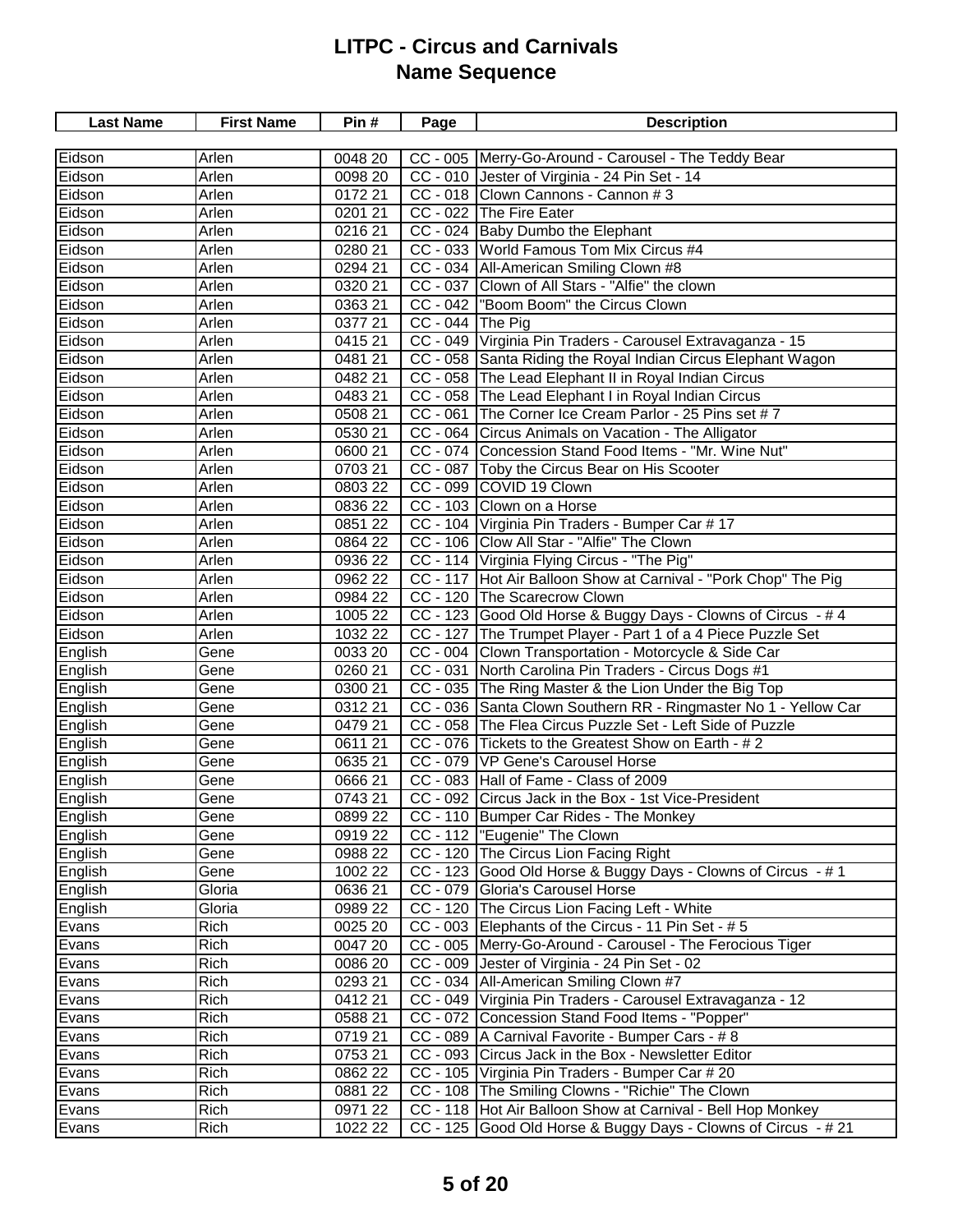| <b>Last Name</b> | <b>First Name</b> | Pin#    | Page       | <b>Description</b>                                                 |
|------------------|-------------------|---------|------------|--------------------------------------------------------------------|
|                  |                   |         |            |                                                                    |
| Evans            | Rich              | 0281 21 |            | CC - 033 World Famous Tom Mix Circus #5                            |
| Evans            | Rich              | 0372 21 |            | CC - 044 The Monkey                                                |
| Evans            | Rich              | 051021  |            | CC - 061 The Corner Ice Cream Parlor - 25 Pins set # 9             |
| Evans            | Rich              | 0012 20 |            | CC - 002 Clowns of the World - "Feisty"                            |
| Evans            | Richard           | 0937 22 |            | CC - 114 Virginia Flying Circus - "The Mouse"                      |
| Fellows          | Tom               | 0179 21 |            | CC - 020 The Red Baron & Flying Circus - Fokker D VII              |
| Fenicle          | Linda             | 0135 20 |            | CC - 013 The Smiling Clowns of The PPTC - 8 Pin Set - 08           |
| Fenicle          | Linda             | 0245 21 |            | CC - 028 Unique Ferris Wheel - The Leeopard                        |
| Fenicle          | Linda             | 0625 21 |            | CC - 077 Stars of the Circus - The Horse                           |
| Fenicle          | Linda             | 0828 22 |            | CC - 101 State Fair Bumper Car Pavilion - Bumper Car # 10          |
| Fenicle          | Mike              | 0134 20 |            | CC - 013 The Smiling Clowns of The PPTC - 8 Pin Set - 07           |
| Fenicle          | Mike              | 0244 21 |            | CC - 028 Unique Ferris Wheel - The Bear                            |
| Fenicle          | Mike              | 0624 21 |            | CC - 077 Stars of the Circus - The Clown                           |
| Fenicle          | Mike              | 0643 21 |            | CC - 080 Ringling Brothers & Barnum Bailey Circus Poster           |
| Fenicle          | Mike              | 082722  | $CC - 101$ | State Fair Bumper Car Pavilion - Bumper Car # 9                    |
| <b>Fields</b>    | Chuck             | 0303 21 |            | CC - 035 Chuck as the Clown Holding "Dodger" the Dog               |
| Frehse           | Ruth              | 0220 21 |            | CC - 025 Vintage Carnival Rides - The Octopus                      |
| Fulwiler         | Harry             | 0099 20 |            | CC - 010 Jester of Virginia - 24 Pin Set - 15                      |
| Fulwiler         | Harry             | 0158 20 |            | CC - 016 Happy Pin Trading Clowns - "Bubba"                        |
| Fulwiler         | Harry             | 0257 21 |            | CC - 031 Circus Wagons - The Bear Wagon                            |
| Fulwiler         | Harry             | 0321 21 |            | CC - 037 Clown of All Stars - "Harpo" the clown                    |
| Fulwiler         | Harry             | 0409 21 |            | CC - 048 Virginia Pin Traders - Carousel Extravaganza - 9          |
| <b>Fulwiler</b>  | Harry             | 0445 21 |            | CC - 054 B F L & S Carnival - Penny Arcade # 2                     |
| Fulwiler         | Harry             | 0589 21 |            | CC - 072 Concession Stand Food Items - "Frenchie"                  |
| Fulwiler         | Harry             | 066721  |            | CC - 083 Hall of Fame - Class of 2003                              |
| Fulwiler         | Harry             | 0691 21 |            | CC - 086 Santa and His Favorite Clown at the Circus - Puzzle - #12 |
| Fulwiler         | Harry             | 0709 21 |            | CC - 088 Nickle Arcade - 2021 P American Nickle                    |
| Fulwiler         | Harry             | 0772 22 |            | CC - 095 The Antique Car Show at the Carnival - Facing Right       |
| Fulwiler         | Harry             | 0846 22 |            | CC - 104 Virginia Pin Traders - Bumper Car # 7                     |
| Fulwiler         | Harry             | 0865 22 |            | CC - 106 Clow All Star - "Harpo" The Clown                         |
| Fulwiler         | Harry             | 0961 22 |            | CC - 117 Hot Air Balloon Show at Carnival - Rooster                |
| Georgia          | Pin Traders       | 0794 22 |            | CC - 097 Horse Drawn Circus Wagon #10                              |
| Georgia          | Pin Traders       | 0907 22 | $CC - 111$ | Clowns in the Circus Car                                           |
| Golladay         | Susan             | 0013 20 |            | CC - 002 Clowns of the World - "Flower"                            |
| Golladay         | Susan             | 0026 20 |            | CC - 003 Elephants of the Circus - 11 Pin Set - #6                 |
| Golladay         | Susan             | 0046 20 |            | CC - 005 Merry-Go-Around - Carousel - The Strutting Horse          |
| Golladay         | Susan             | 0087 20 |            | CC - 009 Jester of Virginia - 24 Pin Set - 03                      |
| Golladay         | Susan             | 0282 21 |            | CC - 033 World Famous Tom Mix Circus #6                            |
| Golladay         | Susan             | 0365 21 |            | CC - 043   Freddie & His Lovely Ladies - Right Side of Puzzle      |
| Golladay         | Susan             | 0374 21 |            | CC - 044 The Elephant                                              |
| Golladay         | Susan             | 041621  |            | CC - 049 Virginia Pin Traders - Carousel Extravaganza - 16         |
| Golladay         | Susan             | 0511 21 | $CC - 061$ | The Corner Ice Cream Parlor - 25 Pins set # 10                     |
| Golladay         | Susan             | 0532 21 |            | CC - 064 Circus Animals on Vacation - The Lion                     |
| Golladay         | Susan             | 0590 21 |            | CC - 072 Concession Stand Food Items - "Freckles"                  |
| Golladay         | Susan             | 0700 21 | CC - 087   | Multi Flavored Snow Cone                                           |
| Golladay         | Susan             | 0702 21 |            | CC - 087 Circus Dog Playing with a Ball                            |
| Golladay         | Susan             | 0847 22 |            | CC - 104 Virginia Pin Traders - Bumper Car # 12                    |
| Golladay         | Susan             | 0938 22 |            | CC - 114   Virginia Flying Circus - "The Penguin"                  |
| Golladay         | Susan             | 0954 22 |            | CC - 117 Hot Air Balloon Show at Carnival - Missy Bear             |
| Golladay         | Susan             | 1013 22 |            | CC - 124 Good Old Horse & Buggy Days - Clowns of Circus - # 12     |
| Guthrie          | Bill              | 068821  |            | CC - 086 Santa and His Favorite Clown at the Circus - Puzzle - #9  |
| Guthrie          | Marcia            | 068921  |            | CC - 086 Santa and His Favorite Clown at the Circus - Puzzle - #10 |
| Gutyan           | Mike              | 051221  |            | CC - 062 The Corner Ice Cream Parlor - 25 Pins set # 11            |
| Gutyan           | Mike              | 0720 21 |            | CC - 089   A Carnival Favorite - Bumper Cars - # 9                 |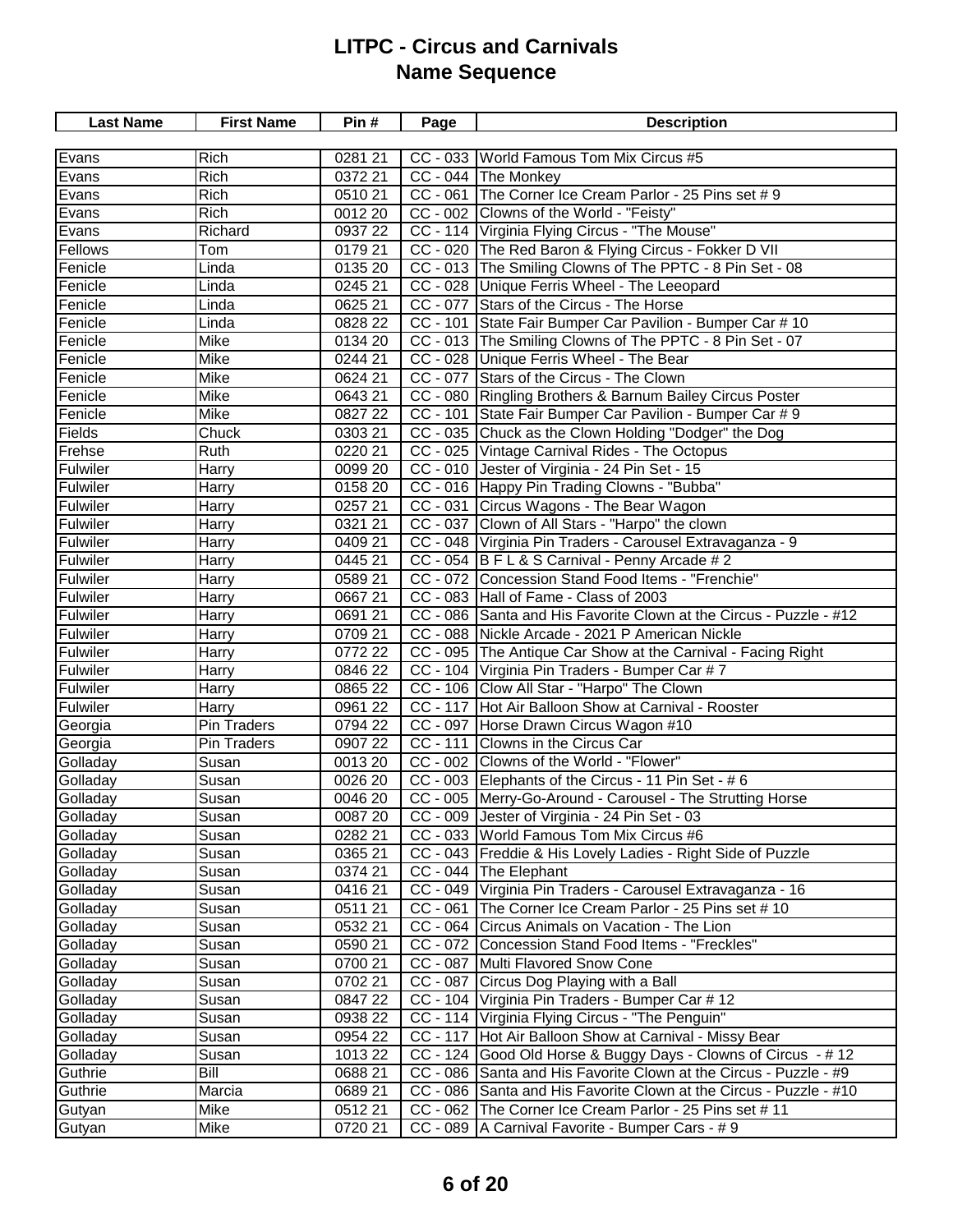| <b>Last Name</b> | <b>First Name</b>  | Pin#               | Page     | <b>Description</b>                                                     |
|------------------|--------------------|--------------------|----------|------------------------------------------------------------------------|
|                  |                    |                    |          |                                                                        |
| Gutyan           | Mike               | 0756 21            |          | CC - 093 Circus Jack in the Box - Past President - 2017-2019           |
| Gutyan           | Mike               | 0882 22            |          | CC - 108 The Smiling Clowns - "Mikey" The Clown                        |
| Hall             | Randy              | 0925 22            |          | CC - 112  "Pricilla" The Clown                                         |
| Heichel          | <b>Brian</b>       | 0221 21            |          | CC - 025 Vintage Carnival Rides - Ferris Wheel                         |
| Heichel          | <b>Brian</b>       | 0457 21            |          | CC - 055 State/County Fairs - Midwest - Minnesota State Fair           |
| Herbert          | Jim                | 0229 21            |          | CC - 026 Southeast Swap - Monkey Clown # 2                             |
| <b>Herbert</b>   | Jim                | 081322             |          | CC - 100 Barrel of Monkeys                                             |
| Hilke            | Jeff               | 0458 21            |          | CC - 055 State/County Fairs - Midwest - Missouri Centennial State Fair |
| Hinton           | Joe                | 0063 20            |          | CC - 007   Western States Clowns - Clown #4                            |
| Hinton           | Joe                | 0551 21            |          | CC - 067   "Clown Little Cars" - #4                                    |
| Hoedl            | Andy               | 0385 21            |          | CC - 046 The Lonneman & Hoedl Circus - "The Engineer"                  |
| Hoedl            | Andy               | 047721             |          | CC - 057 The Lonneman & Hoedl Circus - 3 of 8                          |
| Hoedl            | Andy               | 0553 21            |          | CC - 067   "Clown Little Cars" - #6                                    |
| Hoedl            | Andy               | 0644 21            |          | CC - 080 The Lonneman & Hoedl Circus - Red Train Car                   |
| Hoedl            | Andy               | 067521             |          | $CC - 084$ Stars of the Show - The Elephants - #6                      |
| Hoedl            | Andy               | 0790 22            |          | CC - 097 Horse Drawn Circus Wagon #6                                   |
| Hoedl            | Andy               | 0930 22            |          | CC - 113 Car Parade - "Eight Clowns" - Yellow/Purple Car               |
| Hoedl            | Andy               | 0991 22            |          | CC - 121 Circus Train Cars - # 7 or an eight Pins set                  |
| International    | Pin Traders        | 0492 21            |          | CC - 059   LITPC - Mystery Trader - Clown - Yellow & Blue Outfit       |
| International    | Pin Traders        | 0493 21            |          | CC - 059 LITPC - Mystery Trader - Clown -Sitting on a Bench            |
| International    | Pin Traders        | 0494 21            |          | CC - 059 LITPC - Mystery Trader - Clown - Red Coat                     |
| <b>Ivey</b>      | Debbie             | 0100 20            |          | CC - 010 Jester of Virginia - 24 Pin Set - 16                          |
| <b>Ivey</b>      | Debbie             | 0973 22            |          | CC - 118   Hot Air Balloon Show at Carnival - Santas Helper The Zebra  |
| Johnson          | Don                | 0128 20            |          | CC - 013 The Smiling Clowns of The PPTC - 8 Pin Set - 01               |
| Johnson          | Don                | 0242 21            |          | CC - 028 Unique Ferris Wheel - The Tiger                               |
| Johnson          | Don                | 061821             |          | CC - 077 Stars of the Circus - The Cat                                 |
| Johnson          | Don                | 081922             |          | CC - 101 State Fair Bumper Car Pavilion - Bumper Car # 1               |
| Johnson          | Larry              | 0283 21            |          | CC - 033 World Famous Tom Mix Circus #7                                |
| Johnson          | Larry              | 0721 21            |          | CC - 090   A Carnival Favorite - Bumper Cars - # 10                    |
| Johnson          | Larry              | 1034 22            | CC - 127 | The Cornet Player - Part 3 of a 4 Piece Puzzle Set                     |
| Johnston         | Walter             | 0381 21            |          | CC - 045 Buffalo Bill's Wild West Circus Show                          |
| <b>Johnston</b>  | Walter             | 0426 21            |          | CC - 050 Buffalo Bill's Wild West Circus Show                          |
| Johnston         | Walter             | 0566 21            |          | CC - 069 Buffalo Bill's Wild West #3                                   |
| Johnston         | Walter             | 0646 21            |          | CC - 080 Buffalo Bill's Wild West #4                                   |
| Johnston         | Walter             | 0751 21            |          | CC - 093 Circus Jack in the Box - 1st Year Director                    |
| Johnston         | Walter             | 0814 22            |          | CC - 100 Monkeys Hanging on the Vines                                  |
| Johnston         | Walter             | 1035 22            |          | CC - 127 The Tuba Player - Part 4 of a 4 Piece Puzzle Set              |
| Johnstson        | Walter             | 1011 22            |          | CC - 124 Good Old Horse & Buggy Days - Clowns of Circus - #10          |
| Jones            | Ken                | 051321             |          | CC - 062 The Corner Ice Cream Parlor - 25 Pins set #12                 |
| Jones            | Ken                | 066021             |          | CC - 082 Hall of Fame - Class of 2020                                  |
| Jones            | Ken                | 0883 22            |          | CC - 108 The Smiling Clowns - "Kennie" The Clown                       |
| Jonhston         | Walter             | 0230 21            |          | CC - 026 Southeast Swap - Monkey Clown #3                              |
| Jordan           | Bill               | 0036 20            |          | CC - 004 Clown Transportation - Hobby Horse                            |
| Jordan           | Bill               | 061321             |          | CC - 076 Tickets to the Greatest Show on Earth - #4                    |
| Jordan           | Ron                | 0045 20            |          | CC - 005   Merry-Go-Around - Carousel - The Missouri Mule              |
| Jordan           | Ron                | 0222 21            |          | CC - 025 Vintage Carnival Rides - The Twister                          |
| Jordan           | Ron                | 0266 21            |          | CC - 031 North Carolina Pin Traders - Circus Dogs #7                   |
| Jordan           | Ron                | 0459 21            |          | CC - 055 State/County Fairs - Midwest - Missouri State Fair            |
| Jordan           | Ron                | 0514 21            |          | CC - 062 The Corner Ice Cream Parlor - 25 Pins set #13                 |
| Jordon           | Bill               | 0900 22            |          | CC - 110 Bumper Car Rides - The Giraffe                                |
|                  | Ron                | 0722 21            |          | CC - 090   A Carnival Favorite - Bumper Cars - # 11                    |
| Jordon           |                    |                    |          | CC - 046 Courtesy George Lonneman                                      |
| Kentucky<br>Kerr | Pin Traders<br>Pat | 0389 21<br>0101 20 |          | CC - 010 Jester of Virginia - 24 Pin Set - 17                          |
|                  |                    |                    |          |                                                                        |
| Kerr             | Pat                | 0601 21            |          | CC - 074 Concession Stand Food Items - "Soda Pop Lady"                 |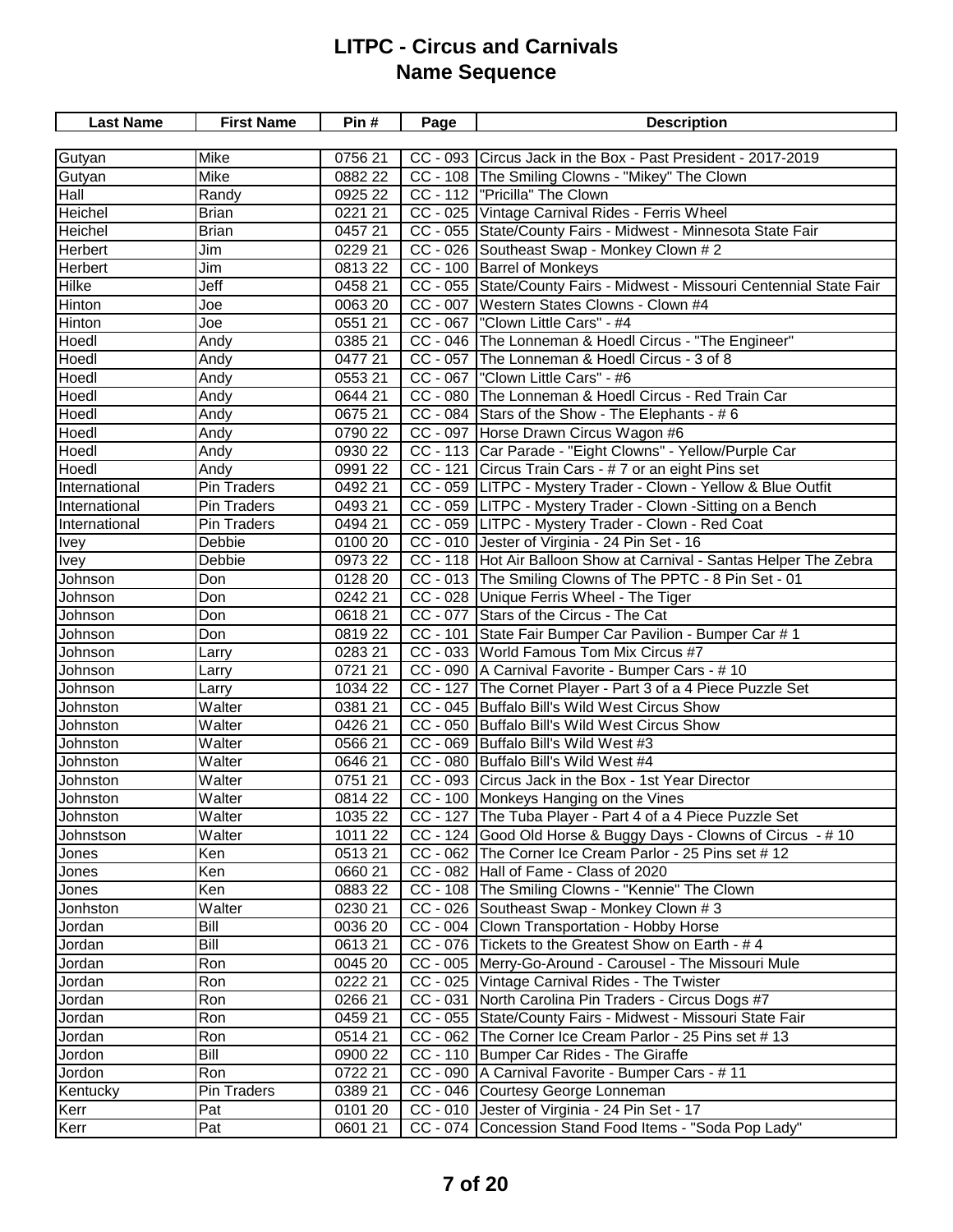| <b>Last Name</b> | <b>First Name</b> | Pin#                | Page              | <b>Description</b>                                                |
|------------------|-------------------|---------------------|-------------------|-------------------------------------------------------------------|
|                  |                   |                     |                   |                                                                   |
| Kerr             | Pat               | 0965 22             |                   | CC - 118   Hot Air Balloon Show at Carnival - Little Monkey       |
| Kramer           | Chet              | 0014 20             |                   | CC - 002 Clowns of the World - "Screamer"                         |
| Kramer           | Chet              | 0088 20             |                   | CC - 009 Jester of Virginia - 24 Pin Set - 04                     |
| Kramer           | Chet              | 0411 21             |                   | CC - 049 Virginia Pin Traders - Carousel Extravaganza - 11        |
| Kramer           | Chet              | 0533 21             |                   | CC - 064 Circus Animals on Vacation - The Hippopotamus            |
| Kramer           | Chet              | $\frac{0}{0602}$ 21 |                   | CC - 074 Concession Stand Food Items - "Taco Man"                 |
| Kramer           | Chet              | 074721              |                   | CC - 092 Circus Jack in the Box - 2nd Year Director               |
| Kramer           | Chet              | 0850 22             |                   | CC - 104 Virginia Pin Traders - Bumper Car # 16                   |
| Kramer           | Chet              | 0939 22             |                   | CC - 114 Virginia Flying Circus - "The Elephant"                  |
| Kramer           | Chet              | 0974 22             |                   | CC - 118 Hot Air Balloon Show at Carnival - Laughing Crazy Cow    |
| Kramer           | Chet              | 1003 22             |                   | CC - 123 Good Old Horse & Buggy Days - Clowns of Circus - #2      |
| Leach            | Fred              | 0102 20             |                   | CC - 010 Jester of Virginia - 24 Pin Set - 18                     |
| Leach            | Fred              | 0366 21             |                   | CC - 043 The Saw Man"                                             |
| Leach            | Fred              | 041721              |                   | CC - 049 Virginia Pin Traders - Carousel Extravaganza - 17        |
| Leach            | Fred              | 0535 21             |                   | CC - 064 Circus Animals on Vacation - The Bear                    |
| Leach            | Fred              | 0603 21             |                   | CC - 074 Concession Stand Food Items - "Hot Shot"                 |
| Leach            | Fred              | 0686 21             |                   | CC - 086 Santa and His Favorite Clown at the Circus - Puzzle - #7 |
| Leach            | Fred              | 0723 21             |                   | CC - 090   A Carnival Favorite - Bumper Cars - #12                |
| Leach            | Fred              | 0854 22             |                   | CC - 105 Virginia Pin Traders - Bumper Car # 6                    |
| Leach            | Fred              | 0957 22             |                   | CC - 117 Hot Air Balloon Show at Carnival - Cuddley Bear          |
| Leach            | Fred              | 1008 22             |                   | CC - 123 Good Old Horse & Buggy Days - Clowns of Circus - #7      |
| Leach            | Vrla              | 0015 20             |                   | CC - 002 Clowns of the World - "Loveable"                         |
| Leach            | Vrla              | 0044 20             |                   | CC - 005 Merry-Go-Around - Carousel - The Leaping Frog            |
| Leach            | Vrla              | 0089 20             |                   | CC - 009 Jester of Virginia - 24 Pin Set - 05                     |
| Leach            | Vrla              | 0291 21             |                   | CC - 034   All-American Smiling Clown #5                          |
| Leach            | Vrla              | 0376 21             | CC - 044 The Bear |                                                                   |
| Leach            | Vrla              | 0408 21             |                   | CC - 048   Virginia Pin Traders - Carousel Extravaganza - 8       |
| Leach            | Vrla              | 0536 21             |                   | CC - 064 Circus Animals on Vacation - Ms. Horsey                  |
| Leach            | Vrla              | 0591 21             |                   | CC - 072 Concession Stand Food Items - "Ms. Curves"               |
| Leach            | Vrla              | 0798 22             |                   | CC - 098 Chase the Greased Pig At The Stae Fair = $#1$            |
| Leach            | Vrla              | 0852 22             |                   | CC - 104 Virginia Pin Traders - Bumper Car # 20                   |
| Leach            | Vrla              | 0958 22             |                   | CC - 117 Hot Air Balloon Show at Carnival - Jolly Elephant        |
| Leach            | Vrla              | 1009 22             |                   | CC - 123 Good Old Horse & Buggy Days - Clowns of Circus - #8      |
| Leach            | Vrla              | 0364 21             |                   | CC - 043 Freddie & His Lovely Ladies - Left Side of Puzzle        |
| Leach            | Vrla              | 051521              |                   | CC - 062 The Corner Ice Cream Parlor - 25 Pins set #14            |
| Leach            | Vrla & Fred       | 0357 21             |                   | CC - 042 Staunton Express Circus Train - The Engine               |
| Leach            | Vrla & Fred       | 0358 21             |                   | CC - 042 Staunton Express Circus Train - The Tender               |
| Leach            | Vrla & Fred       | 0428 21             |                   | CC - 051 The Box Car - Number 3 in an Eventual 5 Pin Set          |
| Leach            | Vrla & Fred       | 0484 21             |                   | CC - 058 The Passenger Car - #4 of a 8 Car Train Set              |
| Leach            | Vrla & Fred       | 0732 21             |                   | CC - 091 The Caboose                                              |
| Leach            | Vrla & Fred       | 0940 22             |                   | CC - 114 Virginia Flying Circus - "The Giraffe"                   |
| Leak             | Lance             | 0180 21             |                   | CC - 020 The Red Baron & Flying Circus - D Series                 |
| Leggett          | John              | 018121              |                   | CC - 020 The Red Baron & Flying Circus - The Red Baron Circus     |
| Leggett          | John              | 0581 21             | $CC - 071$        | Behind the Scene With the Circus Clown - Rambling                 |
| Leggett          | John              | 0582 21             | $CC - 071$        | Behind the Scene With the Circus Clown - Rambling                 |
| Leggett          | John              | 0583 21             | $CC - 071$        | Behind the Scene With the Circus Clown - Rambling                 |
| Leggett          | John              | 0770 22             | $CC - 095$        | "Twinkle, Twinkle Little Star"                                    |
| Leggett          | John              | 0771 22             |                   | CC - 095  "Everyone Was Thinking It"                              |
| Leggett          | John              | 1018 22             |                   | CC - 125 Good Old Horse & Buggy Days - Clowns of Circus - #17     |
| Lehman           | Cgria             | 0223 21             |                   | CC - 025   Vintage Carnival Rides - The Cyclone                   |
| Lehman           | Craig             | 0451 21             |                   | CC - 054 Carnival Rides                                           |
| Lehman           | Craig             | 0460 21             |                   | CC - 055 State/County Fairs - Midwest - Rogers County Fair        |
| Lehman           | Craig             | 0752 21             |                   | CC - 093 Circus Jack in the Box - 1st Year Director               |
| Lehman           | Craig             | 0950 22             |                   | CC - 116 The Clown in his Tractor                                 |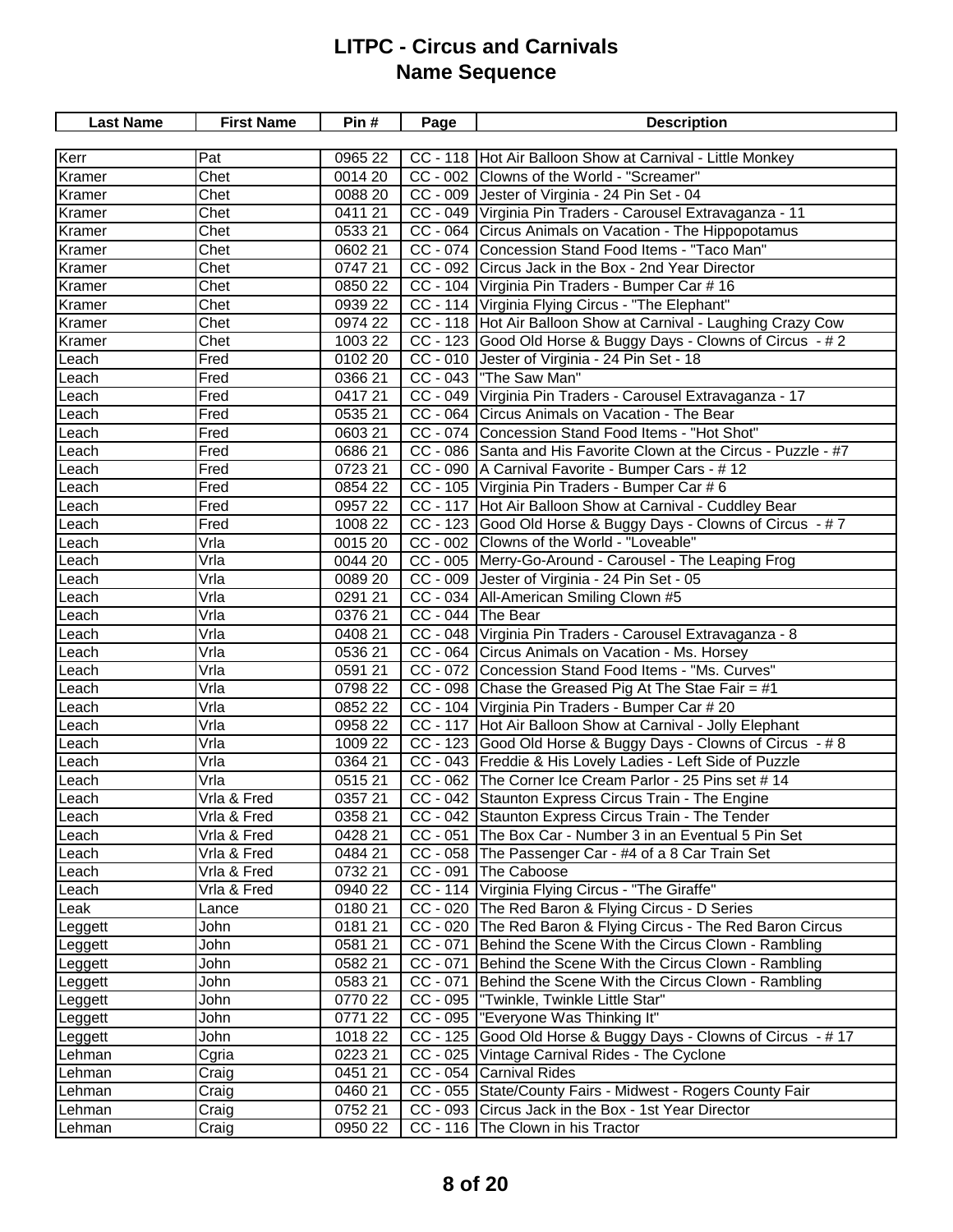| <b>Last Name</b>    | <b>First Name</b>  | Pin#                | Page       | <b>Description</b>                                            |
|---------------------|--------------------|---------------------|------------|---------------------------------------------------------------|
|                     |                    |                     |            |                                                               |
| Leveille            | Doninique          | $\frac{1}{0448}$ 21 |            | CC - 054 Trapeze Artists Under the Big Top                    |
| Leveille            | Yves               | 0155 20             |            | CC - 016 The Juggling Clown - I"                              |
| Leveille            | Yves               | 0156 20             |            | CC - 016 The Juggling Clown - II"                             |
| Leveille            | Yves               | 0449 21             |            | CC - 054 Cicrus and Carnival Rides                            |
| Leveille            | Yves               | 0983 22             |            | CC - 119 The Happy Clown & The Bridge                         |
| Leveille            | Yves               | 0744 21             |            | CC - 092 Circus Jack in the Box - 2nd Vice-President          |
| Libin               | <b>Bob</b>         | 0757 21             |            | CC - 093 Circus Jack in the Box - Past President - 2015-2017  |
| Lions International | <b>Pin Traders</b> | 0568 21             |            | CC - 069 Mystery Pin Trader                                   |
| Lions International | <b>Pin Traders</b> | 0568 21             |            | CC - 119 Mystery Pin Trader #1                                |
| Lions International | <b>Pin Traders</b> | 0977 22             |            | CC - 119 Mystery Pin Trader # 2                               |
| Lions International | <b>Pin Traders</b> | 0978 22             |            | CC - 119 Mystery Pin Trader # 3                               |
| Lions International | Pin Traders        | 0979 22             |            | CC - 119 Mystery Pin Trader # 4                               |
| Lions International | <b>Pin Traders</b> | 0980 22             |            | CC - 119 Mystery Pin Trader # 5                               |
| <b>LITPC</b>        | Alternate          | 0387 21             |            | CC - 046 Alternate Site Meeting Registration Pin              |
| <b>LITPC</b>        | Alternate          | 0388 21             |            | CC - 046 Alternate Site Meeting Breakfast Pin                 |
| Lonneman            | George             | $\overline{0}05420$ |            | CC - 006 Announcing ' George's Ringmaster"                    |
| Lonneman            | George             | 0109 20             |            | CC - 011   All American Clowns - "Julius the Clown"           |
| Lonneman            | George             | 0122 20             |            | CC - 012 Ring Master No. 2                                    |
| Lonneman            | George             | 0143 20             |            | CC - 014 Ohio Pin Traders - Jolly Clown Crew - 9 Pin Set - 08 |
| Lonneman            | George             | 0159 20             |            | CC - 016 Happy Pin Trading Clowns - "Clem"                    |
| Lonneman            | George             | 0198 21             |            | CC - 022 Ringmaster No. 3                                     |
| Lonneman            | George             | 0207 21             |            | CC - 023 Circus Wagons of America - The Midway USA Circus     |
| Lonneman            | George             | 0258 21             |            | CC - 031 Circus Wagons - The Elephant Wagon                   |
| Lonneman            | George             | 0274 21             |            | CC - 032 Ohio Pin Traders - Carnival Rides - Roller Coaster   |
| Lonneman            | George             | 0336 21             |            | CC - 039 Cotton Candy, Pop Corn, Corn Dogs & Pizza - Booth 1  |
| Lonneman            | George             | 0341 21             |            | CC - 039   Ringmaster and The Bear                            |
| Lonneman            | George             | 0386 21             |            | CC - 046 The Lonneman & Hoedl Circus - "The Caboose"          |
| Lonneman            | George             | 0395 21             |            | CC - 047 New Hampshire Pin Traders - Under the Big Top - 4    |
| Lonneman            | George             | 0446 21             |            | CC - 054 B F L & S Carnival - Penny Arcade # 3                |
| Lonneman            | George             | 0478 21             | $CC - 057$ | The Lonneman & Hoedl Circus - 4 of 8                          |
| Lonneman            | George             | 0634 21             | CC - 078   | Circus in the Movies & TV - 2017 P.T. Barnum                  |
| Lonneman            | George             | 0645 21             |            | CC - 080 The Lonneman & Hoedl Circus - Blue Train Car         |
| Lonneman            | George             | 0672 21             |            | $CC - 084$ Stars of the Show - The Elephants - #3             |
| Lonneman            | George             | 0710 21             |            | CC - 088 Nickle Arcade - 2005 D American Nickle               |
| Lonneman            | George             | 0788 22             |            | CC - 097 Horse Drawn Circus Wagon #4                          |
| Lonneman            | George             | 0885 22             |            | CC - 108 The Ring Master and the Elephant                     |
| Lonneman            | George             | 0888 22             |            | CC - 109   Death Defying Acts at the Circus - Globe of Terror |
| Lonneman            | George             | 0931 22             |            | CC - 113 Car Parade - "XYZ Clowns" - Purple Car               |
| Lonneman            | George             | 0948 22             |            | CC - 116  "Charyn" - The Lady Ringmaster                      |
| Lonneman            | George             | 0949 22             |            | CC - 116  "Charyn" at the Carousel Booth - George's Carnival  |
| Lonneman            | George             | 0992 22             |            | CC - 121 Circus Train Cars - # 8 or an eight Pins set         |
| Lonneman            | George             | 1000 22             |            | CC - 122  "Charyn's Kisses" - 4th of a 4 Piece Set            |
| Lonneman            | George             | 1030 22             |            | CC - 126 Welcome to Circus Side Shows - The Horse Show        |
| Lyons               | Scott              | 0131 20             |            | CC - 013 The Smiling Clowns of The PPTC - 8 Pin Set - 04      |
| Lyons               | Scott              | 0237 21             |            | CC - 028 Unique Ferris Wheel - The Lion                       |
| Lyons               | Scott              | 0621 21             |            | CC - 077 Stars of the Circus - The Lion                       |
| Lyons               | Scott              | 0707 21             |            | CC - 088 Games of the Midway - "Bottle Toss"                  |
| Lyons               | Scott              | 0823 22             | $CC - 101$ | State Fair Bumper Car Pavilion - Bumper Car # 5               |
| Martella            | Greg               | 0072 20             | $CC - 007$ | Western States Clowns - Clown #13                             |
| Martella            | Greg               | 0560 21             |            | $CC - 068$  "Clown Little Cars" - #13                         |
| <b>McCaulley</b>    | Lana               | 0055 20             |            | CC - 006   "The Smiling Clown - I"                            |
| <b>McCaulley</b>    | Lana               | 0153 20             |            | CC - 016   "The Smiling Clown - II"                           |
| <b>McCaulley</b>    | Lana               | 0239 21             |            | CC - 028 Unique Ferris Wheel - The Squirrel                   |
| McCaulley           | Lana               | 0273 21             |            | CC - 032 Ohio Pin Traders - Carnival Rides - Tilt A-Wheel     |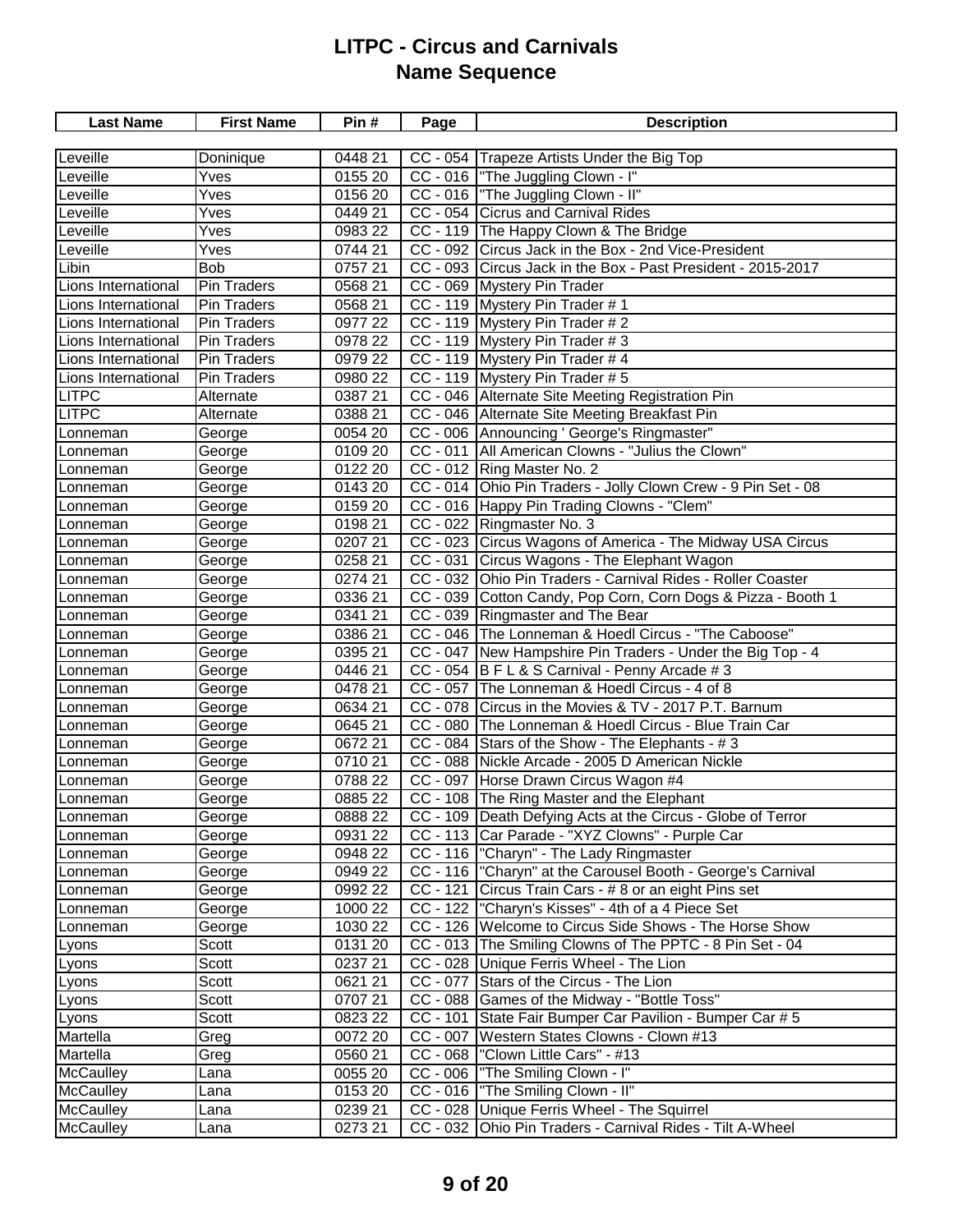| <b>Last Name</b>             | <b>First Name</b>                | Pin #                 | Page       | <b>Description</b>                                                                       |
|------------------------------|----------------------------------|-----------------------|------------|------------------------------------------------------------------------------------------|
|                              |                                  |                       |            |                                                                                          |
| McCaulley                    | Lana                             | 0331 21               |            | CC - 038 The Loveable Clown"                                                             |
| McCaulley                    | Lana                             | 0332 21               |            | CC - 038 The Smiling Clown III"                                                          |
| McCaulley                    | Lana                             | 0333 21               |            | CC - 038  "The Smiling Clown IV"                                                         |
| <b>McCaulley</b>             | Lana                             | 0433 21               |            | CC - 052 The Smiling Clown V"                                                            |
| McCaulley                    | Lana                             | 0434 21               |            | CC - 052 The Smiling Clown VI"                                                           |
| McCaulley                    | Lana                             | 0435 21               |            | CC - 052 The Smiling Clown VII"                                                          |
| McCaulley                    | Lana                             | 0498 21               |            | CC - 060 Dessert Wagon                                                                   |
| McCaulley                    | Lana                             | $\overline{0}$ 516 21 |            | CC - 062 The Corner Ice Cream Parlor - 25 Pins set #15                                   |
| McCaulley                    | Lana                             | 0623 21               |            | CC - 077 Stars of the Circus - The Elephant                                              |
| McCaulley                    | Lana                             | 0632 21               |            | CC - 078 Circus in the Movies & TV - 1957 Corky - Circus Boy                             |
| <b>McCaulley</b>             | Lana                             | 066921                |            | CC - 083 Hall of Fame - Class of 2019                                                    |
| <b>McCaulley</b>             | Lana                             | 0698 21               |            | CC - 087 An Army of Clowns                                                               |
| McCaulley                    | Lana                             | 0706 21               |            | CC - 088 Games of the Midway - "Slam Dunk"                                               |
| McCaulley                    | Lana                             | 0724 21               |            | CC - 090   A Carnival Favorite - Bumper Cars - # 13                                      |
| McCaulley                    | Lana                             | 0745 21               |            | CC - 092 Circus Jack in the Box - Secretary                                              |
| McCaulley                    | Lana                             | 0822 22               |            | CC - 101 State Fair Bumper Car Pavilion - Bumper Car # 4                                 |
| McCaulley                    | Lana                             | 0825 22               |            | CC - 101 State Fair Bumper Car Pavilion - Bumper Car # 7                                 |
| McCaulley                    | Lana                             | 0887 22               |            | CC - 109 Death Defying Acts at the Circus - Aerial                                       |
| McCaulley                    | Lana                             | 0910 22               |            | CC - 111 Ringling Brothers Barnum & Bailey - The Tiger                                   |
| McCaulley                    | Lana                             | 1006 22               |            | CC - 123 Good Old Horse & Buggy Days - Clowns of Circus - # 5                            |
| McCaulley                    | Lana                             | 1026 22               |            | CC - 126 Welcome to Circus Side Shows - The High Wire Show                               |
| McCaulley                    | Lana                             | 1039 22               |            | CC - 128   Ringling Bros. - Left Side of 3 Piece Puzzle Set                              |
| McCaulley                    | Lana                             | 1042 22               |            | CC - 128 Ringlings Bros. Barnum & Bailey - A Circus Achievement                          |
| McCaulley                    | Tim                              | 0056 20               |            | CC - 006 The Sinister Clown - II"                                                        |
| McCaulley                    | Tim                              | 0133 20               |            | CC - 013 The Smiling Clowns of The PPTC - 8 Pin Set - 06                                 |
| McCaulley                    | Tim                              | 0139 20               |            | CC - 014 Ohio Pin Traders - Jolly Clown Crew - 9 Pin Set - 04                            |
| McCaulley                    | Tim                              | 0154 20               |            | CC - 016  "The Sinister Clown - II"                                                      |
| McCaulley                    | Tim                              | 0240 21               |            | CC - 028 Unique Ferris Wheel - The Rabbit                                                |
| McCaulley                    | Tim                              | 0329 21               |            | CC - 038   "The Sinister Clown III"                                                      |
| McCaulley                    | Tim                              | 0330 21               |            | CC - 038  "The Sinister Clown IV"                                                        |
| <b>McCaulley</b>             | Tim                              | 0431 21               | $CC - 051$ | "The Sinister Clown V'                                                                   |
| McCaulley<br><b>MD 24</b>    | Tim                              | 0432 21               | $CC - 051$ | "The Sinister Clown VI"                                                                  |
|                              | Virginia                         | 0437 21               |            | CC - 052 2021 State Convention<br>CC - 069 The Sacred Cow of the "Rambo Cicrus" of India |
| <b>MD 24</b><br><b>MD 24</b> | Virginia                         | 056321<br>0564 21     |            | CC - 069 The Sacred Cow of the "Rambo Cicrus" of India                                   |
| <b>MD 24</b>                 | Virginia                         |                       |            | CC - 069 The Baby Elephant of the "Rambo Circus" of india                                |
| <b>MD 24-1</b>               | Virginia                         | 056521                |            | CC - 054 A View of the South Central Fair                                                |
| <b>MD 31</b>                 | Chse City<br><b>Garner Lions</b> | 0453 21<br>0572 21    |            | CC - 070 Circus Donkey                                                                   |
| Mednoza                      | Roberto                          | 0558 21               |            | CC - 068  "Clown Little Cars" - #11                                                      |
| Michael                      | Charles                          | 0748 21               |            | CC - 092 Circus Jack in the Box - 2nd Year Director                                      |
| Michael                      | Charles & Colleen                | 0188 21               |            | CC - 021 Circus Posters - Carson & Barnes 5 Ring Circus                                  |
| Middleton                    | Bill                             | 0027 20               |            | CC - 003 Elephants of the Circus - 11 Pin Set - #7                                       |
| Middleton                    | Bill                             | 0079 20               |            | CC - 008 Flying Circus No. 1                                                             |
| Middleton                    | Bill                             | 0080 20               |            | CC - 008 Flying Circus No. 2                                                             |
| Middleton                    | Bill                             | 0123 20               |            | CC - 012 Flying Cicrus Plane No. 3                                                       |
| Middleton                    | Bill                             | 0124 20               |            | CC - 012 Flying Circus Plane No. 4                                                       |
| Middleton                    | Bill                             | 016821                |            | CC - 017 Flying Circus Plane No. 5                                                       |
| Middleton                    | Bill                             | 016921                |            | CC - 017 Flying Circus Plane No. 6                                                       |
| Middleton                    | Bill                             | 018321                |            | CC - 020 The Red Baron & Flying Circus - Fokker E 111                                    |
| Middleton                    | Bill                             | 0190 21               |            | CC - 021 Circus Posters - Cole Brothers Circus                                           |
| Middleton                    | Bill                             | 0217 21               |            | CC - 024   Dual Flying Circus Stunt Planes                                               |
| Middleton                    | Bill                             | 0218 21               |            | CC - 024 Flying Circus Stunt Plane                                                       |
| Middleton                    | Bill                             | 0464 21               |            | CC - 056 The Flying Cicrus                                                               |
| Middleton                    | Bill                             | 046521                |            | CC - 056 The Barnstomer 'Soaring to Ridiculous Heights"                                  |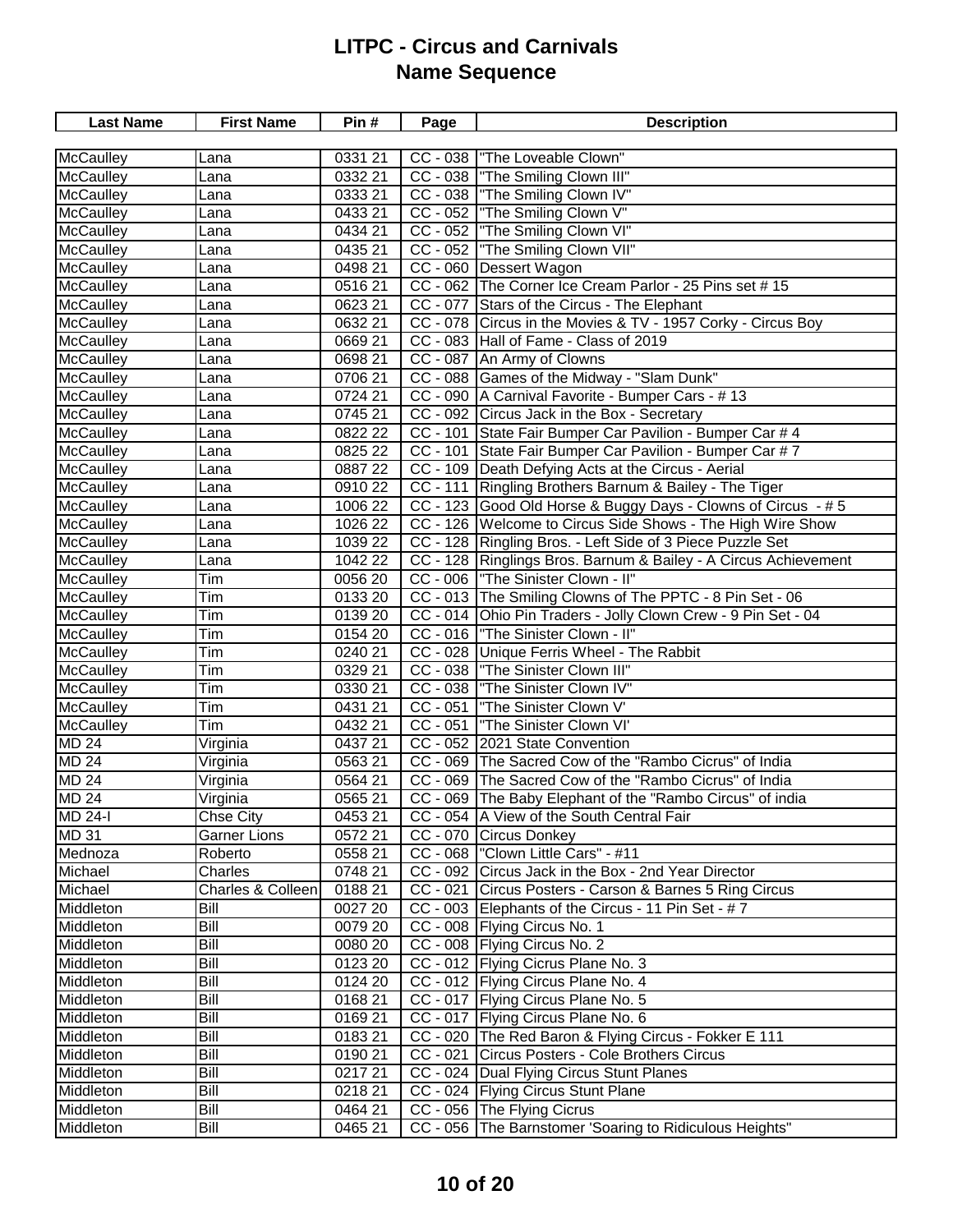| <b>Last Name</b> | <b>First Name</b>  | Pin #   | Page       | <b>Description</b>                                              |
|------------------|--------------------|---------|------------|-----------------------------------------------------------------|
|                  |                    |         |            |                                                                 |
| Middleton        | Yolanda            | 0028 20 |            | CC - 003 Elephants of the Circus - 11 Pin Set - #8              |
| Middleton        | Yolanda            | 0191 21 |            | CC - 021 Circus Posters - Cole Brothers Circus                  |
| Middleton        | Yolanda            | 0466 21 |            | CC - 056 The Helicopter Act In the Flying Circus                |
| <b>Miller</b>    | Carl               | 0061 20 |            | CC - 007 Western States Clowns - Clown #2                       |
| Miller           | Carl               | 0549 21 |            | CC - 067   "Clown Little Cars" - #2                             |
| Minnich          | Jim                | 0004 20 | $CC - 001$ | Santa and His Circus Lions - Santa in Sleigh                    |
| <b>Minnich</b>   | Jim                | 0005 20 |            | CC - 001 Santa and His Circus Lions - Lion # 1                  |
| Minnich          | Jim                | 0006 20 |            | CC - 001 Santa and His Circus Lions - Lion # 2                  |
| Minnich          | Jim                | 0007 20 |            | CC - 001 Santa and His Circus Lions - Lion # 3                  |
| Minnich          | Jim                | 0008 20 |            | CC - 001 Santa and His Circus Lions - Lion # 4                  |
| Minnich          | Jim                | 0322 21 |            | CC - 037 Clown of All Stars - "Jingles" the clown               |
| <b>Minnich</b>   | Jim                | 0528 21 |            | CC - 063 Santa Driving the Old Circus Wagon                     |
| Minnich          | Jim                | 0662 21 |            | CC - 082 Hall of Fame - Class of 2017                           |
| Minnich          | Jim                | 0759 21 |            | CC - 093 Circus Jack in the Box - Past President - 2011-2013    |
| Minnich          | Jim                | 0866 22 |            | CC - 106 Clow All Star - "Jingles" The Clown                    |
| Minnich          | Jim                | 1019 22 |            | CC - 125 Good Old Horse & Buggy Days - Clowns of Circus - #18   |
| Mississippi      | <b>Pin Traders</b> | 0228 21 |            | CC - 026 Southeast Swap - Monkey Clown # 1                      |
| Mississippi      | <b>Pin Traders</b> | 0584 21 | $CC - 071$ | Carousel Horse #1 - Eventual 8 Pin Set                          |
| Mississippi      | Pin Traders        | 0585 21 |            | CC - 071 Carousel Horse #2 - Eventual 8 Pin Set                 |
| Mississippi      | Pin Traders        | 0696 21 |            | CC - 087 Carousel Animal #3 of an 8 Pin Set                     |
| Mississippi      | Pin Traders        | 0697 21 |            | CC - 087 Carousel Animal #4 of an 8 Pin Set                     |
| Mississippi      | <b>Pin Traders</b> | 0774 22 |            | CC - 095 Carousel Animal #5                                     |
| Mississippi      | <b>Pin Traders</b> | 0775 22 |            | CC - 095 Carousel Animal #6                                     |
| Mississippi      | <b>Pin Traders</b> | 0811 22 |            | CC - 100 Monkey Hanging on a Vine                               |
| Mississippi      | <b>Pin Traders</b> | 0812 22 |            | CC - 100 Orangatang Hanging on a Vine                           |
| Mississippi      | Pin Traders        | 0816 22 |            | CC - 100 Southeast Pin Swap - Registration Pin                  |
| Mississippi      | Pin Traders        | 081722  |            | CC - 100 Southeast Pin Swap - Swap Pin                          |
| Mississippi      | Pin Traders        | 081822  |            | CC - 100 Southeast Pin Swap - Breakfast Pin                     |
| Mississippi      | <b>Pin Traders</b> | 0837 22 |            | CC - 103 Carousel Animal # 5                                    |
| Mississippi      | Pin Traders        | 0838 22 |            | CC - 103 Carousel Animal # 6                                    |
| Mississippi      | <b>Pin Traders</b> | 0951 22 |            | $\overline{CC}$ - 116 Carousel Animal # 9                       |
| Mississippi      | Pin Traders        | 0952 22 |            | CC - 116 Carousel Animal # 10                                   |
| Missouri         | <b>Pin Traders</b> | 0177 21 |            | CC - 019 The Mule Wagon of Clowns                               |
| Missouri         | Pin Traders        | 0471 21 |            | CC - 057 Branson Pins Swap 2021 - Smiling Clown w/Bass Drum     |
| Missouri         | Pin Traders        | 0472 21 |            | CC - 057 Momma Elephant Pullin Circus Wagon - Baby Elephant     |
| <b>Missouri</b>  | <b>Pin Traders</b> | 0808 22 |            | CC - 099 Mule Driven Clown Wagon - #1 - Wagon                   |
| Missouri         | Pin Traders        | 0809 22 |            | CC - 099 Mule Driven Clown Wagon - #2 - Mules # 1               |
| Missouri         | Pin Traders        | 0810 22 |            | CC - 099 Mule Driven Clown Wagon - #3 - Mules # 2               |
| Missouri         | Pin Traders        | 0908 22 | $CC - 111$ | The Smilling Clown & The Piano                                  |
| Missouri         | Pin Traders        | 1042 22 |            | CC - 128  "END OF THE SHOW" - Mule and Clown                    |
| Moffitt          | Jim                | 0066 20 | $CC - 007$ | Western States Clowns - Clown #7                                |
| Moffitt          | Jim                | 0554 21 |            | CC - 068   "Clown Little Cars" - #7                             |
| Multiple         | Pin Traders        | 1038 22 | $CC - 127$ | Hospitality Room by the Ohio, Pennsylvania, and Kentucky        |
| <b>Murry</b>     | Rob                | 0029 20 |            | CC - 003 Elephants of the Circus - 11 Pin Set - #9              |
| <b>Murry</b>     | Rob                | 0043 20 |            | CC - 005 Merry-Go-Around - Carousel - The Bucking Bronco        |
| <b>Murry</b>     | Rob                | 0110 20 |            | CC - 011   All American Clowns - "Charlie the Clown"            |
| <b>Murry</b>     | Rob                | 0142 20 |            | CC - 014 Ohio Pin Traders - Jolly Clown Crew - 9 Pin Set - 07   |
| <b>Murry</b>     | Rob                | 0208 21 |            | CC - 023 Circus Wagons of America - The Hall of Fame Circus     |
| <b>Murry</b>     | Rob                | 0268 21 |            | CC - 032 Ohio Pin Traders - Carnival Rides - Matterhorn         |
| <b>Murry</b>     | Rob                | 0284 21 |            | CC - 033 World Famous Tom Mix Circus #8                         |
| <b>Murry</b>     | Rob                | 0290 21 |            | CC - 034   All-American Smiling Clown #4                        |
| <b>Murry</b>     | Rob                | 0394 21 |            | CC - 047 New Hampshire Pin Traders - Under the Big Top - 3      |
| <b>Murry</b>     | Rob                | 0468 21 |            | CC - 056 The Little Circus Train From Ohio - # 2 - Box Car Lion |
| <b>Murry</b>     | Rob                | 051721  |            | CC - 062 The Corner Ice Cream Parlor - 25 Pins set #16          |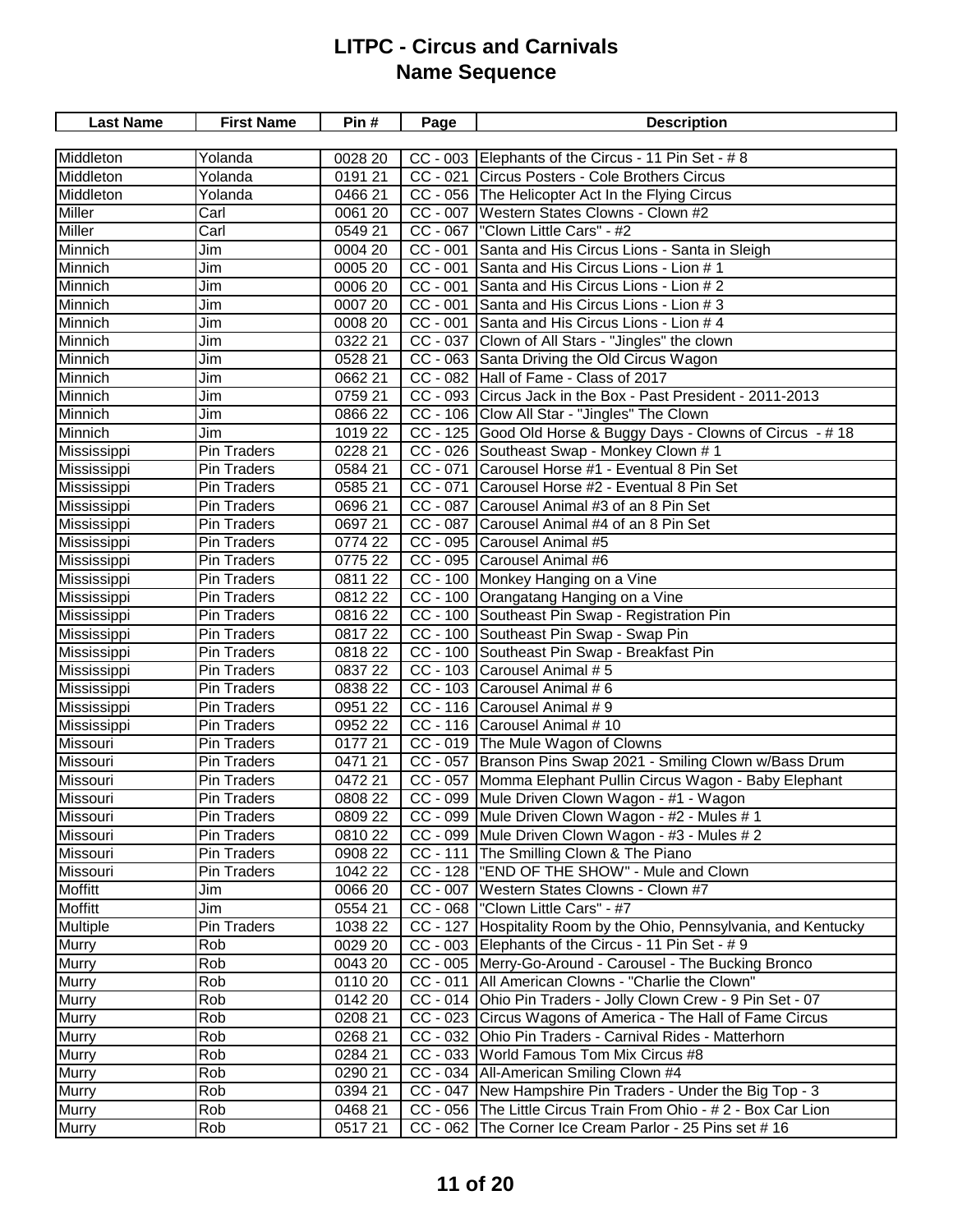| Murry<br>Rob<br>0626 21<br>CC - 078 Circus in the Movies & TV - 1928 Charlie Chaplin<br>Murry<br>Rob<br>0678 21<br>CC - 084 Stars of the Show - The Elephants - # 9<br>Murry<br>Rob<br>0684 21<br>CC - 085 Santa and His Favorite Clown at the Circus - Puzzle - #5<br><b>Murry</b><br>0725 21<br>Rob<br>CC - 090 A Carnival Favorite - Bumper Cars - # 14<br><b>Murry</b><br>CC - 092 Circus Jack in the Box - 2nd Year Director<br>Rob<br>0749 21<br>Murry<br>Rob<br>CC - 109   Death Defying Acts at the Circus - Big Cats<br>0889 22<br>Murry<br>CC - 124 Good Old Horse & Buggy Days - Clowns of Circus - # 13<br>Rob<br>1014 22<br>Murry<br>CC - 126 Welcome to Circus Side Shows - Welcome to the Circus<br>Rob<br>1024 22<br><b>Murry</b><br>CC - 014 Ohio Pin Traders - Jolly Clown Crew - 9 Pin Set - 02<br>Sally<br>0137 20<br><b>Murry</b><br>CC - 032 Ohio Pin Traders - Carnival Rides - Ferris Wheel<br>Sally<br>0269 21<br><b>Murry</b><br>CC - 056 The Little Circus Train From Ohio - #3 - Box Car Monkey<br>0469 21<br>Sally<br><b>Murry</b><br>CC - 078 Circus in the Movies & TV - 1952 Cecil B. DeMille<br>Sally<br>0630 21<br><b>Murry</b><br>Sally<br>CC - 109 Death Defying Acts at the Circus - High Wire<br>0892 22<br>CC - 001 Member Pin - Circus Music Wagon<br>New Hampshire<br>Pin Traders<br>0002 20<br>CC - 057  "Smiley" the Clown<br><b>New Hampshire</b><br><b>Pin Traders</b><br>0475 21<br>CC - 059 Member Pin for 2021<br>New Hampshire<br><b>Pin Traders</b><br>0495 21<br>CC - 120 The Circus at Night<br>New Hampshire<br><b>Pin Traders</b><br>0990 22<br>Newell<br>CC - 003 Elephants of the Circus - 11 Pin Set - # 10<br>Tim<br>0030 20<br>Newell<br>Tim<br>CC - 051 The Elephant - King of the Circus<br>0430 21<br>Newell<br>Tim<br>CC - 062 The Corner Ice Cream Parlor - 25 Pins set #17<br>051821<br>Newell<br>Tim<br>CC - 070 King of the Greatest Show On Earth<br>0578 21<br>CC - 090   A Carnival Favorite - Bumper Cars - #15<br><b>Newell</b><br>Tim<br>0726 21<br>Tim<br>CC - 094 The Traveling Clowns Via a Volkswagen Bug - Left<br>Newell<br>0763 22<br>Tim<br>CC - 107 Traveling Clowns Via a Red Volkswagen Bug - Left Side<br>Newell<br>0877 22<br>Tim<br>Newell<br>CC - 107 Traveling Clowns Via a Red Volkswagen Bug - Right Side<br>0878 22<br>Newman<br><b>Babs</b><br>CC - 065 Circus Animals on Vacation - Ms. Zebra<br>0537 21<br>Newman<br><b>Babs</b><br>CC - 075 Concession Stand Food Items - "Banana Split"<br>0604 21<br>CC - 002 Clowns of the World - "Bashful"<br>Newman<br>Jim<br>0016 20 | <b>Last Name</b> | <b>First Name</b> | Pin# | Page | <b>Description</b> |
|-----------------------------------------------------------------------------------------------------------------------------------------------------------------------------------------------------------------------------------------------------------------------------------------------------------------------------------------------------------------------------------------------------------------------------------------------------------------------------------------------------------------------------------------------------------------------------------------------------------------------------------------------------------------------------------------------------------------------------------------------------------------------------------------------------------------------------------------------------------------------------------------------------------------------------------------------------------------------------------------------------------------------------------------------------------------------------------------------------------------------------------------------------------------------------------------------------------------------------------------------------------------------------------------------------------------------------------------------------------------------------------------------------------------------------------------------------------------------------------------------------------------------------------------------------------------------------------------------------------------------------------------------------------------------------------------------------------------------------------------------------------------------------------------------------------------------------------------------------------------------------------------------------------------------------------------------------------------------------------------------------------------------------------------------------------------------------------------------------------------------------------------------------------------------------------------------------------------------------------------------------------------------------------------------------------------------------------------------------------------------------------------------------------------------------------------------------------------------------------------------------------------------------------------------------------------------------|------------------|-------------------|------|------|--------------------|
|                                                                                                                                                                                                                                                                                                                                                                                                                                                                                                                                                                                                                                                                                                                                                                                                                                                                                                                                                                                                                                                                                                                                                                                                                                                                                                                                                                                                                                                                                                                                                                                                                                                                                                                                                                                                                                                                                                                                                                                                                                                                                                                                                                                                                                                                                                                                                                                                                                                                                                                                                                             |                  |                   |      |      |                    |
|                                                                                                                                                                                                                                                                                                                                                                                                                                                                                                                                                                                                                                                                                                                                                                                                                                                                                                                                                                                                                                                                                                                                                                                                                                                                                                                                                                                                                                                                                                                                                                                                                                                                                                                                                                                                                                                                                                                                                                                                                                                                                                                                                                                                                                                                                                                                                                                                                                                                                                                                                                             |                  |                   |      |      |                    |
|                                                                                                                                                                                                                                                                                                                                                                                                                                                                                                                                                                                                                                                                                                                                                                                                                                                                                                                                                                                                                                                                                                                                                                                                                                                                                                                                                                                                                                                                                                                                                                                                                                                                                                                                                                                                                                                                                                                                                                                                                                                                                                                                                                                                                                                                                                                                                                                                                                                                                                                                                                             |                  |                   |      |      |                    |
|                                                                                                                                                                                                                                                                                                                                                                                                                                                                                                                                                                                                                                                                                                                                                                                                                                                                                                                                                                                                                                                                                                                                                                                                                                                                                                                                                                                                                                                                                                                                                                                                                                                                                                                                                                                                                                                                                                                                                                                                                                                                                                                                                                                                                                                                                                                                                                                                                                                                                                                                                                             |                  |                   |      |      |                    |
|                                                                                                                                                                                                                                                                                                                                                                                                                                                                                                                                                                                                                                                                                                                                                                                                                                                                                                                                                                                                                                                                                                                                                                                                                                                                                                                                                                                                                                                                                                                                                                                                                                                                                                                                                                                                                                                                                                                                                                                                                                                                                                                                                                                                                                                                                                                                                                                                                                                                                                                                                                             |                  |                   |      |      |                    |
|                                                                                                                                                                                                                                                                                                                                                                                                                                                                                                                                                                                                                                                                                                                                                                                                                                                                                                                                                                                                                                                                                                                                                                                                                                                                                                                                                                                                                                                                                                                                                                                                                                                                                                                                                                                                                                                                                                                                                                                                                                                                                                                                                                                                                                                                                                                                                                                                                                                                                                                                                                             |                  |                   |      |      |                    |
|                                                                                                                                                                                                                                                                                                                                                                                                                                                                                                                                                                                                                                                                                                                                                                                                                                                                                                                                                                                                                                                                                                                                                                                                                                                                                                                                                                                                                                                                                                                                                                                                                                                                                                                                                                                                                                                                                                                                                                                                                                                                                                                                                                                                                                                                                                                                                                                                                                                                                                                                                                             |                  |                   |      |      |                    |
|                                                                                                                                                                                                                                                                                                                                                                                                                                                                                                                                                                                                                                                                                                                                                                                                                                                                                                                                                                                                                                                                                                                                                                                                                                                                                                                                                                                                                                                                                                                                                                                                                                                                                                                                                                                                                                                                                                                                                                                                                                                                                                                                                                                                                                                                                                                                                                                                                                                                                                                                                                             |                  |                   |      |      |                    |
|                                                                                                                                                                                                                                                                                                                                                                                                                                                                                                                                                                                                                                                                                                                                                                                                                                                                                                                                                                                                                                                                                                                                                                                                                                                                                                                                                                                                                                                                                                                                                                                                                                                                                                                                                                                                                                                                                                                                                                                                                                                                                                                                                                                                                                                                                                                                                                                                                                                                                                                                                                             |                  |                   |      |      |                    |
|                                                                                                                                                                                                                                                                                                                                                                                                                                                                                                                                                                                                                                                                                                                                                                                                                                                                                                                                                                                                                                                                                                                                                                                                                                                                                                                                                                                                                                                                                                                                                                                                                                                                                                                                                                                                                                                                                                                                                                                                                                                                                                                                                                                                                                                                                                                                                                                                                                                                                                                                                                             |                  |                   |      |      |                    |
|                                                                                                                                                                                                                                                                                                                                                                                                                                                                                                                                                                                                                                                                                                                                                                                                                                                                                                                                                                                                                                                                                                                                                                                                                                                                                                                                                                                                                                                                                                                                                                                                                                                                                                                                                                                                                                                                                                                                                                                                                                                                                                                                                                                                                                                                                                                                                                                                                                                                                                                                                                             |                  |                   |      |      |                    |
|                                                                                                                                                                                                                                                                                                                                                                                                                                                                                                                                                                                                                                                                                                                                                                                                                                                                                                                                                                                                                                                                                                                                                                                                                                                                                                                                                                                                                                                                                                                                                                                                                                                                                                                                                                                                                                                                                                                                                                                                                                                                                                                                                                                                                                                                                                                                                                                                                                                                                                                                                                             |                  |                   |      |      |                    |
|                                                                                                                                                                                                                                                                                                                                                                                                                                                                                                                                                                                                                                                                                                                                                                                                                                                                                                                                                                                                                                                                                                                                                                                                                                                                                                                                                                                                                                                                                                                                                                                                                                                                                                                                                                                                                                                                                                                                                                                                                                                                                                                                                                                                                                                                                                                                                                                                                                                                                                                                                                             |                  |                   |      |      |                    |
|                                                                                                                                                                                                                                                                                                                                                                                                                                                                                                                                                                                                                                                                                                                                                                                                                                                                                                                                                                                                                                                                                                                                                                                                                                                                                                                                                                                                                                                                                                                                                                                                                                                                                                                                                                                                                                                                                                                                                                                                                                                                                                                                                                                                                                                                                                                                                                                                                                                                                                                                                                             |                  |                   |      |      |                    |
|                                                                                                                                                                                                                                                                                                                                                                                                                                                                                                                                                                                                                                                                                                                                                                                                                                                                                                                                                                                                                                                                                                                                                                                                                                                                                                                                                                                                                                                                                                                                                                                                                                                                                                                                                                                                                                                                                                                                                                                                                                                                                                                                                                                                                                                                                                                                                                                                                                                                                                                                                                             |                  |                   |      |      |                    |
|                                                                                                                                                                                                                                                                                                                                                                                                                                                                                                                                                                                                                                                                                                                                                                                                                                                                                                                                                                                                                                                                                                                                                                                                                                                                                                                                                                                                                                                                                                                                                                                                                                                                                                                                                                                                                                                                                                                                                                                                                                                                                                                                                                                                                                                                                                                                                                                                                                                                                                                                                                             |                  |                   |      |      |                    |
|                                                                                                                                                                                                                                                                                                                                                                                                                                                                                                                                                                                                                                                                                                                                                                                                                                                                                                                                                                                                                                                                                                                                                                                                                                                                                                                                                                                                                                                                                                                                                                                                                                                                                                                                                                                                                                                                                                                                                                                                                                                                                                                                                                                                                                                                                                                                                                                                                                                                                                                                                                             |                  |                   |      |      |                    |
|                                                                                                                                                                                                                                                                                                                                                                                                                                                                                                                                                                                                                                                                                                                                                                                                                                                                                                                                                                                                                                                                                                                                                                                                                                                                                                                                                                                                                                                                                                                                                                                                                                                                                                                                                                                                                                                                                                                                                                                                                                                                                                                                                                                                                                                                                                                                                                                                                                                                                                                                                                             |                  |                   |      |      |                    |
|                                                                                                                                                                                                                                                                                                                                                                                                                                                                                                                                                                                                                                                                                                                                                                                                                                                                                                                                                                                                                                                                                                                                                                                                                                                                                                                                                                                                                                                                                                                                                                                                                                                                                                                                                                                                                                                                                                                                                                                                                                                                                                                                                                                                                                                                                                                                                                                                                                                                                                                                                                             |                  |                   |      |      |                    |
|                                                                                                                                                                                                                                                                                                                                                                                                                                                                                                                                                                                                                                                                                                                                                                                                                                                                                                                                                                                                                                                                                                                                                                                                                                                                                                                                                                                                                                                                                                                                                                                                                                                                                                                                                                                                                                                                                                                                                                                                                                                                                                                                                                                                                                                                                                                                                                                                                                                                                                                                                                             |                  |                   |      |      |                    |
|                                                                                                                                                                                                                                                                                                                                                                                                                                                                                                                                                                                                                                                                                                                                                                                                                                                                                                                                                                                                                                                                                                                                                                                                                                                                                                                                                                                                                                                                                                                                                                                                                                                                                                                                                                                                                                                                                                                                                                                                                                                                                                                                                                                                                                                                                                                                                                                                                                                                                                                                                                             |                  |                   |      |      |                    |
|                                                                                                                                                                                                                                                                                                                                                                                                                                                                                                                                                                                                                                                                                                                                                                                                                                                                                                                                                                                                                                                                                                                                                                                                                                                                                                                                                                                                                                                                                                                                                                                                                                                                                                                                                                                                                                                                                                                                                                                                                                                                                                                                                                                                                                                                                                                                                                                                                                                                                                                                                                             |                  |                   |      |      |                    |
|                                                                                                                                                                                                                                                                                                                                                                                                                                                                                                                                                                                                                                                                                                                                                                                                                                                                                                                                                                                                                                                                                                                                                                                                                                                                                                                                                                                                                                                                                                                                                                                                                                                                                                                                                                                                                                                                                                                                                                                                                                                                                                                                                                                                                                                                                                                                                                                                                                                                                                                                                                             |                  |                   |      |      |                    |
|                                                                                                                                                                                                                                                                                                                                                                                                                                                                                                                                                                                                                                                                                                                                                                                                                                                                                                                                                                                                                                                                                                                                                                                                                                                                                                                                                                                                                                                                                                                                                                                                                                                                                                                                                                                                                                                                                                                                                                                                                                                                                                                                                                                                                                                                                                                                                                                                                                                                                                                                                                             |                  |                   |      |      |                    |
|                                                                                                                                                                                                                                                                                                                                                                                                                                                                                                                                                                                                                                                                                                                                                                                                                                                                                                                                                                                                                                                                                                                                                                                                                                                                                                                                                                                                                                                                                                                                                                                                                                                                                                                                                                                                                                                                                                                                                                                                                                                                                                                                                                                                                                                                                                                                                                                                                                                                                                                                                                             |                  |                   |      |      |                    |
|                                                                                                                                                                                                                                                                                                                                                                                                                                                                                                                                                                                                                                                                                                                                                                                                                                                                                                                                                                                                                                                                                                                                                                                                                                                                                                                                                                                                                                                                                                                                                                                                                                                                                                                                                                                                                                                                                                                                                                                                                                                                                                                                                                                                                                                                                                                                                                                                                                                                                                                                                                             |                  |                   |      |      |                    |
|                                                                                                                                                                                                                                                                                                                                                                                                                                                                                                                                                                                                                                                                                                                                                                                                                                                                                                                                                                                                                                                                                                                                                                                                                                                                                                                                                                                                                                                                                                                                                                                                                                                                                                                                                                                                                                                                                                                                                                                                                                                                                                                                                                                                                                                                                                                                                                                                                                                                                                                                                                             |                  |                   |      |      |                    |
|                                                                                                                                                                                                                                                                                                                                                                                                                                                                                                                                                                                                                                                                                                                                                                                                                                                                                                                                                                                                                                                                                                                                                                                                                                                                                                                                                                                                                                                                                                                                                                                                                                                                                                                                                                                                                                                                                                                                                                                                                                                                                                                                                                                                                                                                                                                                                                                                                                                                                                                                                                             |                  |                   |      |      |                    |
|                                                                                                                                                                                                                                                                                                                                                                                                                                                                                                                                                                                                                                                                                                                                                                                                                                                                                                                                                                                                                                                                                                                                                                                                                                                                                                                                                                                                                                                                                                                                                                                                                                                                                                                                                                                                                                                                                                                                                                                                                                                                                                                                                                                                                                                                                                                                                                                                                                                                                                                                                                             |                  |                   |      |      |                    |
| Newman<br>Jim<br>CC - 004 Clown Transportation - Two Wheeler<br>0037 20                                                                                                                                                                                                                                                                                                                                                                                                                                                                                                                                                                                                                                                                                                                                                                                                                                                                                                                                                                                                                                                                                                                                                                                                                                                                                                                                                                                                                                                                                                                                                                                                                                                                                                                                                                                                                                                                                                                                                                                                                                                                                                                                                                                                                                                                                                                                                                                                                                                                                                     |                  |                   |      |      |                    |
| CC - 009 Jester of Virginia - 24 Pin Set - 06<br>Newman<br>Jim<br>0090 20                                                                                                                                                                                                                                                                                                                                                                                                                                                                                                                                                                                                                                                                                                                                                                                                                                                                                                                                                                                                                                                                                                                                                                                                                                                                                                                                                                                                                                                                                                                                                                                                                                                                                                                                                                                                                                                                                                                                                                                                                                                                                                                                                                                                                                                                                                                                                                                                                                                                                                   |                  |                   |      |      |                    |
| Newman<br>CC - 026 Southeast Swap - Monkey Clown # 4<br>Jim<br>0231 21                                                                                                                                                                                                                                                                                                                                                                                                                                                                                                                                                                                                                                                                                                                                                                                                                                                                                                                                                                                                                                                                                                                                                                                                                                                                                                                                                                                                                                                                                                                                                                                                                                                                                                                                                                                                                                                                                                                                                                                                                                                                                                                                                                                                                                                                                                                                                                                                                                                                                                      |                  |                   |      |      |                    |
| Newman<br>CC - 031 North Carolina Pin Traders - Circus Dogs #2<br>0261 21<br>Jim                                                                                                                                                                                                                                                                                                                                                                                                                                                                                                                                                                                                                                                                                                                                                                                                                                                                                                                                                                                                                                                                                                                                                                                                                                                                                                                                                                                                                                                                                                                                                                                                                                                                                                                                                                                                                                                                                                                                                                                                                                                                                                                                                                                                                                                                                                                                                                                                                                                                                            |                  |                   |      |      |                    |
| Newman<br>CC - 044 The Tiger<br>0371 21<br>Jim                                                                                                                                                                                                                                                                                                                                                                                                                                                                                                                                                                                                                                                                                                                                                                                                                                                                                                                                                                                                                                                                                                                                                                                                                                                                                                                                                                                                                                                                                                                                                                                                                                                                                                                                                                                                                                                                                                                                                                                                                                                                                                                                                                                                                                                                                                                                                                                                                                                                                                                              |                  |                   |      |      |                    |
| Newman<br>CC - 049 Virginia Pin Traders - Carousel Extravaganza - 13<br>041321<br>Jim                                                                                                                                                                                                                                                                                                                                                                                                                                                                                                                                                                                                                                                                                                                                                                                                                                                                                                                                                                                                                                                                                                                                                                                                                                                                                                                                                                                                                                                                                                                                                                                                                                                                                                                                                                                                                                                                                                                                                                                                                                                                                                                                                                                                                                                                                                                                                                                                                                                                                       |                  |                   |      |      |                    |
| Newman<br>0538 21<br>CC - 065 Circus Animals on Vacation - The Giraffe<br>Jim                                                                                                                                                                                                                                                                                                                                                                                                                                                                                                                                                                                                                                                                                                                                                                                                                                                                                                                                                                                                                                                                                                                                                                                                                                                                                                                                                                                                                                                                                                                                                                                                                                                                                                                                                                                                                                                                                                                                                                                                                                                                                                                                                                                                                                                                                                                                                                                                                                                                                               |                  |                   |      |      |                    |
| Newman<br>CC - 069 Santa is Pooped After His Efforts to Ring the Bell<br>Jim<br>0570 21                                                                                                                                                                                                                                                                                                                                                                                                                                                                                                                                                                                                                                                                                                                                                                                                                                                                                                                                                                                                                                                                                                                                                                                                                                                                                                                                                                                                                                                                                                                                                                                                                                                                                                                                                                                                                                                                                                                                                                                                                                                                                                                                                                                                                                                                                                                                                                                                                                                                                     |                  |                   |      |      |                    |
| CC - 073 Concession Stand Food Items - "Triple Delight"<br>0592 21<br>Jim<br>Newman                                                                                                                                                                                                                                                                                                                                                                                                                                                                                                                                                                                                                                                                                                                                                                                                                                                                                                                                                                                                                                                                                                                                                                                                                                                                                                                                                                                                                                                                                                                                                                                                                                                                                                                                                                                                                                                                                                                                                                                                                                                                                                                                                                                                                                                                                                                                                                                                                                                                                         |                  |                   |      |      |                    |
| CC - 076 Tickets to the Greatest Show on Earth - #8<br>Jim<br>061721<br>Newman                                                                                                                                                                                                                                                                                                                                                                                                                                                                                                                                                                                                                                                                                                                                                                                                                                                                                                                                                                                                                                                                                                                                                                                                                                                                                                                                                                                                                                                                                                                                                                                                                                                                                                                                                                                                                                                                                                                                                                                                                                                                                                                                                                                                                                                                                                                                                                                                                                                                                              |                  |                   |      |      |                    |
| CC - 105 Virginia Pin Traders - Bumper Car # 10<br>0857 22<br>Newman<br>Jim                                                                                                                                                                                                                                                                                                                                                                                                                                                                                                                                                                                                                                                                                                                                                                                                                                                                                                                                                                                                                                                                                                                                                                                                                                                                                                                                                                                                                                                                                                                                                                                                                                                                                                                                                                                                                                                                                                                                                                                                                                                                                                                                                                                                                                                                                                                                                                                                                                                                                                 |                  |                   |      |      |                    |
| CC - 110 Bumper Car Rides - The Wolf<br>0901 22<br>Newman<br>Jim                                                                                                                                                                                                                                                                                                                                                                                                                                                                                                                                                                                                                                                                                                                                                                                                                                                                                                                                                                                                                                                                                                                                                                                                                                                                                                                                                                                                                                                                                                                                                                                                                                                                                                                                                                                                                                                                                                                                                                                                                                                                                                                                                                                                                                                                                                                                                                                                                                                                                                            |                  |                   |      |      |                    |
| CC - 111 The Toll Booth Clowns - Left Half of Puzzle<br>0914 22<br>Newman<br>Jim                                                                                                                                                                                                                                                                                                                                                                                                                                                                                                                                                                                                                                                                                                                                                                                                                                                                                                                                                                                                                                                                                                                                                                                                                                                                                                                                                                                                                                                                                                                                                                                                                                                                                                                                                                                                                                                                                                                                                                                                                                                                                                                                                                                                                                                                                                                                                                                                                                                                                            |                  |                   |      |      |                    |
| CC - 114 Virginia Flying Circus - "The Chicken"<br>Jim<br>0941 22<br>Newman                                                                                                                                                                                                                                                                                                                                                                                                                                                                                                                                                                                                                                                                                                                                                                                                                                                                                                                                                                                                                                                                                                                                                                                                                                                                                                                                                                                                                                                                                                                                                                                                                                                                                                                                                                                                                                                                                                                                                                                                                                                                                                                                                                                                                                                                                                                                                                                                                                                                                                 |                  |                   |      |      |                    |
| 0968 22<br>CC - 118 Hot Air Balloon Show at Carnival - Prancing Horse<br>Newman<br>Jim                                                                                                                                                                                                                                                                                                                                                                                                                                                                                                                                                                                                                                                                                                                                                                                                                                                                                                                                                                                                                                                                                                                                                                                                                                                                                                                                                                                                                                                                                                                                                                                                                                                                                                                                                                                                                                                                                                                                                                                                                                                                                                                                                                                                                                                                                                                                                                                                                                                                                      |                  |                   |      |      |                    |
| CC - 002 Clowns of the World - "Tootsie"<br>Mary Lou<br>0017 20<br>Newman                                                                                                                                                                                                                                                                                                                                                                                                                                                                                                                                                                                                                                                                                                                                                                                                                                                                                                                                                                                                                                                                                                                                                                                                                                                                                                                                                                                                                                                                                                                                                                                                                                                                                                                                                                                                                                                                                                                                                                                                                                                                                                                                                                                                                                                                                                                                                                                                                                                                                                   |                  |                   |      |      |                    |
| CC - 009 Jester of Virginia - 24 Pin Set - 07<br>0091 20<br>Newman<br>Mary Lou                                                                                                                                                                                                                                                                                                                                                                                                                                                                                                                                                                                                                                                                                                                                                                                                                                                                                                                                                                                                                                                                                                                                                                                                                                                                                                                                                                                                                                                                                                                                                                                                                                                                                                                                                                                                                                                                                                                                                                                                                                                                                                                                                                                                                                                                                                                                                                                                                                                                                              |                  |                   |      |      |                    |
| 0856 22<br>CC - 105 Virginia Pin Traders - Bumper Car # 9<br>Newman<br>Mary Lou                                                                                                                                                                                                                                                                                                                                                                                                                                                                                                                                                                                                                                                                                                                                                                                                                                                                                                                                                                                                                                                                                                                                                                                                                                                                                                                                                                                                                                                                                                                                                                                                                                                                                                                                                                                                                                                                                                                                                                                                                                                                                                                                                                                                                                                                                                                                                                                                                                                                                             |                  |                   |      |      |                    |
| 0956 22<br>$CC - 117$<br>Hot Air Balloon Show at Carnival - Skirted Hippo<br>Newman<br>Mary Lou                                                                                                                                                                                                                                                                                                                                                                                                                                                                                                                                                                                                                                                                                                                                                                                                                                                                                                                                                                                                                                                                                                                                                                                                                                                                                                                                                                                                                                                                                                                                                                                                                                                                                                                                                                                                                                                                                                                                                                                                                                                                                                                                                                                                                                                                                                                                                                                                                                                                             |                  |                   |      |      |                    |
| 0539 21<br>CC - 065 Circus Animals on Vacation - Ms. Chicken<br>Mayr Lou<br>Newman                                                                                                                                                                                                                                                                                                                                                                                                                                                                                                                                                                                                                                                                                                                                                                                                                                                                                                                                                                                                                                                                                                                                                                                                                                                                                                                                                                                                                                                                                                                                                                                                                                                                                                                                                                                                                                                                                                                                                                                                                                                                                                                                                                                                                                                                                                                                                                                                                                                                                          |                  |                   |      |      |                    |
| Newman/Kramer<br>CC - 045 The Giraffe and The Hippo<br>MaryLou/Chet<br>0379 21                                                                                                                                                                                                                                                                                                                                                                                                                                                                                                                                                                                                                                                                                                                                                                                                                                                                                                                                                                                                                                                                                                                                                                                                                                                                                                                                                                                                                                                                                                                                                                                                                                                                                                                                                                                                                                                                                                                                                                                                                                                                                                                                                                                                                                                                                                                                                                                                                                                                                              |                  |                   |      |      |                    |
| CC - 108 The Greatest Show on earth<br>North Carolin<br>Pin Traders<br>0886 22                                                                                                                                                                                                                                                                                                                                                                                                                                                                                                                                                                                                                                                                                                                                                                                                                                                                                                                                                                                                                                                                                                                                                                                                                                                                                                                                                                                                                                                                                                                                                                                                                                                                                                                                                                                                                                                                                                                                                                                                                                                                                                                                                                                                                                                                                                                                                                                                                                                                                              |                  |                   |      |      |                    |
| CC - 079 Circus Donkey Honors Blood Donations<br>North Carolina<br><b>Garner Lions</b><br>0637 21                                                                                                                                                                                                                                                                                                                                                                                                                                                                                                                                                                                                                                                                                                                                                                                                                                                                                                                                                                                                                                                                                                                                                                                                                                                                                                                                                                                                                                                                                                                                                                                                                                                                                                                                                                                                                                                                                                                                                                                                                                                                                                                                                                                                                                                                                                                                                                                                                                                                           |                  |                   |      |      |                    |
| North Carolina<br>Pin Traders<br>0032 20<br>CC - 004<br>Clown Transportation - Ring Master                                                                                                                                                                                                                                                                                                                                                                                                                                                                                                                                                                                                                                                                                                                                                                                                                                                                                                                                                                                                                                                                                                                                                                                                                                                                                                                                                                                                                                                                                                                                                                                                                                                                                                                                                                                                                                                                                                                                                                                                                                                                                                                                                                                                                                                                                                                                                                                                                                                                                  |                  |                   |      |      |                    |
| CC - 022 The Ringmaster for the Greatest Show on Earth<br>North Carolina<br>Pin Traders<br>0200 21                                                                                                                                                                                                                                                                                                                                                                                                                                                                                                                                                                                                                                                                                                                                                                                                                                                                                                                                                                                                                                                                                                                                                                                                                                                                                                                                                                                                                                                                                                                                                                                                                                                                                                                                                                                                                                                                                                                                                                                                                                                                                                                                                                                                                                                                                                                                                                                                                                                                          |                  |                   |      |      |                    |
| North Carolina<br>CC - 036 Santa Clown Southern RR - The Lead Horse<br>Pin Traders<br>0309 21                                                                                                                                                                                                                                                                                                                                                                                                                                                                                                                                                                                                                                                                                                                                                                                                                                                                                                                                                                                                                                                                                                                                                                                                                                                                                                                                                                                                                                                                                                                                                                                                                                                                                                                                                                                                                                                                                                                                                                                                                                                                                                                                                                                                                                                                                                                                                                                                                                                                               |                  |                   |      |      |                    |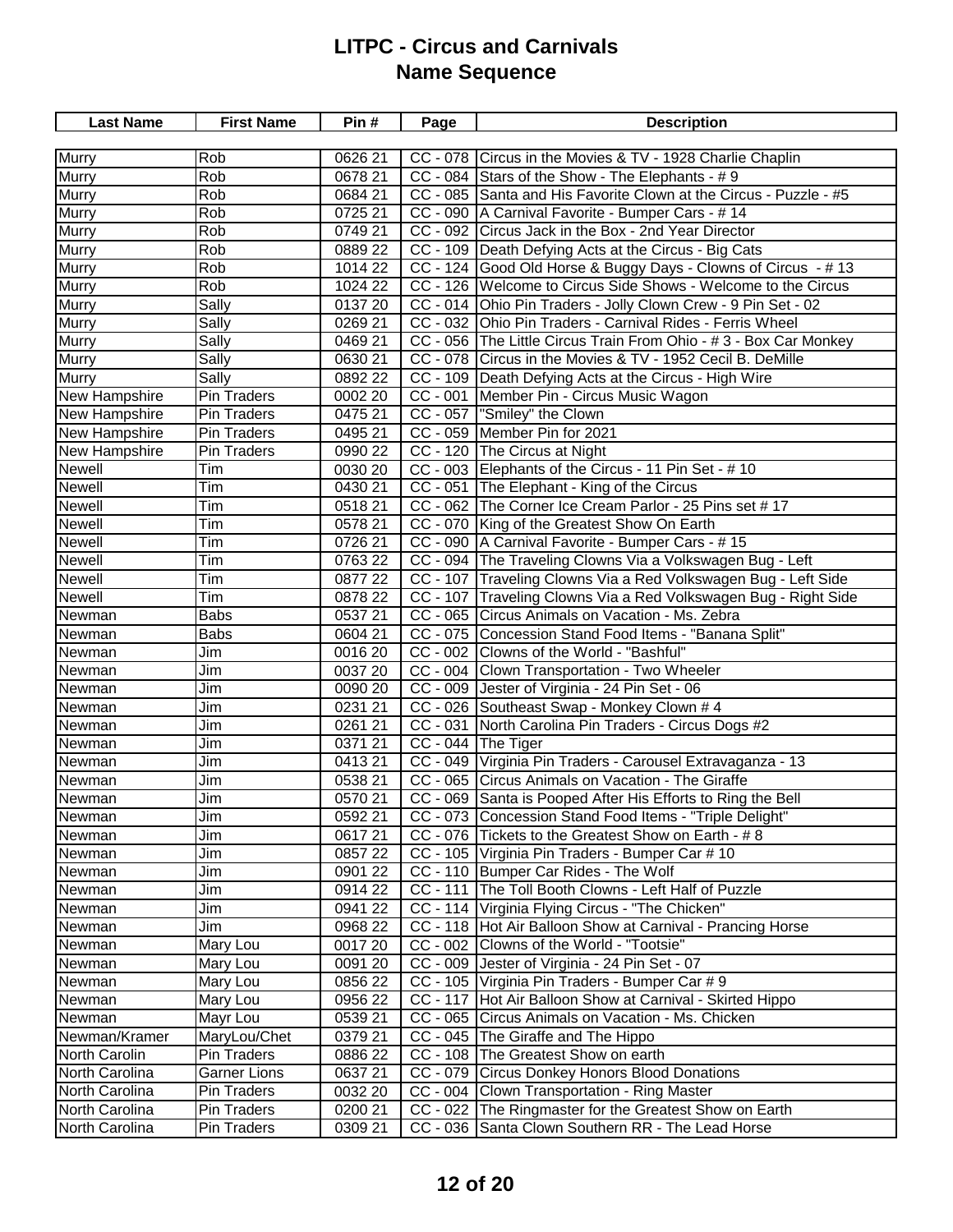| <b>Last Name</b>                   | <b>First Name</b>  | Pin#                  | Page       | <b>Description</b>                                                                                             |
|------------------------------------|--------------------|-----------------------|------------|----------------------------------------------------------------------------------------------------------------|
|                                    |                    |                       |            |                                                                                                                |
| North Carolina                     | <b>Pin Traders</b> | 0310 21               |            | CC - 036 Santa Clown Southern RR - Helper Wagon - Breakfast                                                    |
| North Carolina                     | Pin Traders        | 0311 21               |            | CC - 036 Santa Clown Southern RR - Old Man Himself - Early Bird                                                |
| North Carolina                     | <b>Pin Traders</b> | 0318 21               |            | CC - 036 Santa Clown Southern RR - Caboose - Registration Pin                                                  |
| North Carolina                     | <b>Pin Traders</b> | 0501 21               |            | CC - 060 Rich Master for the Greatest Show on Earth                                                            |
| North Carolina                     | <b>Pin Traders</b> | 0916 22               |            | CC - 112 2022 - Swap Pin                                                                                       |
| North Carolina                     | <b>Pin Traders</b> | 091722                |            | CC - 112 2022 - Breakfast Pin                                                                                  |
| North Carolina                     | Pin Traders        | 0918 22               |            | CC - 112 2022 - Registration Pin                                                                               |
| North Carolina                     | <b>Pin Traders</b> | 0926 22               |            | CC - 112 2022 - Early Bird Pin                                                                                 |
| North Carolina                     | <b>Pin Traders</b> | 0981 22               |            | CC - 119 Ladies Who Visit the LITPC Hospitality Room                                                           |
| <b>North Carolina</b>              | <b>Pin Traders</b> | 0982 22               |            | CC - 119   Men Who Visis the LITPC Hospitality Room                                                            |
| Northeast                          | Pin Swap           | 0473 21               |            | CC - 057 Registration Pin                                                                                      |
| Northeast                          | Pin Swap           | 0474 21               |            | CC - 057 Breakfast Pin                                                                                         |
| Northeast                          | Swap               | 0077 20               |            | CC - 008 Jim Schiebel's Barn                                                                                   |
| Northeast                          | Swap               | 0078 20               |            | CC - 008 Jim Schiebel's Barn                                                                                   |
| O'Brien                            | Pat                | 0960 22               |            | CC - 117 Hot Air Balloon Show at Carnival - Joyful Seal                                                        |
| Ohio                               | Pin Traders        | 0082 20               |            | CC - 008 Ringling Bros and Barnum & Bailey                                                                     |
| Ohio                               | <b>Pin Traders</b> | 0304 21               |            | CC - 035 Clyde Beatty At the Hagenbeck-Wallace Circus                                                          |
| Ohio                               | Pin Traders        | 0390 21               |            | CC - 046 LITPC President - President 2021-2023                                                                 |
| Ohio                               | <b>Pin Traders</b> | 0452 21               |            | CC - 054 Ringling Bros and Barnum & Bailey                                                                     |
| Ohio                               | <b>Pin Traders</b> | 0833 22               |            | CC - 102 5th Pin in A Set f 5 - Ringling Bros Barnum Bailey Circus                                             |
| Ohio                               | Pin Traders        | 0573 21               | $CC - 070$ | Ringling Bros and Barnum & Bailey Poster #4 of 5                                                               |
| Okamoto                            | Mike               | 0060 20               | $CC - 007$ | Western States Clowns - Clown #1                                                                               |
| Okamoto                            | Mike               | 0548 21               |            | CC - 067   "Clown Little Cars" - #1                                                                            |
| Oklahoma                           | Pin Traders        | 0462 21               |            | CC - 056 Hugo, Oklahoma Circus "Big Top"                                                                       |
| Oklahoma                           | Pin Traders        | 1037 22               |            | CC - 127 The "Big Top" - Arrow Head                                                                            |
| Owen                               | Tommy              | 0224 21               |            | CC - 025 Vintage Carnival Rides - The Spider                                                                   |
| Owen                               | Tommy              | 0461 21               |            | CC - 055 State/County Fairs - Midwest - Nevada County Fair                                                     |
| Pennnsylvania                      | <b>Pin Traders</b> | 0057 20               |            | $CC - 006$ Circus Clown # 1                                                                                    |
| Pennsylvania                       | Pin Traders        | 0083 20               |            | CC - 008 Circus Clown # 2                                                                                      |
| Pennsylvania                       | <b>Pin Traders</b> | 0127 20               |            | CC - 012 Circus Clown - No. 3                                                                                  |
| Pennsylvania                       | <b>Pin Traders</b> | 0215 21               |            | CC - 024 Circus Clown - No. 4                                                                                  |
| Pennsylvania                       | Pin Traders        | 0246 21               |            | CC - 029 Ringmaster - Member Pin                                                                               |
| Pennsylvania                       | <b>Pin Traders</b> | 0247 21               |            | CC - 029 Swap Pin - Fireman Clown Hold Banner                                                                  |
| Pennsylvania                       | Pin Traders        | 0248 21               |            | CC - 029 Breakfast Pin - Clown Holding Flapjacks                                                               |
| Pennsylvania                       | Pin Traders        | 0438 21               |            | CC - 052 Pennsylvania Lions Beacon Lodge                                                                       |
| Pennsylvania                       | <b>Pin Traders</b> | 0441 21               |            | $CC - 053$ Circus Clown - #4                                                                                   |
| Pennsylvania                       | Pin Traders        | 0442 21               |            | CC - 053 Circus Clown - #5                                                                                     |
| Pennsylvania                       | Pin Traders        | 0443 21               |            | CC - 053 In Memory of The Later Tim McCualley                                                                  |
| Pennsylvania                       | Pin Traders        | 0496 21               |            | CC - 060 Ice Cream Wagon                                                                                       |
| Pennsylvania                       | Pin Traders        | 0579 21               |            | CC - 070 Cotton Candy                                                                                          |
| Pennsylvania                       | Pin Traders        | 0704 21               |            | CC - 087 Food Wagon - Drinks - #3 of a 6 Pin Set                                                               |
| Pennsylvania                       | Pin Traders        | 0802 22               |            | CC - 099 The Food Wagon #4 - "Hotdog"                                                                          |
| Pennsylvania                       | Pin Traders        | 0829 22               |            | CC - 102 The Keystone Clown Announces the 2022 Swap                                                            |
| Pennsylvania                       | Pin Traders        | 0830 22               |            | CC - 102  "Clancy" the Clown Invites You to the PTCP Breakfast                                                 |
| Pennsylvania                       | Pin Traders        | 0842 22               |            | CC - 103  "Popcorn" Food Wagon - Pin # 5 of 6                                                                  |
| Pennsylvania                       | Pin Traders        | 0911 22               | $CC - 111$ | Circus Train Conductor - Salut to Amos Shatzer - 80th BD                                                       |
| Pennsylvania                       | Pin Traders        | 1001 22               | $CC - 122$ | "Burger" Food Wagon - # 6 of a 6 Piece Set                                                                     |
|                                    |                    |                       | $CC - 007$ | Western States Clowns - Clown #5                                                                               |
| <b>Phillips</b><br><b>Phillips</b> | Bart               | 0064 20               | $CC - 014$ |                                                                                                                |
| <b>Phillips</b>                    | Bart               | 0136 20<br>0272 21    |            | Ohio Pin Traders - Jolly Clown Crew - 9 Pin Set - 01<br>CC - 032 Ohio Pin Traders - Carnival Rides - Scrambler |
| <b>Phillips</b>                    | Bart<br>Bart       | $\overline{0}$ 552 21 |            | CC - 067   "Clown Little Cars" - #5                                                                            |
|                                    |                    |                       |            |                                                                                                                |
| <b>Phillips</b><br><b>Phillips</b> | Bart               | 0627 21<br>0727 21    |            | CC - 078 Circus in the Movies & TV - 1933 Clyde Beatty<br>CC - 090   A Carnival Favorite - Bumper Cars - # 16  |
|                                    | Bart               |                       |            |                                                                                                                |
| Radmann                            | Jason              | 0038 20               |            | CC - 004 Clown Transportation - Unicycle                                                                       |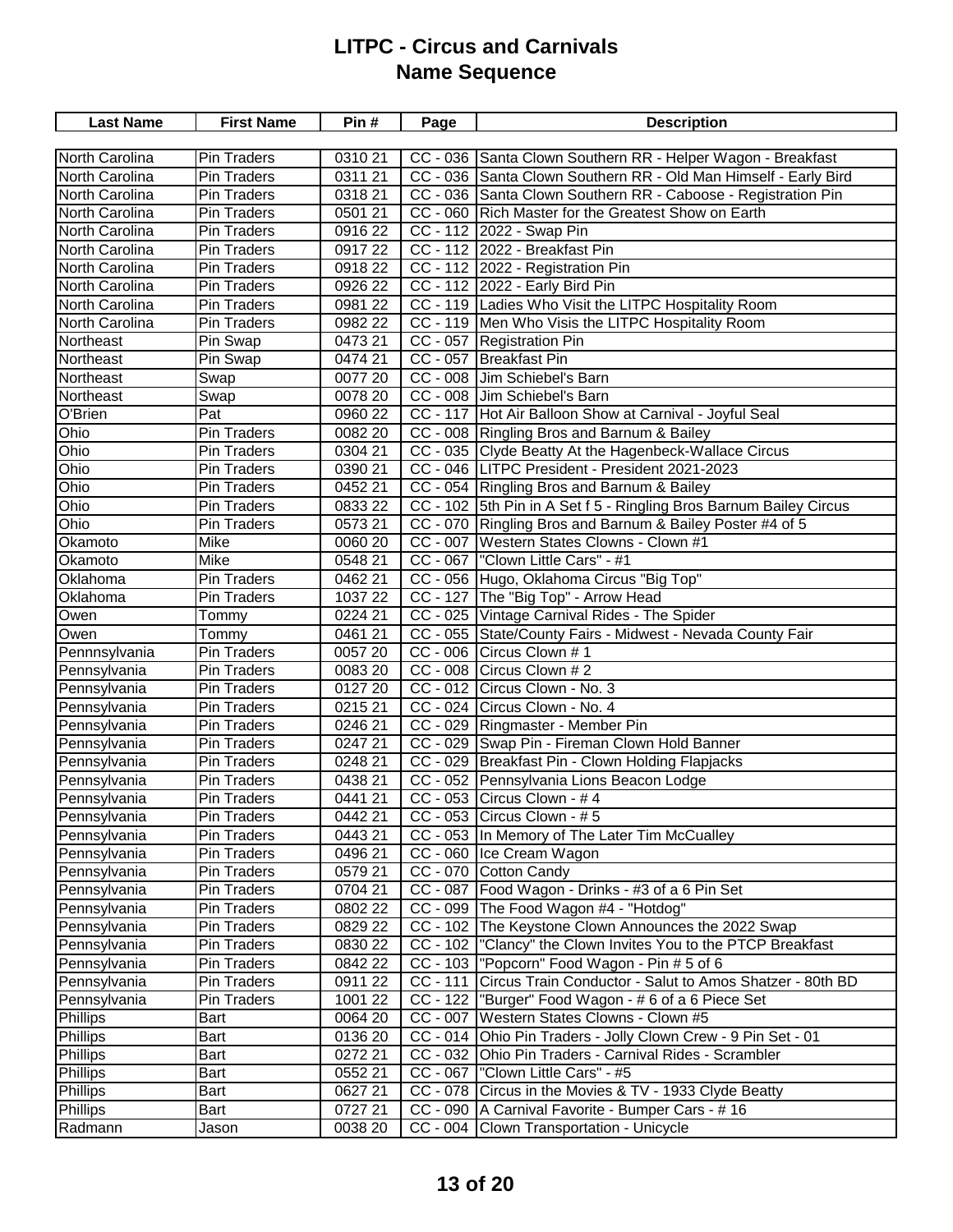| <b>Last Name</b> | <b>First Name</b> | Pin#    | Page       | <b>Description</b>                                                     |
|------------------|-------------------|---------|------------|------------------------------------------------------------------------|
|                  |                   |         |            |                                                                        |
| Radmann          | Jason             | 0130 20 |            | CC - 013 The Smiling Clowns of The PPTC - 8 Pin Set - 03               |
| Radmann          | Jason             | 0241 21 |            | CC - 028 Unique Ferris Wheel - The Beaver                              |
| Radmann          | Jason             | 0262 21 |            | CC - 031 North Carolina Pin Traders - Circus Dogs #3                   |
| Radmann          | Jason             | 0485 21 |            | CC - 058 Mint Dispenser Sold at Circus & Carnivals                     |
| Radmann          | Jason             | 0499 21 |            | CC - 060 Bakery Wagon                                                  |
| Radmann          | Jason             | 0610 21 |            | CC - 076 Tickets to the Greatest Show on Earth - #1                    |
| Radmann          | Jason             | 062021  |            | CC - 077 Stars of the Circus - The Seal                                |
| Radmann          | Jason             | 0640 21 |            | CC - 079 Lion Jumping thru the Ring of Fire                            |
| Radmann          | Jason             | 0641 21 |            | CC - 079 The Ringmaster and the Lion President                         |
| Radmann          | Jason             | 0821 22 |            | CC - 101 State Fair Bumper Car Pavilion - Bumper Car # 3               |
| Radmann          | Jason             | 0831 22 |            | CC - 102 Candy Box With 4 Hershey Kisses                               |
| Radmann          | Jason             | 0902 22 |            | CC - 110 Bumper Car Rides - The Beaver                                 |
| Radmann          | Jason             | 0998 22 |            | CC - 122 The Cymbol Playing Circus Monkey                              |
| Radmann          | Jason             | 1040 22 |            | CC - 128 Greatest Show on Earth - Center of 3 Piece Puzzle Set         |
| Ragland          | Ann               | 0092 20 |            | CC - 009 Jester of Virginia - 24 Pin Set - 08                          |
| Ragland          | Ann               | 0540 21 |            | CC - 065 Circus Animals on Vacation - Ms. Hippopotamus                 |
| Ragland          | Ann & Hank        | 0404 21 |            | CC - 048 Virginia Pin Traders - Carousel Extravaganza - 4              |
| Ragland          | Ann & Hank        | 0855 22 |            | CC - 105 Virginia Pin Traders - Bumper Car # 8                         |
| Ragland          | Hank              | 0103 20 |            | CC - 010 Jester of Virginia - 24 Pin Set - 19                          |
| Ragland          | Hank              | 0605 21 |            | CC - 075 Concession Stand Food Items - "Oscar"                         |
| Ragland          | Hank              | 0799 22 |            | $CC - 098$ Chase the Greased Pig At The Stae Fair = #2                 |
| Ragland          | Hank              | 0964 22 |            | CC - 117 Hot Air Balloon Show at Carnival - President                  |
| Ragland          | <b>Hank</b>       | 0541 21 |            | CC - 065 Circus Animals on Vacation - Mr. Piggy                        |
| Roan             | Lyle              | 031721  |            | CC - 036 Santa Clown Southern RR - Ringmaster No 5 - Brown Car         |
| Roan             | Lyle              | 0615 21 |            | CC - 076 Tickets to the Greatest Show on Earth - #6                    |
| Roan             | Lyle              | 0903 22 |            | CC - 110 Bumper Car Rides - The Lion                                   |
| Roan             | Lyle              | 0924 22 |            | CC - 112  "Rhoda" The Clown                                            |
| Rudis-Evans      | Gay               | 0104 20 |            | CC - 010 Jester of Virginia - 24 Pin Set - 20                          |
| Rudis-Evans      | Gay               | 0292 21 |            | CC - 034   All-American Smiling Clown #6                               |
| Rudis-Evans      | Gay               | 0406 21 |            | CC - 048 Virginia Pin Traders - Carousel Extravaganza - 6              |
| Rudis-Evans      | Gay               | 0509 21 | $CC - 061$ | The Corner Ice Cream Parlor - 25 Pins set # 8                          |
| Rudis-Evans      | Gay               | 0606 21 |            | CC - 075 Concession Stand Food Items - "Sweet Lips"                    |
| Rudis-Evans      | Gay               | 0848 22 |            | CC - 104 Virginia Pin Traders - Bumper Car # 13                        |
| Rudis-Evans      | Gay               | 0972 22 |            | CC - 118 Hot Air Balloon Show at Carnival - Baby Penguin               |
| Rudis-Evans      | Gay               | 1023 22 |            | CC - 125 Good Old Horse & Buggy Days - Clowns of Circus - #22          |
| Schiebel         | Jim               | 051921  |            | CC - 062 The Corner Ice Cream Parlor - 25 Pins set # 18                |
| Schiebel         | Jim               | 0664 21 |            | CC - 083 Hall of Fame - Class of 2011                                  |
| Schiebel         | Jim               | 0754 21 |            | CC - 093 Circus Jack in the Box - Past President - 2005-2007           |
| Schrack          | Phil              | 0018 20 |            | CC - 002 Clowns of the World - "Jolly"                                 |
| Schrack          | Phil              | 0093 20 |            | CC - 009 Jester of Virginia - 24 Pin Set - 09                          |
| Schrack          | Phil              | 0373 21 |            | CC - 044 The Bengal Tiger                                              |
| Schrack          | Phil              | 0542 21 |            | CC - 065 Circus Animals on Vacation - The Tiger                        |
| Schrack          | Phil              | 0547 21 |            | CC - 066 Trapeze Artists Under the Big Top                             |
| Schrack          | Phil              | 0593 21 |            | CC - 073 Concession Stand Food Items - "The Chef"                      |
| Schrack          | Phil              | 0755 21 |            | CC - 093 Circus Jack in the Box - Webmaster                            |
| Schrack          | Phil              | 0858 22 |            | CC - 105 Virginia Pin Traders - Bumper Car # 11                        |
| Schrack          | Phil              | 0942 22 |            | CC - 115 Virginia Flying Circus - "The Lion Cub"                       |
| Schrack          | Phil              | 0970 22 |            | CC - 118   Hot Air Balloon Show at Carnival - "Mad Hatter" Jungle Bird |
| Senecal          | Barbara           | 0094 20 | $CC - 009$ | Jester of Virginia - 24 Pin Set - 10                                   |
| Senecal          | Barbara           | 0410 21 | $CC - 049$ | Virginia Pin Traders - Carousel Extravaganza - 10                      |
| Senecal          | Barbara           | 0476 21 | $CC - 057$ | Authentic Vermont Maple Cotton Candy                                   |
| Senecal          | Barbara           | 0543 21 |            | CC - 065 Circus Animals on Vacation - The Merrkat                      |
| Senecal          | Barbara           | 0594 21 |            | CC - 073 Concession Stand Food Items - "Sweet Cakes"                   |
| Senecal          | Barbara           | 0795 22 | $CC - 098$ | Three Ring Circus - Left Side of Puzzle                                |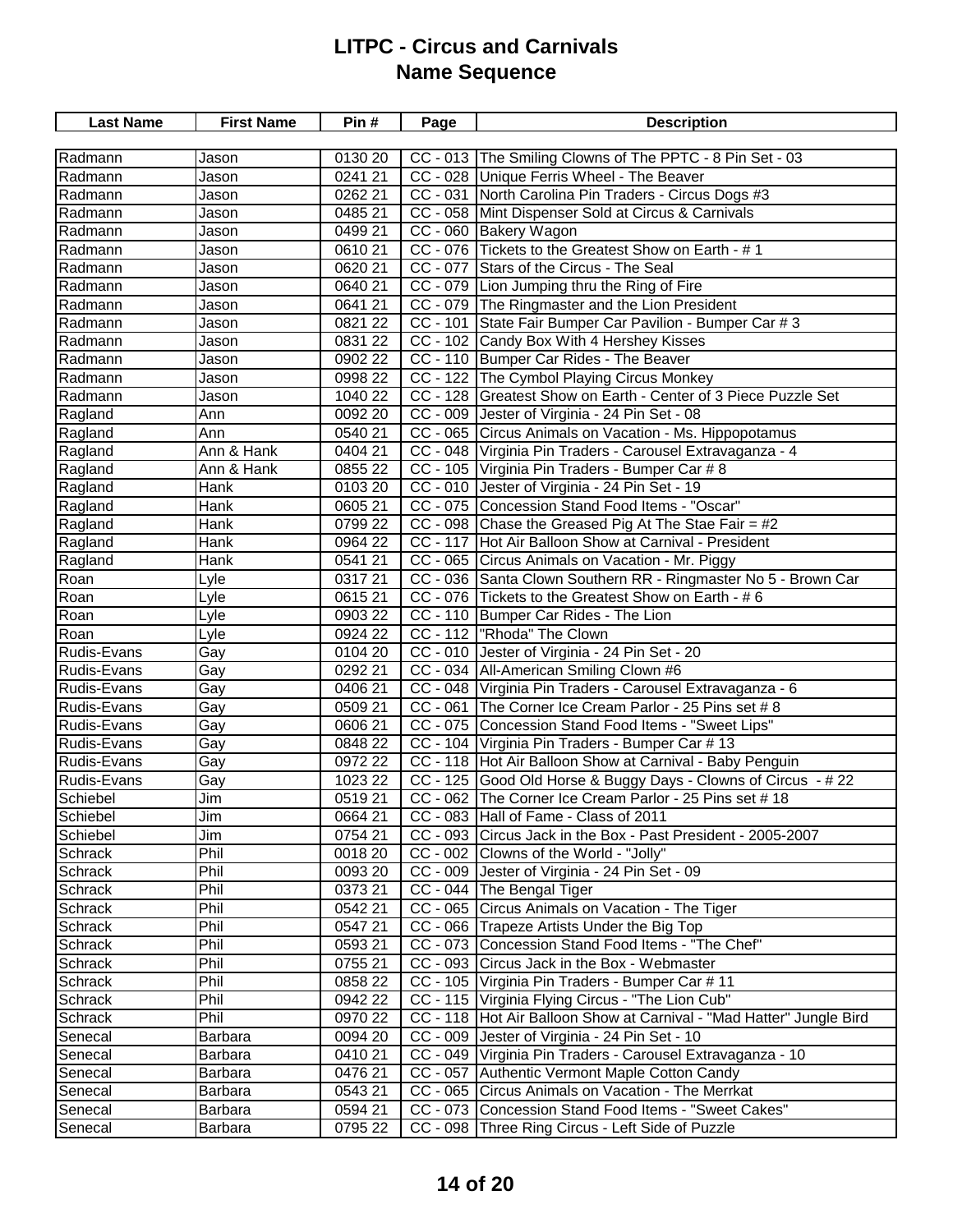| <b>Last Name</b> | <b>First Name</b> | Pin#    | Page              | <b>Description</b>                                                |
|------------------|-------------------|---------|-------------------|-------------------------------------------------------------------|
|                  |                   |         |                   |                                                                   |
| Senecal          | Barbara           | 0796 22 |                   | CC - 098 Three Ring Circus - Center of Puzzle                     |
| Senecal          | Barbara           | 0797 22 |                   | CC - 098 Three Ring Circus - Right Side of Puzzle                 |
| Senecal          | Barbara           | 0853 22 |                   | CC - 105 Virginia Pin Traders - Bumper Car # 4                    |
| Senecal          | Barbara           | 0975 22 |                   | CC - 118 Hot Air Balloon Show at Carnival - "Prissy" Bengal Tiger |
| Senecal          | Clay              | 0105 20 |                   | CC - 010 Jester of Virginia - 24 Pin Set - 21                     |
| Senecal          | Clay              | 0544 21 |                   | CC - 065 Circus Animals on Vacation - The Elephant                |
| Senecal          | Clay              | 0607 21 |                   | CC - 075 Concession Stand Food Items - "Cool Brew Guy"            |
| Sharpe           | Penny             | 009520  |                   | CC - 009 Jester of Virginia - 24 Pin Set - 11                     |
| Sharpe           | Penny             | 0414 21 |                   | CC - 049 Virginia Pin Traders - Carousel Extravaganza - 14        |
| Sharpe           | Penny             | 0545 21 |                   | CC - 065 Circus Animals on Vacation - The Dog                     |
| Sharpe           | Penny             | 0608 21 |                   | CC - 075 Concession Stand Food Items - "Ms. Deliclous"            |
| Sharpe           | Penny             | 0860 22 |                   | CC - 105 Virginia Pin Traders - Bumper Car # 18                   |
| Sharpe           | Penny             | 0943 22 |                   | CC - 115 Virginia Flying Circus - "The Hippopotamus"              |
| Sharpe           | Penny             | 0963 22 | $CC - 117$        | Hot Air Balloon Show at Carnival - "Cuddles" The Tiger            |
| Sharpe           | Penny             | 1016 22 |                   | CC - 124 Good Old Horse & Buggy Days - Clowns of Circus - #15     |
| Sharpe           | Phil              | 0019 20 |                   | CC - 002 Clowns of the World - "Hammer"                           |
| Sharpe           | Phil              | 0106 20 |                   | CC - 010 Jester of Virginia - 24 Pin Set - 22                     |
| Sharpe           | Phil              | 0112 20 |                   | CC - 011   All American Clowns - "Barney the Clown"               |
| Sharpe           | Phil              | 0209 21 |                   | CC - 023 Circus Wagons of America - The Mid Atlantic USA Circus   |
| Sharpe           | Phil              | 0325 21 |                   | CC - 037 Clown of All Stars - "Poodles" the clown                 |
| Sharpe           | Phil              | 0375 21 | CC - 044 The Lion |                                                                   |
| Sharpe           | Phil              | 0397 21 |                   | CC - 047   New Hampshire Pin Traders - Under the Big Top - 6      |
| Sharpe           | Phil              | 0402 21 |                   | CC - 048 Virginia Pin Traders - Carousel Extravaganza - 2         |
| Sharpe           | Phil              | 0546 21 |                   | CC - 065 Circus Animals on Vacation - The Monkey                  |
| Sharpe           | Phil              | 0569 21 |                   | CC - 069 At the Carnival, Santa Approaching "Ring The Bell" Game  |
| Sharpe           | Phil              | 0595 21 |                   | CC - 073 Concession Stand Food Items - "Strawman"                 |
| Sharpe           | Phil              | 0676 21 |                   | CC - 084 Stars of the Show - The Elephants - #7                   |
| Sharpe           | Phil              | 0687 21 |                   | CC - 086 Santa and His Favorite Clown at the Circus - Puzzle - #8 |
| Sharpe           | Phil              | 0792 22 |                   | CC - 097 Horse Drawn Circus Wagon #8                              |
| Sharpe           | Phil              | 0800 22 |                   | $CC - 098$ Chase the Greased Pig At The Stae Fair = #3            |
| Sharpe           | Phil              | 0843 22 |                   | CC - 104 Virginia Pin Traders - Bumper Car # 1                    |
| Sharpe           | Phil              | 0867 22 |                   | CC - 106 Clow All Star - "Poodles" The Clown                      |
| Sharpe           | Phil              | 0915 22 | $CC - 111$        | The Toll Booth Clowns - Right Half of Puzzle                      |
| Sharpe           | Phil              | 0932 22 |                   | CC - 113 Car Parade - "The Umberlla Clowns" - Red/Purple Car      |
| Sharpe           | Phil              | 0944 22 |                   | CC - 115 Virginia Flying Circus - "The Bear"                      |
| Sharpe           | Phil              | 0955 22 |                   | CC - 117 Hot Air Balloon Show at Carnival - Smiling Lion          |
| Sharpe           | Phil              | 1017 22 |                   | CC - 124 Good Old Horse & Buggy Days - Clowns of Circus - #16     |
| Shatzer          | Amos              | 0111 20 |                   | CC - 011   All American Clowns - "Clem the Clown"                 |
| Shatzer          | Amos              | 0132 20 |                   | CC - 013 The Smiling Clowns of The PPTC - 8 Pin Set - 05          |
| Shatzer          | Amos              | 0243 21 |                   | CC - 028 Unique Ferris Wheel - The Wolf                           |
| Shatzer          | Amos              | 0497 21 |                   | CC - 060 Hot Dog Wagon                                            |
| Shatzer          | Amos              | 0622 21 |                   | CC - 077 Stars of the Circus - The Bear                           |
| Shatzer          | Amos              | 0673 21 |                   | $CC - 084$ Stars of the Show - The Elephants - #4                 |
| Shatzer          | Amos              | 0705 21 |                   | CC - 088 Games of the Midway - "Hit or Miss"                      |
| Shatzer          | Amos              | 0824 22 |                   | CC - 101 State Fair Bumper Car Pavilion - Bumper Car # 6          |
| Shatzer          | Amos              | 1041 22 |                   | CC - 128 Barnum & Bailey - Right Side of 3 Piece Puzzle Set       |
| Shatzer          | Kay               | 0826 22 |                   | CC - 101 State Fair Bumper Car Pavilion - Bumper Car # 8          |
| Shaull           | Larry             | 0059 20 |                   | CC - 006   Al G. Kelly & Miller Circus                            |
| Shaull           | Larry             | 0170 21 |                   | CC - 018 Clown Cannons - Cannon # 1                               |
| Shaull           | Larry             | 0326 21 |                   | CC - 037 Clown of All Stars - "Loopy" the clown                   |
| Shaull           | Larry             | 046321  |                   | CC - 056 Ice Cream Cone at the Fair                               |
| Shaull           | Larry             | 066321  |                   | CC - 082 Hall of Fame - Class of 2012                             |
| Shaull           | Larry             | 0682 21 |                   | CC - 085 Santa and His Favorite Clown at the Circus - Puzzle - #3 |
| Shaull           | Larry             | 0760 21 |                   | CC - 093 Circus Jack in the Box - Past President - 2007-2008      |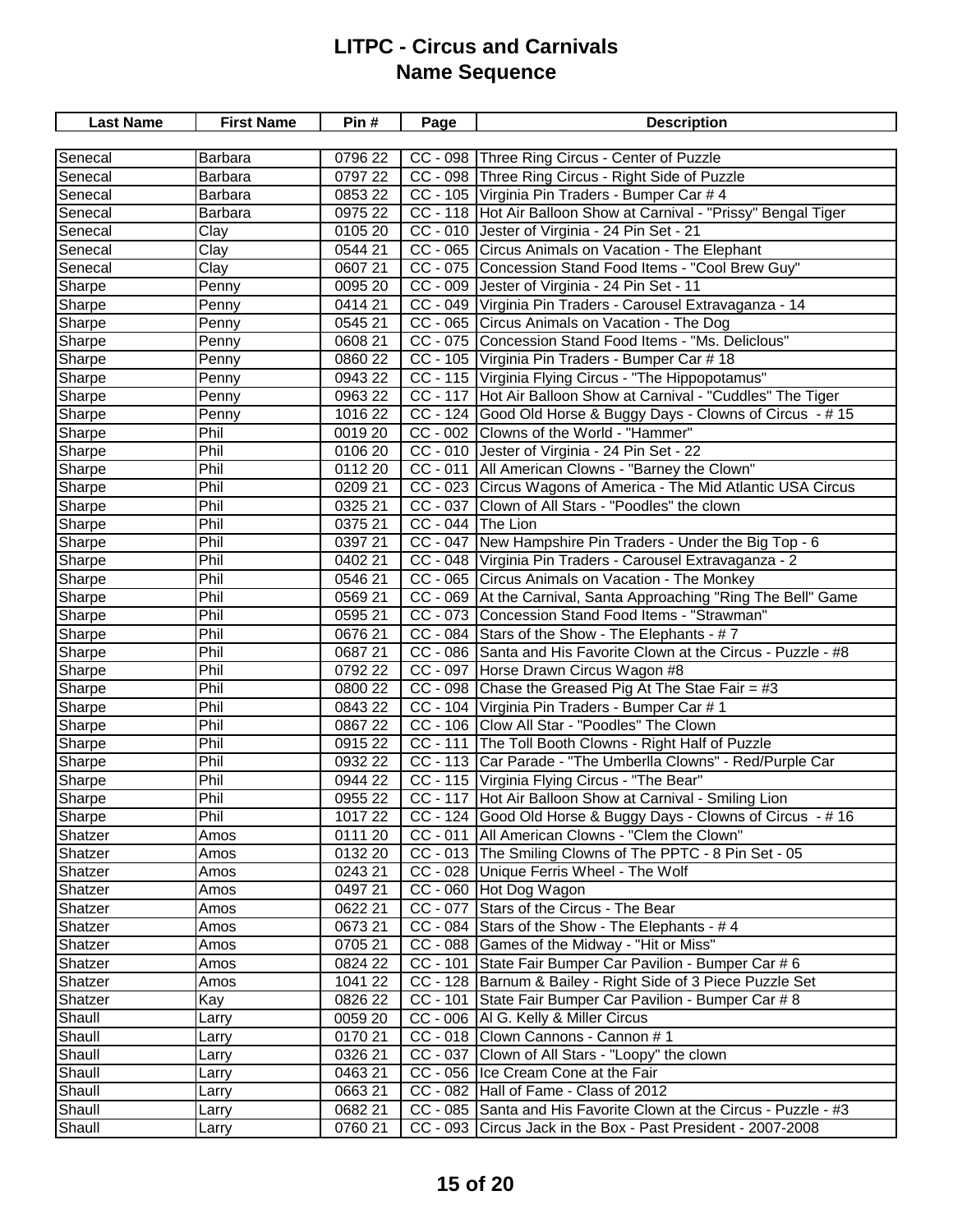| <b>Last Name</b> | <b>First Name</b> | Pin#    | Page              | <b>Description</b>                                                |
|------------------|-------------------|---------|-------------------|-------------------------------------------------------------------|
|                  |                   |         |                   |                                                                   |
| Shaull           | Larry             | 0868 22 |                   | CC - 106 Clow All Star - "Loopy" The Clown                        |
| Shaull           | Larry             | 1036 22 |                   | CC - 127 The Magical Show                                         |
| Sherer           | Mary Ellen        | 0042 20 |                   | CC - 005 Merry-Go-Around - Carousel - The Royal Unicorn           |
| Sherer           | Mary Ellen        | 0140 20 |                   | CC - 014 Ohio Pin Traders - Jolly Clown Crew - 9 Pin Set - 05     |
| Sherer           | Mary Ellen        | 0270 21 |                   | CC - 032 Ohio Pin Traders - Carnival Rides - Carousel             |
| Sherer           | Mary Ellen        | 0289 21 |                   | CC - 034 All-American Smiling Clown #3                            |
| Sherer           | Mary Ellen        | 0323 21 |                   | CC - 037 Clown of All Stars - "Molly" the clown                   |
| Sherer           | Mary Ellen        | 0470 21 |                   | CC - 056 The Little Circus Train From Ohio - #4 - Box Car Giraffe |
| Sherer           | Mary Ellen        | 0631 21 |                   | CC - 078 Circus in the Movies & TV - 1954 Martin & Lewis          |
| Sherer           | Mary Ellen        | 0728 21 |                   | CC - 090   A Carnival Favorite - Bumper Cars - # 17               |
| Sherer           | Mary Ellen        | 0768 22 |                   | CC - 094   "The First Lady"                                       |
| Sherer           | Mary Ellen        | 0869 22 |                   | CC - 106 Clow All Star - "Molly" The Clown                        |
| Sherer           | Mary Ellen        | 0890 22 |                   | CC - 109 Death Defying Acts at the Circus - Elephants             |
| Sherer           | Mary Ellen        | 1007 22 |                   | CC - 123 Good Old Horse & Buggy Days - Clowns of Circus - #6      |
| Sherer           | Mary Ellen        | 1031 22 |                   | CC - 126 Welcome to Circus Side Shows - The Aerialists Show       |
| Sherer           | <b>Steve</b>      | 0081 20 |                   | CC - 008 The Balloon Clown                                        |
| Sherer           | Steve             | 0113 20 |                   | CC - 011   All American Clowns - "Boom-Boom the Clown"            |
| Sherer           | Steve             | 0138 20 |                   | CC - 014 Ohio Pin Traders - Jolly Clown Crew - 9 Pin Set - 03     |
| Sherer           | <b>Steve</b>      | 0203 21 |                   | CC - 022 Honoring Circus Clown - Emmett Kelly - #2                |
| Sherer           | <b>Steve</b>      | 0210 21 |                   | CC - 023 Circus Wagons of America - The Original Bailey Circus    |
| Sherer           | <b>Steve</b>      | 0267 21 |                   | CC - 032 Ohio Pin Traders - Carnival Rides - Bumper Cars          |
| Sherer           | <b>Steve</b>      | 0285 21 |                   | CC - 033 World Famous Tom Mix Circus #9                           |
| Sherer           | <b>Steve</b>      | 0324 21 |                   | CC - 037 Clown of All Stars - "Sylvester" the clown               |
| Sherer           | Steve             | 0384 21 |                   | CC - 045 Honoring Circus Clown - Emmett Kelly - #3                |
| Sherer           | Steve             | 0398 21 |                   | CC - 047   New Hampshire Pin Traders - Under the Big Top - 7      |
| Sherer           | <b>Steve</b>      | 0427 21 |                   | CC - 050   Famous Cicrus Clow - Emmett Kelly - Pin 4 of 8 Pin Set |
| Sherer           | <b>Steve</b>      | 046721  |                   | CC - 056 The Little Circus Train From Ohio - # 1 - Engine         |
| Sherer           | <b>Steve</b>      | 0520 21 |                   | CC - 062 The Corner Ice Cream Parlor - 25 Pins set #19            |
| Sherer           | <b>Steve</b>      | 057121  |                   | CC - 070   Honoring World's Famous - Emmett Kelly - #5 of 8       |
| Sherer           | <b>Steve</b>      | 0633 21 |                   | CC - 078 Circus in the Movies & TV - 1968 "Bozo's Circus"         |
| Sherer           | <b>Steve</b>      | 0679 21 |                   | CC - 084 Stars of the Show - The Elephants - #10                  |
| Sherer           | <b>Steve</b>      | 0685 21 |                   | CC - 085 Santa and His Favorite Clown at the Circus - Puzzle - #6 |
| Sherer           | <b>Steve</b>      | 0733 21 | $CC - 091$        | Worlds Famous Clown - Emmett Kelly - 6 of 8                       |
| Sherer           | <b>Steve</b>      | 0741 21 | $CC - 092$        | Circus Jack in the Box - President                                |
| Sherer           | <b>Steve</b>      | 0769 22 |                   | CC - 094   "The Pres"                                             |
| Sherer           | <b>Steve</b>      | 0785 22 |                   | CC - 097 Horse Drawn Circus Wagon #1                              |
| Sherer           | <b>Steve</b>      | 0841 22 |                   | CC - 103 Pin Number 7 of 8 - Honoring Circus Clown Emmett Kelly   |
| Sherer           | <b>Steve</b>      | 0870 22 |                   | CC - 106 Clow All Star - "Sylvester" The Clown                    |
| Sherer           | Steve             | 0884 22 |                   | CC - 108 The Smiling Clowns - "Stevie" The Clown                  |
| Sherer           | <b>Steve</b>      | 0895 22 |                   | CC - 109   Death Defying Acts at the Circus - Equestrian          |
| Sherer           | <b>Steve</b>      | 0933 22 |                   | CC - 113 Car Parade - "The Ballown Clowns" - Yellow/Purple Car    |
| Sherer           | <b>Steve</b>      | 0987 22 | $CC - 120$        | 8th pin in a series of 8 - Featuring Emmett Kelly                 |
| Sherer           | <b>Steve</b>      | 1015 22 | $CC - 124$        | Good Old Horse & Buggy Days - Clowns of Circus - #14              |
| Sherer           | <b>Steve</b>      | 1028 22 |                   | CC - 126   Welcome to Circus Side Shows - The Magical Show        |
| Shoemaker        | Norma             | 0107 20 | $CC - 010$        | Jester of Virginia - 24 Pin Set - 23                              |
| Shoemaker        | Norma             | 0378 21 | CC - 044 The Seal |                                                                   |
| Shoemaker        | Norma             | 0521 21 | $CC - 062$        | The Corner Ice Cream Parlor - 25 Pins set # 20                    |
| Shoemaker        | Norma             | 0945 22 |                   | CC - 115   Virginia Flying Circus - "The Corolla Bear"            |
| Shoemaker        | Norma             | 0596 21 | $CC - 073$        | Concession Stand Food Items - "Cutie Pie"                         |
| Silveria         | <b>Rick</b>       | 0067 20 |                   | CC - 007   Western States Clowns - Clown #8                       |
| Silveria         | <b>Rick</b>       | 0555 21 |                   | CC - 068  "Clown Little Cars" - #8                                |
| Smith            | Bill              | 0009 20 | $CC - 001$        | Holiday Circus 2020 - "W.A.S. 90th"                               |
| Smith            | Bill              | 0020 20 |                   | CC - 002 Clowns of the World - "Plunger"                          |
| Smith            | Bill              | 0096 20 |                   | CC - 009 Jester of Virginia - 24 Pin Set - 12                     |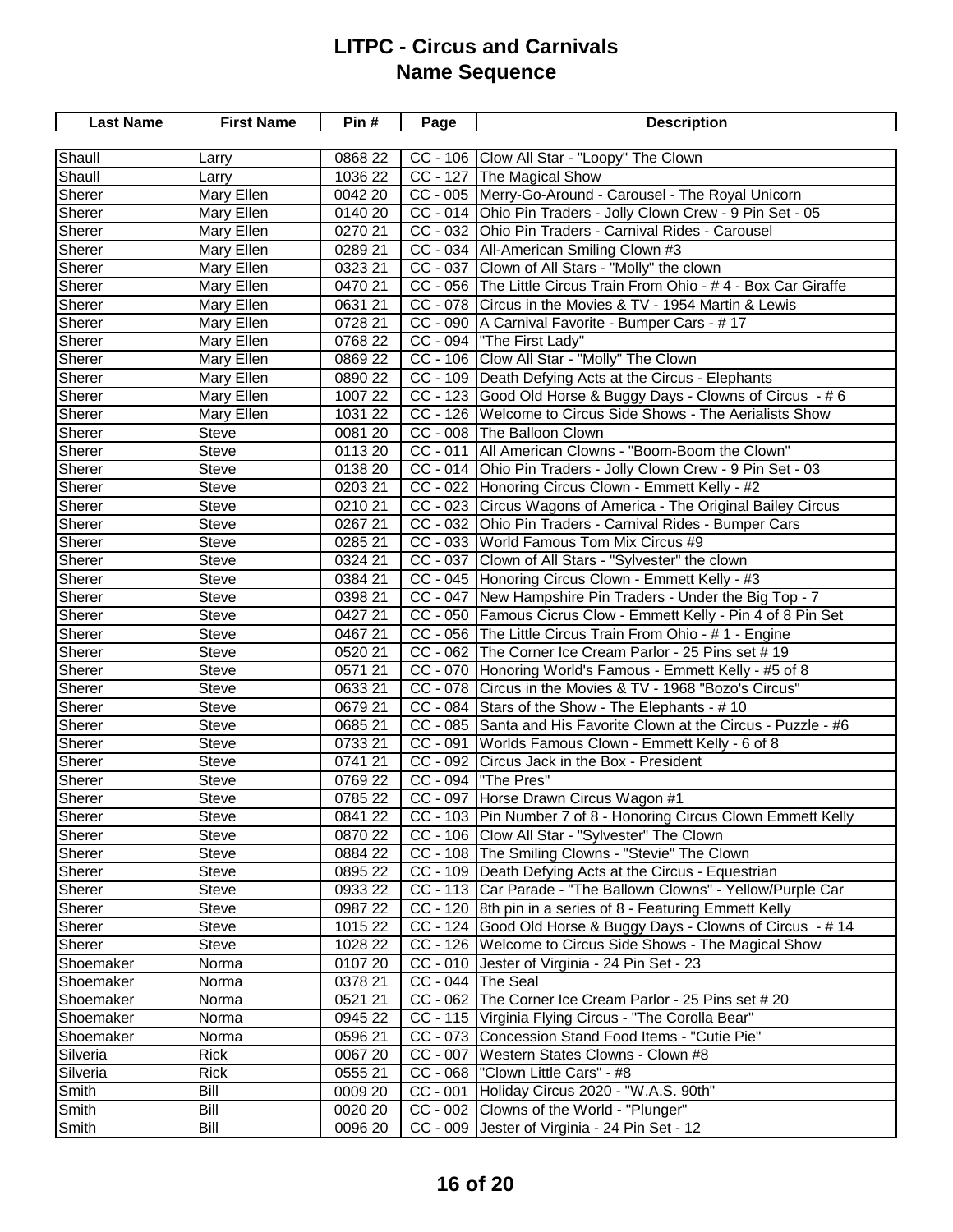| <b>Last Name</b> | <b>First Name</b> | Pin#    | Page                  | <b>Description</b>                                                |
|------------------|-------------------|---------|-----------------------|-------------------------------------------------------------------|
|                  |                   |         |                       |                                                                   |
| Smith            | Bill              | 0160 20 |                       | CC - 016 Happy Pin Trading Clowns - "Doobie"                      |
| Smith            | Bill              | 0164 21 |                       | CC - 017 The Mouse at the Greatest Show on Earth                  |
| Smith            | Bill              | 0199 21 |                       | CC - 022 Santa Raising the Flag On the Carnival Grounds           |
| Smith            | Bill              | 0259 21 |                       | CC - 031 Circus Wagons - The Tiger Wagon                          |
| Smith            | Bill              | 0327 21 |                       | CC - 037 Clown of All Stars - "Buster" the clown                  |
| Smith            | Bill              | 0370 21 |                       | CC - 044 Santa the Engineer                                       |
| Smith            | Bill              | 0401 21 |                       | CC - 048 Virginia Pin Traders - Carousel Extravaganza - 1         |
| Smith            | Bill              | 044721  |                       | CC - 054 B F L & S Carnival - Penny Arcade # 4                    |
| Smith            | Bill              | 0522 21 |                       | CC - 063 The Corner Ice Cream Parlor - 25 Pins set # 21           |
| Smith            | Bill              | 0531 21 |                       | CC - 064 Circus Animals on Vacation - Santa the Ring Master       |
| Smith            | Bill              | 0609 21 |                       | CC - 075 Concession Stand Food Items - "Fudge Man"                |
| Smith            | Bill              | 0668 21 |                       | CC - 083 Hall of Fame - Class of 2002                             |
| Smith            | Bill              | 068121  |                       | CC - 085 Santa and His Favorite Clown at the Circus - Puzzle - #2 |
| Smith            | Bill              | 0711 21 |                       | CC - 088 Nickle Arcade - 2005 P American Nickle                   |
| Smith            | Bill              | 076221  |                       | CC - 093 Circus Jack in the Box - Past President - 1985-1987      |
| Smith            | Bill              | 0773 22 |                       | CC - 095 The Antique Car Show at the Carnival - Facing Left       |
| Smith            | Bill              | 0845 22 |                       | CC - 104 Virginia Pin Traders - Bumper Car # 5                    |
| Smith            | Bill              | 087122  |                       | CC - 106 Clow All Star - "Buster" The Clown                       |
| Smith            | Bill              | 0946 22 |                       | CC - 115 Virginia Flying Circus - "The Dog"                       |
| Smith            | Bill              | 0966 22 |                       | CC - 118 Hot Air Balloon Show at Carnival - Screaming Gorilla     |
| Southeast        | Pin Swap          | 0165 21 |                       | CC - 017 Under the Big Top                                        |
| Southeast        | Pin Swap          | 0225 21 |                       | CC - 025 Swap Pin - Carousel                                      |
| Southeast        | Pin Swap          | 0226 21 |                       | CC - 025 Registration Pin - Carousel Horse                        |
| Southeast        | Pin Swap          | 0227 21 |                       | CC - 025 Breakfast Pin - Carousel Tiger                           |
| Staudinger       | Stephen           | 0559 21 |                       | CC - 068  "Clown Little Cars" - #12                               |
| Staudinger       | <b>Steve</b>      | 0071 20 |                       | CC - 007 Western States Clowns - Clown #12                        |
| Stoltzfoos       | Chester           | 0129 20 |                       | CC - 013 The Smiling Clowns of The PPTC - 8 Pin Set - 02          |
| Stoltzfoos       | Chester           | 0238 21 |                       | CC - 028 Unique Ferris Wheel - The Duck                           |
| Stoltzfoos       | Chester           | 0820 22 |                       | CC - 101 State Fair Bumper Car Pavilion - Bumper Car # 2          |
| Stolzfoss        | Chester           | 061921  |                       | CC - 077 Stars of the Circus - The Monkey                         |
| <b>Straus</b>    | Ken               | 0360 21 |                       | CC - 042 The "Big Blue Rig"                                       |
| Straus           | Ken               | 0423 21 |                       | CC - 050 The Lady Takes a Dip - Left Side of Puzzle               |
| Straus           | Ken               | 0424 21 | $\overline{CC}$ - 050 | The Lady Takes a Dip - Right Side of Puzzle                       |
| <b>Straus</b>    | Ken               | 0486 21 | $CC - 059$            | The Clown Points to Hist Lady - Left Side of Puzzle               |
| Straus           | Ken               | 0487 21 |                       | CC - 059 The Clown Points to Hist Lady - Right Side of Puzzle     |
| Straus           | Ken               | 0649 21 | $CC - 081$            | Canandain Carpenter Clowns - "Ladder Man"                         |
| Straus           | Ken               | 0650 21 |                       | CC - 081 Canandain Carpenter Clowns - "Drill Man"                 |
| <b>Straus</b>    | Ken               | 0651 21 | $CC - 081$            | Canandain Carpenter Clowns - "Handswa Man"                        |
| <b>Straus</b>    | Ken               | 0652 21 | $CC - 081$            | Canandain Carpenter Clowns - "Level Man"                          |
| <b>Straus</b>    | Ken               | 0780 22 |                       | CC - 096 Santa on the Ferris Wheel - 1 of 5 Pin Puzzle set        |
| <b>Straus</b>    | Ken               | 0781 22 |                       | CC - 096  "Topper" on the Ferris Wheel - 2 of 5 Pin Puzzle set    |
| <b>Straus</b>    | Ken               | 0782 22 |                       | CC - 096  "Clancy" on the Ferris Wheel - 3 of 5 Pin Puzzle set    |
| <b>Straus</b>    | Ken               | 0783 22 |                       | CC - 096  "Charlie" on the Ferris Wheel - 4 of 5 Pin Puzzle set   |
| <b>Straus</b>    | Ken               | 0784 22 |                       | CC - 096  "Clem" on the Ferris Wheel - 5 of 5 Pin Puzzle set      |
| <b>Straus</b>    | Ken               | 0873 22 | $CC - 107$            | The Clown & The Monster - Lizard Man - Gold                       |
| <b>Straus</b>    | Ken               | 0876 22 | $CC - 107$            | The "Big Gray Rig"                                                |
| <b>Straus</b>    | Ken               | 0305 21 |                       | CC - 035 The Clown Presents His Lady - Left Half of Puzzle        |
| <b>Straus</b>    | Ken               | 0306 21 |                       | CC - 035 The Clown Presents His Lady - Right Half of Puzzle       |
|                  | Ken               | 0307 21 |                       | CC - 035 The Clown & The Monster Cressie - Pink                   |
| Straus           | Ken               | 0308 21 |                       | CC - 035 The Clown & The Monster Cressie - Tan                    |
| <b>Straus</b>    |                   |         |                       |                                                                   |
| Straus           | Ken               | 0339 21 |                       | CC - 039 The Clown Presents His Lady #2 - Left Side of Puzzle     |
| Straus           | Ken               | 0340 21 |                       | CC - 039 The Clown Presents His Lady #2 - Right Side of Puzzle    |
| <b>Straus</b>    | Ken               | 0874 22 | $CC - 107$            | The Clown & The Monster - Lizard Man - Pink                       |
| Suslick          | Randy             | 0108 20 |                       | CC - 010 Jester of Virginia - 24 Pin Set - 24                     |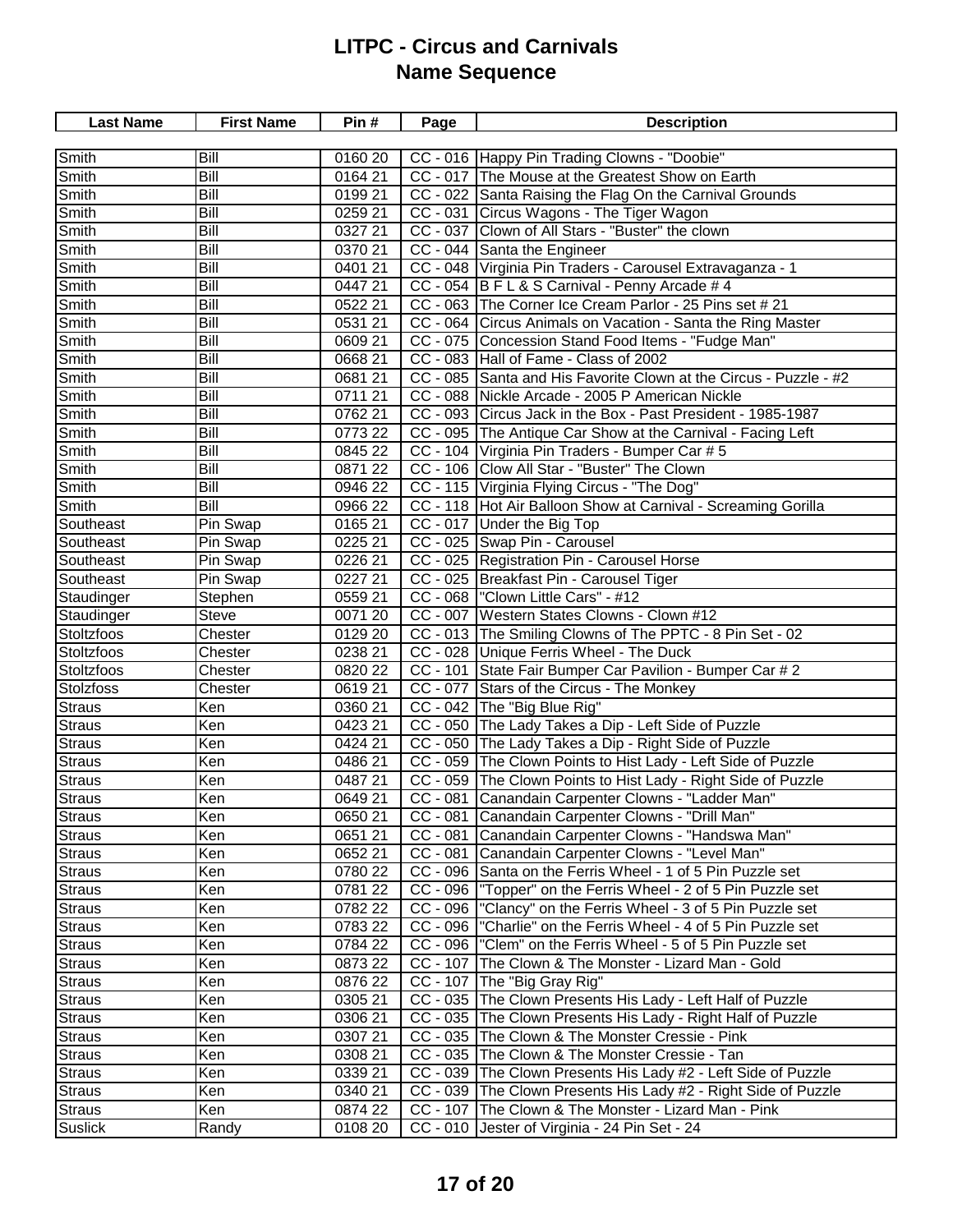| <b>Suslick</b><br>0288 21<br>CC - 034   All-American Smiling Clown #2<br>Randy<br>0405 21<br>CC - 048 Virginia Pin Traders - Carousel Extravaganza - 5<br><b>Suslick</b><br>Randy<br><b>Suslick</b><br>CC - 058 The Flea Circus Puzzle Set - Right Side of Puzzle<br>0480 21<br>Randy<br><b>Suslick</b><br>CC - 063 The Corner Ice Cream Parlor - 25 Pins set # 22<br>0523 21<br>Randy<br>CC - 073 Concession Stand Food Items - "Dr. Pretzel"<br><b>Suslick</b><br>0597 21<br>Randy<br>CC - 090   A Carnival Favorite - Bumper Cars - #18<br><b>Suslick</b><br>0729 21<br>Randy<br>CC - 105 Virginia Pin Traders - Bumper Car # 19<br><b>Suslick</b><br>0861 22<br>Randy<br><b>Suslick</b><br>CC - 115 Virginia Flying Circus - "The Gorilla"<br>0947 22<br>Randy<br>CC - 117 Hot Air Balloon Show at Carnival - Baby Ape<br><b>Suslick</b><br>0953 22<br>Randy<br>CC - 091  "Big Shoe" - Charlie<br>Sutton<br>Bill<br>0739 21<br>CC - 091<br>Mrs. "Big Shoe" Charlie<br>Sutton<br>Bill<br>0740 21<br>CC - 026 Southeast Swap - Monkey Clown # 5<br>Townsend<br>0232 21<br>Jerry<br>CC - 007 Western States Clowns - Clown #9<br>0068 20<br>Trezza<br>Joe<br>CC - 007 Western States Clowns - Clown #15<br>0074 20<br>Trezza<br>Joe<br>CC - 068   "Clown Little Cars" - #9<br>0556 21<br>Trezza<br>Joe<br>CC - 082 Hall of Fame - Class of 2012<br>0657 21<br>Trezza<br>Joe<br>Circus Posters - Hagen Brothers 3 Ring Circus<br>Van Dyke<br>0192 21<br>$CC - 021$<br>Sally & Roger<br>CC - 020 The Red Baron & Flying Circus - Fokker DRL<br>Viano<br>Paul<br>0182 21<br>CC - 063 The Corner Ice Cream Parlor - 25 Pins set # 23<br>Viano<br>Paul<br>0524 21<br>CC - 082 Hall of Fame - Class of 2020<br>Viano<br>Paul<br>0659 21<br>Viano<br>Paul<br>0758 21<br>CC - 093 Circus Jack in the Box - Past President - 2013-2015<br>$24-I$<br>CC - 006 Circus Elephant<br>Virginia<br>0058 20<br>CC - 012 Swap Registration Pin - The Cotton Candy Girl<br>Virginia<br>Pin Traders<br>0118 20<br>CC - 012 Swap Pin - The Circus Dancing Elephant<br>Virginia<br>Pin Traders<br>0119 20<br>Virginia<br>CC - 012 Swap Breakfast Pin - The Cotton Candy Boy<br>Pin Traders<br>0120 20<br>CC - 046  "Drum Stick" the Chicken<br>Virginia<br>Pin Traders<br>0391 21<br>CC - 052 2021 Annual Luncheon<br>Virginia<br>Pin Traders<br>0436 21<br>CC - 052 LOVF Raffle Elephant<br>Virginia<br>0439 21<br>Pin Traders<br>CC - 094 Virginia Pin Swap - 2021 Registration Pin<br>Virginia<br>0765 22<br>Pin Traders<br>CC - 094 Virginia Pin Swap - 2021 Swap Pin<br>Virginia<br>0766 22<br>Pin Traders<br>CC - 094 Virginia Pin Swap - 2021 Breakfast Pin<br>Virginia<br>0767 22<br>Pin Traders<br>CC - 102 The Proud Little Monkey Was the Star of the Mini-Swap<br>Virginia<br>Pin Traders<br>0832 22<br>CC - 111 LOVF Raffle Lion<br>Virginia<br>Pin Traders<br>0909 22<br>CC - 122  "Piggly Wiggly" on His Way to the Circus<br>Virginia<br>0999 22<br>Pin Traders<br>CC - 018 Clown Cannons - Cannon # 2<br>Volpe<br>0171 21<br>Joe<br>Volpe<br>CC - 043 Juggling Clown<br>0367 21<br>Joe<br>CC - 043 Spotted Clown<br>Volpe<br>0368 21<br>Joe<br>Volpe<br>CC - 043 Upside Down Clown on His Head<br>Joe<br>0369 21<br>CC - 011   All American Clowns - "Tucker the Clown"<br>Wagner<br>Don<br>0117 20<br>CC - 022 The Lion Tamer Under the Big Top<br>Wagner<br>0202 21<br>Don<br>CC - 023 Circus Wagons of America - The Sells-Floto Circus<br>0211 21<br>Wagner<br>Don<br>CC - 047 New Hampshire Pin Traders - Under the Big Top - 1<br>Wagner<br>Don<br>0392 21<br>CC - 059 Circus Horses on Parade<br>Wagner<br>0490 21<br>Don<br>CC - 063 The Corner Ice Cream Parlor - 25 Pins set # 24<br>Wagner<br>Don<br>0525 21<br>$CC - 084$ Stars of the Show - The Elephants - #5<br>Wagner<br>0674 21<br>Don<br>A Carnival Favorite - Bumper Cars - # 19<br>Wagner<br>0730 21<br>$CC - 090$<br>Don<br>CC - 097 Horse Drawn Circus Wagon #9<br>Wagner<br>0793 22<br>Don<br>CC - 098 Chase the Greased Pig At The Stae Fair = $#4$<br>Wagner<br>0801 22<br>Don<br>CC - 108 The Smiling Clowns - "Wagie" The Clown<br>Wagner<br>0905 22<br>Don<br>CC - 113 Car Parade - "Full of Clowns" - Blue/White Car<br>Wagner<br>Don<br>0934 22<br>Wagner<br>Don<br>1021 22<br>CC - 125 Good Old Horse & Buggy Days - Clowns of Circus - # 20<br>CC - 003 Elephants of the Circus - 11 Pin Set - # 11<br>Walker<br>Bob<br>0031 20 | <b>Last Name</b> | <b>First Name</b> | Pin# | Page | <b>Description</b> |
|--------------------------------------------------------------------------------------------------------------------------------------------------------------------------------------------------------------------------------------------------------------------------------------------------------------------------------------------------------------------------------------------------------------------------------------------------------------------------------------------------------------------------------------------------------------------------------------------------------------------------------------------------------------------------------------------------------------------------------------------------------------------------------------------------------------------------------------------------------------------------------------------------------------------------------------------------------------------------------------------------------------------------------------------------------------------------------------------------------------------------------------------------------------------------------------------------------------------------------------------------------------------------------------------------------------------------------------------------------------------------------------------------------------------------------------------------------------------------------------------------------------------------------------------------------------------------------------------------------------------------------------------------------------------------------------------------------------------------------------------------------------------------------------------------------------------------------------------------------------------------------------------------------------------------------------------------------------------------------------------------------------------------------------------------------------------------------------------------------------------------------------------------------------------------------------------------------------------------------------------------------------------------------------------------------------------------------------------------------------------------------------------------------------------------------------------------------------------------------------------------------------------------------------------------------------------------------------------------------------------------------------------------------------------------------------------------------------------------------------------------------------------------------------------------------------------------------------------------------------------------------------------------------------------------------------------------------------------------------------------------------------------------------------------------------------------------------------------------------------------------------------------------------------------------------------------------------------------------------------------------------------------------------------------------------------------------------------------------------------------------------------------------------------------------------------------------------------------------------------------------------------------------------------------------------------------------------------------------------------------------------------------------------------------------------------------------------------------------------------------------------------------------------------------------------------------------------------------------------------------------------------------------------------------------------------------------------------------------------------------------------------------------------------------------------------------------------------------------------------------------------------------------------------------------------------------------------------------------------------------------------------------------------------------------------------------------------------------------------------------------------------------------------------|------------------|-------------------|------|------|--------------------|
|                                                                                                                                                                                                                                                                                                                                                                                                                                                                                                                                                                                                                                                                                                                                                                                                                                                                                                                                                                                                                                                                                                                                                                                                                                                                                                                                                                                                                                                                                                                                                                                                                                                                                                                                                                                                                                                                                                                                                                                                                                                                                                                                                                                                                                                                                                                                                                                                                                                                                                                                                                                                                                                                                                                                                                                                                                                                                                                                                                                                                                                                                                                                                                                                                                                                                                                                                                                                                                                                                                                                                                                                                                                                                                                                                                                                                                                                                                                                                                                                                                                                                                                                                                                                                                                                                                                                                                                                              |                  |                   |      |      |                    |
|                                                                                                                                                                                                                                                                                                                                                                                                                                                                                                                                                                                                                                                                                                                                                                                                                                                                                                                                                                                                                                                                                                                                                                                                                                                                                                                                                                                                                                                                                                                                                                                                                                                                                                                                                                                                                                                                                                                                                                                                                                                                                                                                                                                                                                                                                                                                                                                                                                                                                                                                                                                                                                                                                                                                                                                                                                                                                                                                                                                                                                                                                                                                                                                                                                                                                                                                                                                                                                                                                                                                                                                                                                                                                                                                                                                                                                                                                                                                                                                                                                                                                                                                                                                                                                                                                                                                                                                                              |                  |                   |      |      |                    |
|                                                                                                                                                                                                                                                                                                                                                                                                                                                                                                                                                                                                                                                                                                                                                                                                                                                                                                                                                                                                                                                                                                                                                                                                                                                                                                                                                                                                                                                                                                                                                                                                                                                                                                                                                                                                                                                                                                                                                                                                                                                                                                                                                                                                                                                                                                                                                                                                                                                                                                                                                                                                                                                                                                                                                                                                                                                                                                                                                                                                                                                                                                                                                                                                                                                                                                                                                                                                                                                                                                                                                                                                                                                                                                                                                                                                                                                                                                                                                                                                                                                                                                                                                                                                                                                                                                                                                                                                              |                  |                   |      |      |                    |
|                                                                                                                                                                                                                                                                                                                                                                                                                                                                                                                                                                                                                                                                                                                                                                                                                                                                                                                                                                                                                                                                                                                                                                                                                                                                                                                                                                                                                                                                                                                                                                                                                                                                                                                                                                                                                                                                                                                                                                                                                                                                                                                                                                                                                                                                                                                                                                                                                                                                                                                                                                                                                                                                                                                                                                                                                                                                                                                                                                                                                                                                                                                                                                                                                                                                                                                                                                                                                                                                                                                                                                                                                                                                                                                                                                                                                                                                                                                                                                                                                                                                                                                                                                                                                                                                                                                                                                                                              |                  |                   |      |      |                    |
|                                                                                                                                                                                                                                                                                                                                                                                                                                                                                                                                                                                                                                                                                                                                                                                                                                                                                                                                                                                                                                                                                                                                                                                                                                                                                                                                                                                                                                                                                                                                                                                                                                                                                                                                                                                                                                                                                                                                                                                                                                                                                                                                                                                                                                                                                                                                                                                                                                                                                                                                                                                                                                                                                                                                                                                                                                                                                                                                                                                                                                                                                                                                                                                                                                                                                                                                                                                                                                                                                                                                                                                                                                                                                                                                                                                                                                                                                                                                                                                                                                                                                                                                                                                                                                                                                                                                                                                                              |                  |                   |      |      |                    |
|                                                                                                                                                                                                                                                                                                                                                                                                                                                                                                                                                                                                                                                                                                                                                                                                                                                                                                                                                                                                                                                                                                                                                                                                                                                                                                                                                                                                                                                                                                                                                                                                                                                                                                                                                                                                                                                                                                                                                                                                                                                                                                                                                                                                                                                                                                                                                                                                                                                                                                                                                                                                                                                                                                                                                                                                                                                                                                                                                                                                                                                                                                                                                                                                                                                                                                                                                                                                                                                                                                                                                                                                                                                                                                                                                                                                                                                                                                                                                                                                                                                                                                                                                                                                                                                                                                                                                                                                              |                  |                   |      |      |                    |
|                                                                                                                                                                                                                                                                                                                                                                                                                                                                                                                                                                                                                                                                                                                                                                                                                                                                                                                                                                                                                                                                                                                                                                                                                                                                                                                                                                                                                                                                                                                                                                                                                                                                                                                                                                                                                                                                                                                                                                                                                                                                                                                                                                                                                                                                                                                                                                                                                                                                                                                                                                                                                                                                                                                                                                                                                                                                                                                                                                                                                                                                                                                                                                                                                                                                                                                                                                                                                                                                                                                                                                                                                                                                                                                                                                                                                                                                                                                                                                                                                                                                                                                                                                                                                                                                                                                                                                                                              |                  |                   |      |      |                    |
|                                                                                                                                                                                                                                                                                                                                                                                                                                                                                                                                                                                                                                                                                                                                                                                                                                                                                                                                                                                                                                                                                                                                                                                                                                                                                                                                                                                                                                                                                                                                                                                                                                                                                                                                                                                                                                                                                                                                                                                                                                                                                                                                                                                                                                                                                                                                                                                                                                                                                                                                                                                                                                                                                                                                                                                                                                                                                                                                                                                                                                                                                                                                                                                                                                                                                                                                                                                                                                                                                                                                                                                                                                                                                                                                                                                                                                                                                                                                                                                                                                                                                                                                                                                                                                                                                                                                                                                                              |                  |                   |      |      |                    |
|                                                                                                                                                                                                                                                                                                                                                                                                                                                                                                                                                                                                                                                                                                                                                                                                                                                                                                                                                                                                                                                                                                                                                                                                                                                                                                                                                                                                                                                                                                                                                                                                                                                                                                                                                                                                                                                                                                                                                                                                                                                                                                                                                                                                                                                                                                                                                                                                                                                                                                                                                                                                                                                                                                                                                                                                                                                                                                                                                                                                                                                                                                                                                                                                                                                                                                                                                                                                                                                                                                                                                                                                                                                                                                                                                                                                                                                                                                                                                                                                                                                                                                                                                                                                                                                                                                                                                                                                              |                  |                   |      |      |                    |
|                                                                                                                                                                                                                                                                                                                                                                                                                                                                                                                                                                                                                                                                                                                                                                                                                                                                                                                                                                                                                                                                                                                                                                                                                                                                                                                                                                                                                                                                                                                                                                                                                                                                                                                                                                                                                                                                                                                                                                                                                                                                                                                                                                                                                                                                                                                                                                                                                                                                                                                                                                                                                                                                                                                                                                                                                                                                                                                                                                                                                                                                                                                                                                                                                                                                                                                                                                                                                                                                                                                                                                                                                                                                                                                                                                                                                                                                                                                                                                                                                                                                                                                                                                                                                                                                                                                                                                                                              |                  |                   |      |      |                    |
|                                                                                                                                                                                                                                                                                                                                                                                                                                                                                                                                                                                                                                                                                                                                                                                                                                                                                                                                                                                                                                                                                                                                                                                                                                                                                                                                                                                                                                                                                                                                                                                                                                                                                                                                                                                                                                                                                                                                                                                                                                                                                                                                                                                                                                                                                                                                                                                                                                                                                                                                                                                                                                                                                                                                                                                                                                                                                                                                                                                                                                                                                                                                                                                                                                                                                                                                                                                                                                                                                                                                                                                                                                                                                                                                                                                                                                                                                                                                                                                                                                                                                                                                                                                                                                                                                                                                                                                                              |                  |                   |      |      |                    |
|                                                                                                                                                                                                                                                                                                                                                                                                                                                                                                                                                                                                                                                                                                                                                                                                                                                                                                                                                                                                                                                                                                                                                                                                                                                                                                                                                                                                                                                                                                                                                                                                                                                                                                                                                                                                                                                                                                                                                                                                                                                                                                                                                                                                                                                                                                                                                                                                                                                                                                                                                                                                                                                                                                                                                                                                                                                                                                                                                                                                                                                                                                                                                                                                                                                                                                                                                                                                                                                                                                                                                                                                                                                                                                                                                                                                                                                                                                                                                                                                                                                                                                                                                                                                                                                                                                                                                                                                              |                  |                   |      |      |                    |
|                                                                                                                                                                                                                                                                                                                                                                                                                                                                                                                                                                                                                                                                                                                                                                                                                                                                                                                                                                                                                                                                                                                                                                                                                                                                                                                                                                                                                                                                                                                                                                                                                                                                                                                                                                                                                                                                                                                                                                                                                                                                                                                                                                                                                                                                                                                                                                                                                                                                                                                                                                                                                                                                                                                                                                                                                                                                                                                                                                                                                                                                                                                                                                                                                                                                                                                                                                                                                                                                                                                                                                                                                                                                                                                                                                                                                                                                                                                                                                                                                                                                                                                                                                                                                                                                                                                                                                                                              |                  |                   |      |      |                    |
|                                                                                                                                                                                                                                                                                                                                                                                                                                                                                                                                                                                                                                                                                                                                                                                                                                                                                                                                                                                                                                                                                                                                                                                                                                                                                                                                                                                                                                                                                                                                                                                                                                                                                                                                                                                                                                                                                                                                                                                                                                                                                                                                                                                                                                                                                                                                                                                                                                                                                                                                                                                                                                                                                                                                                                                                                                                                                                                                                                                                                                                                                                                                                                                                                                                                                                                                                                                                                                                                                                                                                                                                                                                                                                                                                                                                                                                                                                                                                                                                                                                                                                                                                                                                                                                                                                                                                                                                              |                  |                   |      |      |                    |
|                                                                                                                                                                                                                                                                                                                                                                                                                                                                                                                                                                                                                                                                                                                                                                                                                                                                                                                                                                                                                                                                                                                                                                                                                                                                                                                                                                                                                                                                                                                                                                                                                                                                                                                                                                                                                                                                                                                                                                                                                                                                                                                                                                                                                                                                                                                                                                                                                                                                                                                                                                                                                                                                                                                                                                                                                                                                                                                                                                                                                                                                                                                                                                                                                                                                                                                                                                                                                                                                                                                                                                                                                                                                                                                                                                                                                                                                                                                                                                                                                                                                                                                                                                                                                                                                                                                                                                                                              |                  |                   |      |      |                    |
|                                                                                                                                                                                                                                                                                                                                                                                                                                                                                                                                                                                                                                                                                                                                                                                                                                                                                                                                                                                                                                                                                                                                                                                                                                                                                                                                                                                                                                                                                                                                                                                                                                                                                                                                                                                                                                                                                                                                                                                                                                                                                                                                                                                                                                                                                                                                                                                                                                                                                                                                                                                                                                                                                                                                                                                                                                                                                                                                                                                                                                                                                                                                                                                                                                                                                                                                                                                                                                                                                                                                                                                                                                                                                                                                                                                                                                                                                                                                                                                                                                                                                                                                                                                                                                                                                                                                                                                                              |                  |                   |      |      |                    |
|                                                                                                                                                                                                                                                                                                                                                                                                                                                                                                                                                                                                                                                                                                                                                                                                                                                                                                                                                                                                                                                                                                                                                                                                                                                                                                                                                                                                                                                                                                                                                                                                                                                                                                                                                                                                                                                                                                                                                                                                                                                                                                                                                                                                                                                                                                                                                                                                                                                                                                                                                                                                                                                                                                                                                                                                                                                                                                                                                                                                                                                                                                                                                                                                                                                                                                                                                                                                                                                                                                                                                                                                                                                                                                                                                                                                                                                                                                                                                                                                                                                                                                                                                                                                                                                                                                                                                                                                              |                  |                   |      |      |                    |
|                                                                                                                                                                                                                                                                                                                                                                                                                                                                                                                                                                                                                                                                                                                                                                                                                                                                                                                                                                                                                                                                                                                                                                                                                                                                                                                                                                                                                                                                                                                                                                                                                                                                                                                                                                                                                                                                                                                                                                                                                                                                                                                                                                                                                                                                                                                                                                                                                                                                                                                                                                                                                                                                                                                                                                                                                                                                                                                                                                                                                                                                                                                                                                                                                                                                                                                                                                                                                                                                                                                                                                                                                                                                                                                                                                                                                                                                                                                                                                                                                                                                                                                                                                                                                                                                                                                                                                                                              |                  |                   |      |      |                    |
|                                                                                                                                                                                                                                                                                                                                                                                                                                                                                                                                                                                                                                                                                                                                                                                                                                                                                                                                                                                                                                                                                                                                                                                                                                                                                                                                                                                                                                                                                                                                                                                                                                                                                                                                                                                                                                                                                                                                                                                                                                                                                                                                                                                                                                                                                                                                                                                                                                                                                                                                                                                                                                                                                                                                                                                                                                                                                                                                                                                                                                                                                                                                                                                                                                                                                                                                                                                                                                                                                                                                                                                                                                                                                                                                                                                                                                                                                                                                                                                                                                                                                                                                                                                                                                                                                                                                                                                                              |                  |                   |      |      |                    |
|                                                                                                                                                                                                                                                                                                                                                                                                                                                                                                                                                                                                                                                                                                                                                                                                                                                                                                                                                                                                                                                                                                                                                                                                                                                                                                                                                                                                                                                                                                                                                                                                                                                                                                                                                                                                                                                                                                                                                                                                                                                                                                                                                                                                                                                                                                                                                                                                                                                                                                                                                                                                                                                                                                                                                                                                                                                                                                                                                                                                                                                                                                                                                                                                                                                                                                                                                                                                                                                                                                                                                                                                                                                                                                                                                                                                                                                                                                                                                                                                                                                                                                                                                                                                                                                                                                                                                                                                              |                  |                   |      |      |                    |
|                                                                                                                                                                                                                                                                                                                                                                                                                                                                                                                                                                                                                                                                                                                                                                                                                                                                                                                                                                                                                                                                                                                                                                                                                                                                                                                                                                                                                                                                                                                                                                                                                                                                                                                                                                                                                                                                                                                                                                                                                                                                                                                                                                                                                                                                                                                                                                                                                                                                                                                                                                                                                                                                                                                                                                                                                                                                                                                                                                                                                                                                                                                                                                                                                                                                                                                                                                                                                                                                                                                                                                                                                                                                                                                                                                                                                                                                                                                                                                                                                                                                                                                                                                                                                                                                                                                                                                                                              |                  |                   |      |      |                    |
|                                                                                                                                                                                                                                                                                                                                                                                                                                                                                                                                                                                                                                                                                                                                                                                                                                                                                                                                                                                                                                                                                                                                                                                                                                                                                                                                                                                                                                                                                                                                                                                                                                                                                                                                                                                                                                                                                                                                                                                                                                                                                                                                                                                                                                                                                                                                                                                                                                                                                                                                                                                                                                                                                                                                                                                                                                                                                                                                                                                                                                                                                                                                                                                                                                                                                                                                                                                                                                                                                                                                                                                                                                                                                                                                                                                                                                                                                                                                                                                                                                                                                                                                                                                                                                                                                                                                                                                                              |                  |                   |      |      |                    |
|                                                                                                                                                                                                                                                                                                                                                                                                                                                                                                                                                                                                                                                                                                                                                                                                                                                                                                                                                                                                                                                                                                                                                                                                                                                                                                                                                                                                                                                                                                                                                                                                                                                                                                                                                                                                                                                                                                                                                                                                                                                                                                                                                                                                                                                                                                                                                                                                                                                                                                                                                                                                                                                                                                                                                                                                                                                                                                                                                                                                                                                                                                                                                                                                                                                                                                                                                                                                                                                                                                                                                                                                                                                                                                                                                                                                                                                                                                                                                                                                                                                                                                                                                                                                                                                                                                                                                                                                              |                  |                   |      |      |                    |
|                                                                                                                                                                                                                                                                                                                                                                                                                                                                                                                                                                                                                                                                                                                                                                                                                                                                                                                                                                                                                                                                                                                                                                                                                                                                                                                                                                                                                                                                                                                                                                                                                                                                                                                                                                                                                                                                                                                                                                                                                                                                                                                                                                                                                                                                                                                                                                                                                                                                                                                                                                                                                                                                                                                                                                                                                                                                                                                                                                                                                                                                                                                                                                                                                                                                                                                                                                                                                                                                                                                                                                                                                                                                                                                                                                                                                                                                                                                                                                                                                                                                                                                                                                                                                                                                                                                                                                                                              |                  |                   |      |      |                    |
|                                                                                                                                                                                                                                                                                                                                                                                                                                                                                                                                                                                                                                                                                                                                                                                                                                                                                                                                                                                                                                                                                                                                                                                                                                                                                                                                                                                                                                                                                                                                                                                                                                                                                                                                                                                                                                                                                                                                                                                                                                                                                                                                                                                                                                                                                                                                                                                                                                                                                                                                                                                                                                                                                                                                                                                                                                                                                                                                                                                                                                                                                                                                                                                                                                                                                                                                                                                                                                                                                                                                                                                                                                                                                                                                                                                                                                                                                                                                                                                                                                                                                                                                                                                                                                                                                                                                                                                                              |                  |                   |      |      |                    |
|                                                                                                                                                                                                                                                                                                                                                                                                                                                                                                                                                                                                                                                                                                                                                                                                                                                                                                                                                                                                                                                                                                                                                                                                                                                                                                                                                                                                                                                                                                                                                                                                                                                                                                                                                                                                                                                                                                                                                                                                                                                                                                                                                                                                                                                                                                                                                                                                                                                                                                                                                                                                                                                                                                                                                                                                                                                                                                                                                                                                                                                                                                                                                                                                                                                                                                                                                                                                                                                                                                                                                                                                                                                                                                                                                                                                                                                                                                                                                                                                                                                                                                                                                                                                                                                                                                                                                                                                              |                  |                   |      |      |                    |
|                                                                                                                                                                                                                                                                                                                                                                                                                                                                                                                                                                                                                                                                                                                                                                                                                                                                                                                                                                                                                                                                                                                                                                                                                                                                                                                                                                                                                                                                                                                                                                                                                                                                                                                                                                                                                                                                                                                                                                                                                                                                                                                                                                                                                                                                                                                                                                                                                                                                                                                                                                                                                                                                                                                                                                                                                                                                                                                                                                                                                                                                                                                                                                                                                                                                                                                                                                                                                                                                                                                                                                                                                                                                                                                                                                                                                                                                                                                                                                                                                                                                                                                                                                                                                                                                                                                                                                                                              |                  |                   |      |      |                    |
|                                                                                                                                                                                                                                                                                                                                                                                                                                                                                                                                                                                                                                                                                                                                                                                                                                                                                                                                                                                                                                                                                                                                                                                                                                                                                                                                                                                                                                                                                                                                                                                                                                                                                                                                                                                                                                                                                                                                                                                                                                                                                                                                                                                                                                                                                                                                                                                                                                                                                                                                                                                                                                                                                                                                                                                                                                                                                                                                                                                                                                                                                                                                                                                                                                                                                                                                                                                                                                                                                                                                                                                                                                                                                                                                                                                                                                                                                                                                                                                                                                                                                                                                                                                                                                                                                                                                                                                                              |                  |                   |      |      |                    |
|                                                                                                                                                                                                                                                                                                                                                                                                                                                                                                                                                                                                                                                                                                                                                                                                                                                                                                                                                                                                                                                                                                                                                                                                                                                                                                                                                                                                                                                                                                                                                                                                                                                                                                                                                                                                                                                                                                                                                                                                                                                                                                                                                                                                                                                                                                                                                                                                                                                                                                                                                                                                                                                                                                                                                                                                                                                                                                                                                                                                                                                                                                                                                                                                                                                                                                                                                                                                                                                                                                                                                                                                                                                                                                                                                                                                                                                                                                                                                                                                                                                                                                                                                                                                                                                                                                                                                                                                              |                  |                   |      |      |                    |
|                                                                                                                                                                                                                                                                                                                                                                                                                                                                                                                                                                                                                                                                                                                                                                                                                                                                                                                                                                                                                                                                                                                                                                                                                                                                                                                                                                                                                                                                                                                                                                                                                                                                                                                                                                                                                                                                                                                                                                                                                                                                                                                                                                                                                                                                                                                                                                                                                                                                                                                                                                                                                                                                                                                                                                                                                                                                                                                                                                                                                                                                                                                                                                                                                                                                                                                                                                                                                                                                                                                                                                                                                                                                                                                                                                                                                                                                                                                                                                                                                                                                                                                                                                                                                                                                                                                                                                                                              |                  |                   |      |      |                    |
|                                                                                                                                                                                                                                                                                                                                                                                                                                                                                                                                                                                                                                                                                                                                                                                                                                                                                                                                                                                                                                                                                                                                                                                                                                                                                                                                                                                                                                                                                                                                                                                                                                                                                                                                                                                                                                                                                                                                                                                                                                                                                                                                                                                                                                                                                                                                                                                                                                                                                                                                                                                                                                                                                                                                                                                                                                                                                                                                                                                                                                                                                                                                                                                                                                                                                                                                                                                                                                                                                                                                                                                                                                                                                                                                                                                                                                                                                                                                                                                                                                                                                                                                                                                                                                                                                                                                                                                                              |                  |                   |      |      |                    |
|                                                                                                                                                                                                                                                                                                                                                                                                                                                                                                                                                                                                                                                                                                                                                                                                                                                                                                                                                                                                                                                                                                                                                                                                                                                                                                                                                                                                                                                                                                                                                                                                                                                                                                                                                                                                                                                                                                                                                                                                                                                                                                                                                                                                                                                                                                                                                                                                                                                                                                                                                                                                                                                                                                                                                                                                                                                                                                                                                                                                                                                                                                                                                                                                                                                                                                                                                                                                                                                                                                                                                                                                                                                                                                                                                                                                                                                                                                                                                                                                                                                                                                                                                                                                                                                                                                                                                                                                              |                  |                   |      |      |                    |
|                                                                                                                                                                                                                                                                                                                                                                                                                                                                                                                                                                                                                                                                                                                                                                                                                                                                                                                                                                                                                                                                                                                                                                                                                                                                                                                                                                                                                                                                                                                                                                                                                                                                                                                                                                                                                                                                                                                                                                                                                                                                                                                                                                                                                                                                                                                                                                                                                                                                                                                                                                                                                                                                                                                                                                                                                                                                                                                                                                                                                                                                                                                                                                                                                                                                                                                                                                                                                                                                                                                                                                                                                                                                                                                                                                                                                                                                                                                                                                                                                                                                                                                                                                                                                                                                                                                                                                                                              |                  |                   |      |      |                    |
|                                                                                                                                                                                                                                                                                                                                                                                                                                                                                                                                                                                                                                                                                                                                                                                                                                                                                                                                                                                                                                                                                                                                                                                                                                                                                                                                                                                                                                                                                                                                                                                                                                                                                                                                                                                                                                                                                                                                                                                                                                                                                                                                                                                                                                                                                                                                                                                                                                                                                                                                                                                                                                                                                                                                                                                                                                                                                                                                                                                                                                                                                                                                                                                                                                                                                                                                                                                                                                                                                                                                                                                                                                                                                                                                                                                                                                                                                                                                                                                                                                                                                                                                                                                                                                                                                                                                                                                                              |                  |                   |      |      |                    |
|                                                                                                                                                                                                                                                                                                                                                                                                                                                                                                                                                                                                                                                                                                                                                                                                                                                                                                                                                                                                                                                                                                                                                                                                                                                                                                                                                                                                                                                                                                                                                                                                                                                                                                                                                                                                                                                                                                                                                                                                                                                                                                                                                                                                                                                                                                                                                                                                                                                                                                                                                                                                                                                                                                                                                                                                                                                                                                                                                                                                                                                                                                                                                                                                                                                                                                                                                                                                                                                                                                                                                                                                                                                                                                                                                                                                                                                                                                                                                                                                                                                                                                                                                                                                                                                                                                                                                                                                              |                  |                   |      |      |                    |
|                                                                                                                                                                                                                                                                                                                                                                                                                                                                                                                                                                                                                                                                                                                                                                                                                                                                                                                                                                                                                                                                                                                                                                                                                                                                                                                                                                                                                                                                                                                                                                                                                                                                                                                                                                                                                                                                                                                                                                                                                                                                                                                                                                                                                                                                                                                                                                                                                                                                                                                                                                                                                                                                                                                                                                                                                                                                                                                                                                                                                                                                                                                                                                                                                                                                                                                                                                                                                                                                                                                                                                                                                                                                                                                                                                                                                                                                                                                                                                                                                                                                                                                                                                                                                                                                                                                                                                                                              |                  |                   |      |      |                    |
|                                                                                                                                                                                                                                                                                                                                                                                                                                                                                                                                                                                                                                                                                                                                                                                                                                                                                                                                                                                                                                                                                                                                                                                                                                                                                                                                                                                                                                                                                                                                                                                                                                                                                                                                                                                                                                                                                                                                                                                                                                                                                                                                                                                                                                                                                                                                                                                                                                                                                                                                                                                                                                                                                                                                                                                                                                                                                                                                                                                                                                                                                                                                                                                                                                                                                                                                                                                                                                                                                                                                                                                                                                                                                                                                                                                                                                                                                                                                                                                                                                                                                                                                                                                                                                                                                                                                                                                                              |                  |                   |      |      |                    |
|                                                                                                                                                                                                                                                                                                                                                                                                                                                                                                                                                                                                                                                                                                                                                                                                                                                                                                                                                                                                                                                                                                                                                                                                                                                                                                                                                                                                                                                                                                                                                                                                                                                                                                                                                                                                                                                                                                                                                                                                                                                                                                                                                                                                                                                                                                                                                                                                                                                                                                                                                                                                                                                                                                                                                                                                                                                                                                                                                                                                                                                                                                                                                                                                                                                                                                                                                                                                                                                                                                                                                                                                                                                                                                                                                                                                                                                                                                                                                                                                                                                                                                                                                                                                                                                                                                                                                                                                              |                  |                   |      |      |                    |
|                                                                                                                                                                                                                                                                                                                                                                                                                                                                                                                                                                                                                                                                                                                                                                                                                                                                                                                                                                                                                                                                                                                                                                                                                                                                                                                                                                                                                                                                                                                                                                                                                                                                                                                                                                                                                                                                                                                                                                                                                                                                                                                                                                                                                                                                                                                                                                                                                                                                                                                                                                                                                                                                                                                                                                                                                                                                                                                                                                                                                                                                                                                                                                                                                                                                                                                                                                                                                                                                                                                                                                                                                                                                                                                                                                                                                                                                                                                                                                                                                                                                                                                                                                                                                                                                                                                                                                                                              |                  |                   |      |      |                    |
|                                                                                                                                                                                                                                                                                                                                                                                                                                                                                                                                                                                                                                                                                                                                                                                                                                                                                                                                                                                                                                                                                                                                                                                                                                                                                                                                                                                                                                                                                                                                                                                                                                                                                                                                                                                                                                                                                                                                                                                                                                                                                                                                                                                                                                                                                                                                                                                                                                                                                                                                                                                                                                                                                                                                                                                                                                                                                                                                                                                                                                                                                                                                                                                                                                                                                                                                                                                                                                                                                                                                                                                                                                                                                                                                                                                                                                                                                                                                                                                                                                                                                                                                                                                                                                                                                                                                                                                                              |                  |                   |      |      |                    |
|                                                                                                                                                                                                                                                                                                                                                                                                                                                                                                                                                                                                                                                                                                                                                                                                                                                                                                                                                                                                                                                                                                                                                                                                                                                                                                                                                                                                                                                                                                                                                                                                                                                                                                                                                                                                                                                                                                                                                                                                                                                                                                                                                                                                                                                                                                                                                                                                                                                                                                                                                                                                                                                                                                                                                                                                                                                                                                                                                                                                                                                                                                                                                                                                                                                                                                                                                                                                                                                                                                                                                                                                                                                                                                                                                                                                                                                                                                                                                                                                                                                                                                                                                                                                                                                                                                                                                                                                              |                  |                   |      |      |                    |
|                                                                                                                                                                                                                                                                                                                                                                                                                                                                                                                                                                                                                                                                                                                                                                                                                                                                                                                                                                                                                                                                                                                                                                                                                                                                                                                                                                                                                                                                                                                                                                                                                                                                                                                                                                                                                                                                                                                                                                                                                                                                                                                                                                                                                                                                                                                                                                                                                                                                                                                                                                                                                                                                                                                                                                                                                                                                                                                                                                                                                                                                                                                                                                                                                                                                                                                                                                                                                                                                                                                                                                                                                                                                                                                                                                                                                                                                                                                                                                                                                                                                                                                                                                                                                                                                                                                                                                                                              |                  |                   |      |      |                    |
|                                                                                                                                                                                                                                                                                                                                                                                                                                                                                                                                                                                                                                                                                                                                                                                                                                                                                                                                                                                                                                                                                                                                                                                                                                                                                                                                                                                                                                                                                                                                                                                                                                                                                                                                                                                                                                                                                                                                                                                                                                                                                                                                                                                                                                                                                                                                                                                                                                                                                                                                                                                                                                                                                                                                                                                                                                                                                                                                                                                                                                                                                                                                                                                                                                                                                                                                                                                                                                                                                                                                                                                                                                                                                                                                                                                                                                                                                                                                                                                                                                                                                                                                                                                                                                                                                                                                                                                                              |                  |                   |      |      |                    |
|                                                                                                                                                                                                                                                                                                                                                                                                                                                                                                                                                                                                                                                                                                                                                                                                                                                                                                                                                                                                                                                                                                                                                                                                                                                                                                                                                                                                                                                                                                                                                                                                                                                                                                                                                                                                                                                                                                                                                                                                                                                                                                                                                                                                                                                                                                                                                                                                                                                                                                                                                                                                                                                                                                                                                                                                                                                                                                                                                                                                                                                                                                                                                                                                                                                                                                                                                                                                                                                                                                                                                                                                                                                                                                                                                                                                                                                                                                                                                                                                                                                                                                                                                                                                                                                                                                                                                                                                              |                  |                   |      |      |                    |
|                                                                                                                                                                                                                                                                                                                                                                                                                                                                                                                                                                                                                                                                                                                                                                                                                                                                                                                                                                                                                                                                                                                                                                                                                                                                                                                                                                                                                                                                                                                                                                                                                                                                                                                                                                                                                                                                                                                                                                                                                                                                                                                                                                                                                                                                                                                                                                                                                                                                                                                                                                                                                                                                                                                                                                                                                                                                                                                                                                                                                                                                                                                                                                                                                                                                                                                                                                                                                                                                                                                                                                                                                                                                                                                                                                                                                                                                                                                                                                                                                                                                                                                                                                                                                                                                                                                                                                                                              |                  |                   |      |      |                    |
|                                                                                                                                                                                                                                                                                                                                                                                                                                                                                                                                                                                                                                                                                                                                                                                                                                                                                                                                                                                                                                                                                                                                                                                                                                                                                                                                                                                                                                                                                                                                                                                                                                                                                                                                                                                                                                                                                                                                                                                                                                                                                                                                                                                                                                                                                                                                                                                                                                                                                                                                                                                                                                                                                                                                                                                                                                                                                                                                                                                                                                                                                                                                                                                                                                                                                                                                                                                                                                                                                                                                                                                                                                                                                                                                                                                                                                                                                                                                                                                                                                                                                                                                                                                                                                                                                                                                                                                                              |                  |                   |      |      |                    |
|                                                                                                                                                                                                                                                                                                                                                                                                                                                                                                                                                                                                                                                                                                                                                                                                                                                                                                                                                                                                                                                                                                                                                                                                                                                                                                                                                                                                                                                                                                                                                                                                                                                                                                                                                                                                                                                                                                                                                                                                                                                                                                                                                                                                                                                                                                                                                                                                                                                                                                                                                                                                                                                                                                                                                                                                                                                                                                                                                                                                                                                                                                                                                                                                                                                                                                                                                                                                                                                                                                                                                                                                                                                                                                                                                                                                                                                                                                                                                                                                                                                                                                                                                                                                                                                                                                                                                                                                              |                  |                   |      |      |                    |
|                                                                                                                                                                                                                                                                                                                                                                                                                                                                                                                                                                                                                                                                                                                                                                                                                                                                                                                                                                                                                                                                                                                                                                                                                                                                                                                                                                                                                                                                                                                                                                                                                                                                                                                                                                                                                                                                                                                                                                                                                                                                                                                                                                                                                                                                                                                                                                                                                                                                                                                                                                                                                                                                                                                                                                                                                                                                                                                                                                                                                                                                                                                                                                                                                                                                                                                                                                                                                                                                                                                                                                                                                                                                                                                                                                                                                                                                                                                                                                                                                                                                                                                                                                                                                                                                                                                                                                                                              |                  |                   |      |      |                    |
|                                                                                                                                                                                                                                                                                                                                                                                                                                                                                                                                                                                                                                                                                                                                                                                                                                                                                                                                                                                                                                                                                                                                                                                                                                                                                                                                                                                                                                                                                                                                                                                                                                                                                                                                                                                                                                                                                                                                                                                                                                                                                                                                                                                                                                                                                                                                                                                                                                                                                                                                                                                                                                                                                                                                                                                                                                                                                                                                                                                                                                                                                                                                                                                                                                                                                                                                                                                                                                                                                                                                                                                                                                                                                                                                                                                                                                                                                                                                                                                                                                                                                                                                                                                                                                                                                                                                                                                                              |                  |                   |      |      |                    |
|                                                                                                                                                                                                                                                                                                                                                                                                                                                                                                                                                                                                                                                                                                                                                                                                                                                                                                                                                                                                                                                                                                                                                                                                                                                                                                                                                                                                                                                                                                                                                                                                                                                                                                                                                                                                                                                                                                                                                                                                                                                                                                                                                                                                                                                                                                                                                                                                                                                                                                                                                                                                                                                                                                                                                                                                                                                                                                                                                                                                                                                                                                                                                                                                                                                                                                                                                                                                                                                                                                                                                                                                                                                                                                                                                                                                                                                                                                                                                                                                                                                                                                                                                                                                                                                                                                                                                                                                              |                  |                   |      |      |                    |
|                                                                                                                                                                                                                                                                                                                                                                                                                                                                                                                                                                                                                                                                                                                                                                                                                                                                                                                                                                                                                                                                                                                                                                                                                                                                                                                                                                                                                                                                                                                                                                                                                                                                                                                                                                                                                                                                                                                                                                                                                                                                                                                                                                                                                                                                                                                                                                                                                                                                                                                                                                                                                                                                                                                                                                                                                                                                                                                                                                                                                                                                                                                                                                                                                                                                                                                                                                                                                                                                                                                                                                                                                                                                                                                                                                                                                                                                                                                                                                                                                                                                                                                                                                                                                                                                                                                                                                                                              |                  |                   |      |      |                    |
|                                                                                                                                                                                                                                                                                                                                                                                                                                                                                                                                                                                                                                                                                                                                                                                                                                                                                                                                                                                                                                                                                                                                                                                                                                                                                                                                                                                                                                                                                                                                                                                                                                                                                                                                                                                                                                                                                                                                                                                                                                                                                                                                                                                                                                                                                                                                                                                                                                                                                                                                                                                                                                                                                                                                                                                                                                                                                                                                                                                                                                                                                                                                                                                                                                                                                                                                                                                                                                                                                                                                                                                                                                                                                                                                                                                                                                                                                                                                                                                                                                                                                                                                                                                                                                                                                                                                                                                                              |                  |                   |      |      |                    |
|                                                                                                                                                                                                                                                                                                                                                                                                                                                                                                                                                                                                                                                                                                                                                                                                                                                                                                                                                                                                                                                                                                                                                                                                                                                                                                                                                                                                                                                                                                                                                                                                                                                                                                                                                                                                                                                                                                                                                                                                                                                                                                                                                                                                                                                                                                                                                                                                                                                                                                                                                                                                                                                                                                                                                                                                                                                                                                                                                                                                                                                                                                                                                                                                                                                                                                                                                                                                                                                                                                                                                                                                                                                                                                                                                                                                                                                                                                                                                                                                                                                                                                                                                                                                                                                                                                                                                                                                              |                  |                   |      |      |                    |
| CC - 004 Clown Transportation - Elephant Rider<br>Walker<br>Bob<br>0039 20                                                                                                                                                                                                                                                                                                                                                                                                                                                                                                                                                                                                                                                                                                                                                                                                                                                                                                                                                                                                                                                                                                                                                                                                                                                                                                                                                                                                                                                                                                                                                                                                                                                                                                                                                                                                                                                                                                                                                                                                                                                                                                                                                                                                                                                                                                                                                                                                                                                                                                                                                                                                                                                                                                                                                                                                                                                                                                                                                                                                                                                                                                                                                                                                                                                                                                                                                                                                                                                                                                                                                                                                                                                                                                                                                                                                                                                                                                                                                                                                                                                                                                                                                                                                                                                                                                                                   |                  |                   |      |      |                    |
| Walker<br>CC - 005 Merry-Go-Around - Carousel - The Happy Elephant<br>Bob<br>0041 20                                                                                                                                                                                                                                                                                                                                                                                                                                                                                                                                                                                                                                                                                                                                                                                                                                                                                                                                                                                                                                                                                                                                                                                                                                                                                                                                                                                                                                                                                                                                                                                                                                                                                                                                                                                                                                                                                                                                                                                                                                                                                                                                                                                                                                                                                                                                                                                                                                                                                                                                                                                                                                                                                                                                                                                                                                                                                                                                                                                                                                                                                                                                                                                                                                                                                                                                                                                                                                                                                                                                                                                                                                                                                                                                                                                                                                                                                                                                                                                                                                                                                                                                                                                                                                                                                                                         |                  |                   |      |      |                    |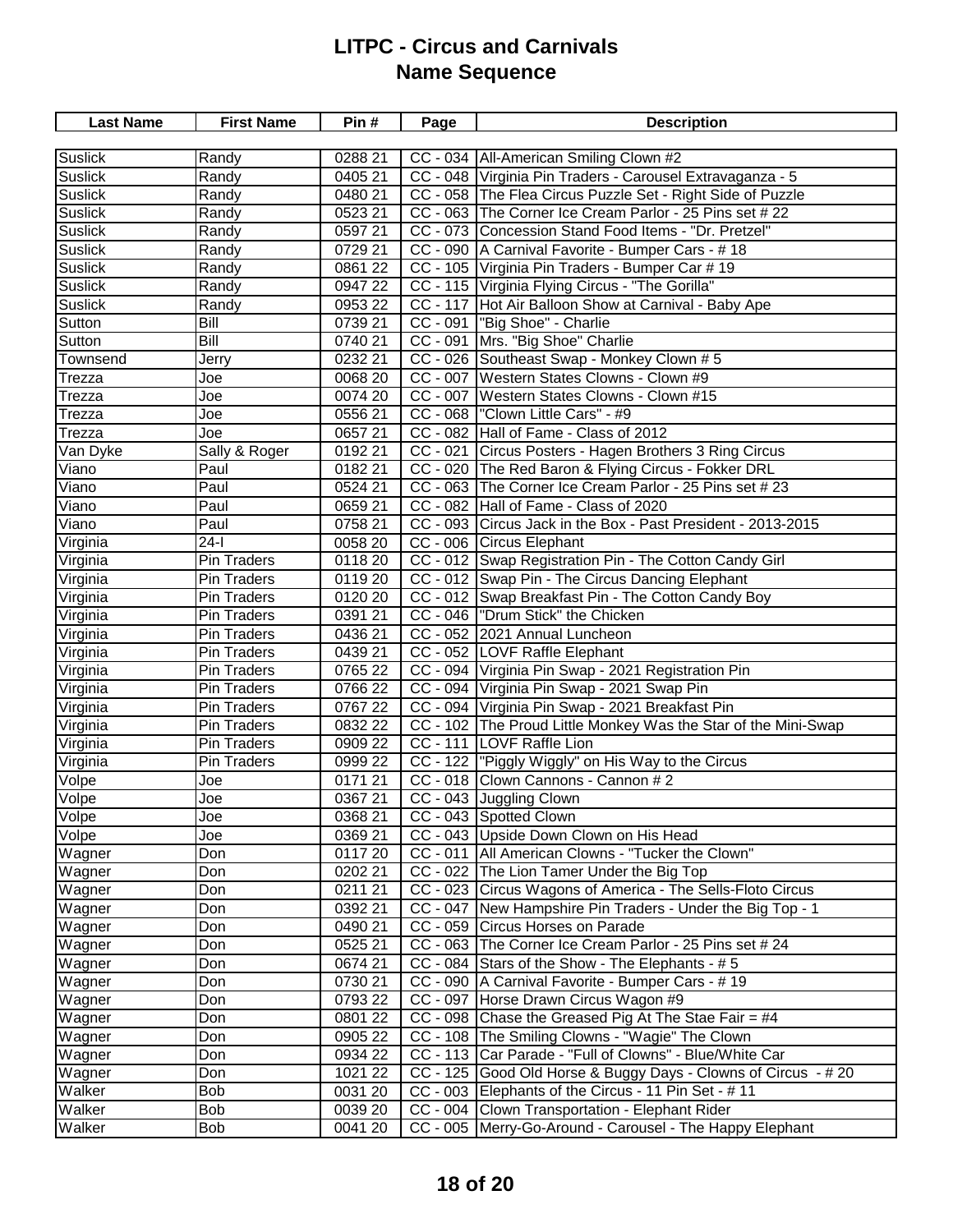| <b>Last Name</b>      | <b>First Name</b> | Pin#    | Page                  | <b>Description</b>                                                |
|-----------------------|-------------------|---------|-----------------------|-------------------------------------------------------------------|
|                       |                   |         |                       |                                                                   |
| Walker                | <b>Bob</b>        | 0114 20 | $CC - 011$            | All American Clowns - "Robbie the Clown"                          |
| Walker                | <b>Bob</b>        | 0174 21 |                       | CC - 018 Clown Cannons - Cannon # 5                               |
| Walker                | <b>Bob</b>        | 0212 21 |                       | CC - 023 Circus Wagons of America - The S.C. USA Circus           |
| Walker                | <b>Bob</b>        | 0233 21 |                       | CC - 026 Southeast Swap - Monkey Clown # 6                        |
| Walker                | <b>Bob</b>        | 0234 21 |                       | CC - 027 South Carolina MD 32 - Lions Circus - February 2021      |
| Walker                | Bob               | 0235 21 |                       | CC - 027 South Carolina MD 32 - Lions Circus - March 2021         |
| Walker                | Bob               | 0236 21 |                       | CC - 027 The Santa Circus Wagon - 1 of a 5 Piece Set              |
| Walker                | <b>Bob</b>        | 0263 21 | $\overline{CC}$ - 031 | North Carolina Pin Traders - Circus Dogs #4                       |
| Walker                | <b>Bob</b>        | 0286 21 |                       | CC - 033 World Famous Tom Mix Circus #10                          |
| Walker                | <b>Bob</b>        | 0287 21 |                       | CC - 034 All-American Smiling Clown #1                            |
| Walker                | <b>Bob</b>        | 0328 21 |                       | CC - 037 Clown of All Stars - "Boo Boo" the clown                 |
| Walker                | <b>Bob</b>        | 0361 21 |                       | CC - 042 South Carolina MD 32 Lions Circus - April 2021           |
| Walker                | <b>Bob</b>        | 0380 21 |                       | CC - 045  "Pablo" the Penquin - The Star of the "Flappers"        |
| Walker                | <b>Bob</b>        | 0396 21 |                       | CC - 047   New Hampshire Pin Traders - Under the Big Top - 5      |
| Walker                | <b>Bob</b>        | 0421 21 |                       | CC - 050 South Carolina MD 32 Lion Circus May 2021                |
| Walker                | <b>Bob</b>        | 0422 21 |                       | CC - 050 South Carolina MD 32 Lion Circus June 2021               |
| Walker                | Bob               | 0425 21 |                       | CC - 050 The Lead Elephant - #2 of a 5 Pin Set                    |
| Walker                | Bob               | 0488 21 |                       | CC - 059 South Carolina - MD 33 - Lions Circus - July 2021        |
| Walker                | Bob               | 0489 21 |                       | CC - 059 South Carolina - MD 33 - Lions Circus - August 2021      |
| Walker                | <b>Bob</b>        | 0500 21 |                       | CC - 060 The Lead Elephant - #3 of a 5 Pin Set                    |
| Walker                | <b>Bob</b>        | 0526 21 |                       | CC - 063 The Corner Ice Cream Parlor - 25 Pins set # 25           |
| Walker                | <b>Bob</b>        | 056721  |                       | CC - 069 The Lead Elephant - #4 of a 5 Pin Set                    |
| Walker                | <b>Bob</b>        | 0580 21 |                       | CC - 070 South Carolina MD 32 - Lions Circus - September 2021     |
| Walker                | <b>Bob</b>        | 061221  |                       | CC - 076 Tickets to the Greatest Show on Earth - #3               |
| Walker                | <b>Bob</b>        | 0638 21 |                       | CC - 079 South Carolina MD 32 - Lions Circus - October 2021       |
| Walker                | <b>Bob</b>        | 0639 21 |                       | CC - 079 South Carolina MD 32 - Lions Circus - November 2021      |
| Walker                | Bob               | 0642 21 |                       | CC - 080 The Lead Elephant - #5 of a 5 Pin Set                    |
| Walker                | <b>Bob</b>        | 0665 21 |                       | CC - 083 Hall of Fame - Class of 2009                             |
| Walker                | <b>Bob</b>        | 0677 21 |                       | CC - 084 Stars of the Show - The Elephants - #8                   |
| Walker                | <b>Bob</b>        | 0680 21 |                       | CC - 085 Santa and His Favorite Clown at the Circus - Puzzle - #1 |
| Walker                | <b>Bob</b>        | 0731 21 |                       | CC - 090   A Carnival Favorite - Bumper Cars - # 20               |
| Walker                | Bob               | 0735 21 | CC - 091              | The Bear - 1 of an 8 Piece Pin Set                                |
| Walker                | <b>Bob</b>        | 0736 21 | $\overline{CC}$ - 091 | The Zebra - 2 of an 8 Piece Pin Set                               |
| Walker                | <b>Bob</b>        | 0737 21 | $CC - 091$            | Elephant Selling Ice Cream to 2 Young Customers - Left            |
| Walker                | <b>Bob</b>        | 0738 21 | $CC - 091$            | Elephant Selling Ice Cream to 2 Young Customers - Right           |
| Walker                | <b>Bob</b>        | 0761 21 |                       | CC - 093 Circus Jack in the Box - Past President - 1995-1997      |
| Walker                | <b>Bob</b>        | 0776 22 |                       | CC - 095 The Seal - Pin #3 of an 8 Pins Set                       |
| Walker                | <b>Bob</b>        | 0777 22 |                       | CC - 095 The Big Cat - Pin #4 of an 8 Pin set                     |
| Walker                | Bob               | 0786 22 |                       | CC - 097 Horse Drawn Circus Wagon #2                              |
| Walker                | Bob               | 0815 22 |                       | CC - 100 Monkeys Hanging on the Vines                             |
| Walker                | Bob               | 0834 22 |                       | CC - 103 The Giraffe - 5 of an 8 Piece Pin Set                    |
| Walker                | <b>Bob</b>        | 0835 22 |                       | CC - 103 The Monkey - 6 of an 8 Piece Pin Set                     |
| Walker                | <b>Bob</b>        | 0872 22 |                       | CC - 106 Clow All Star - "Boo Boo" The Clown                      |
| Walker                | <b>Bob</b>        | 0904 22 |                       | CC - 110 Bumper Car Rides - The Elephant                          |
| Walker                | Bob               | 0906 22 |                       | CC - 108 The Smiling Clowns - "Robbie" The Clown                  |
| Walker                | Bob               | 0935 22 |                       | CC - 113 Car Parade - "Full of Clowns" - Red/White Car            |
| Walker                | Bob               | 0993 22 | $CC - 121$            | The Elephant                                                      |
| Walker                | Bob               | 0994 22 | $CC - 121$            | The Lion                                                          |
| Walker                | Bob               | 1020 22 |                       | CC - 125 Good Old Horse & Buggy Days - Clowns of Circus - #19     |
| Weir                  | Tom               | 0150 20 |                       | CC - 015 At The Circus - The Lady and Her Elephant                |
| Western               | Swap              | 0075 20 |                       | CC - 007 Swap Pin                                                 |
| Western               | Swap              | 0076 20 | $CC - 007$            | <b>Breakfast Pin</b>                                              |
| <b>Western States</b> | Swap              | 056121  |                       | CC - 068  "Clown Little Cars" - Registration Pin                  |
| <b>Western States</b> | Swap              | 0562 21 |                       | CC - 068   "Clown Little Cars" - Breakfast Pin                    |